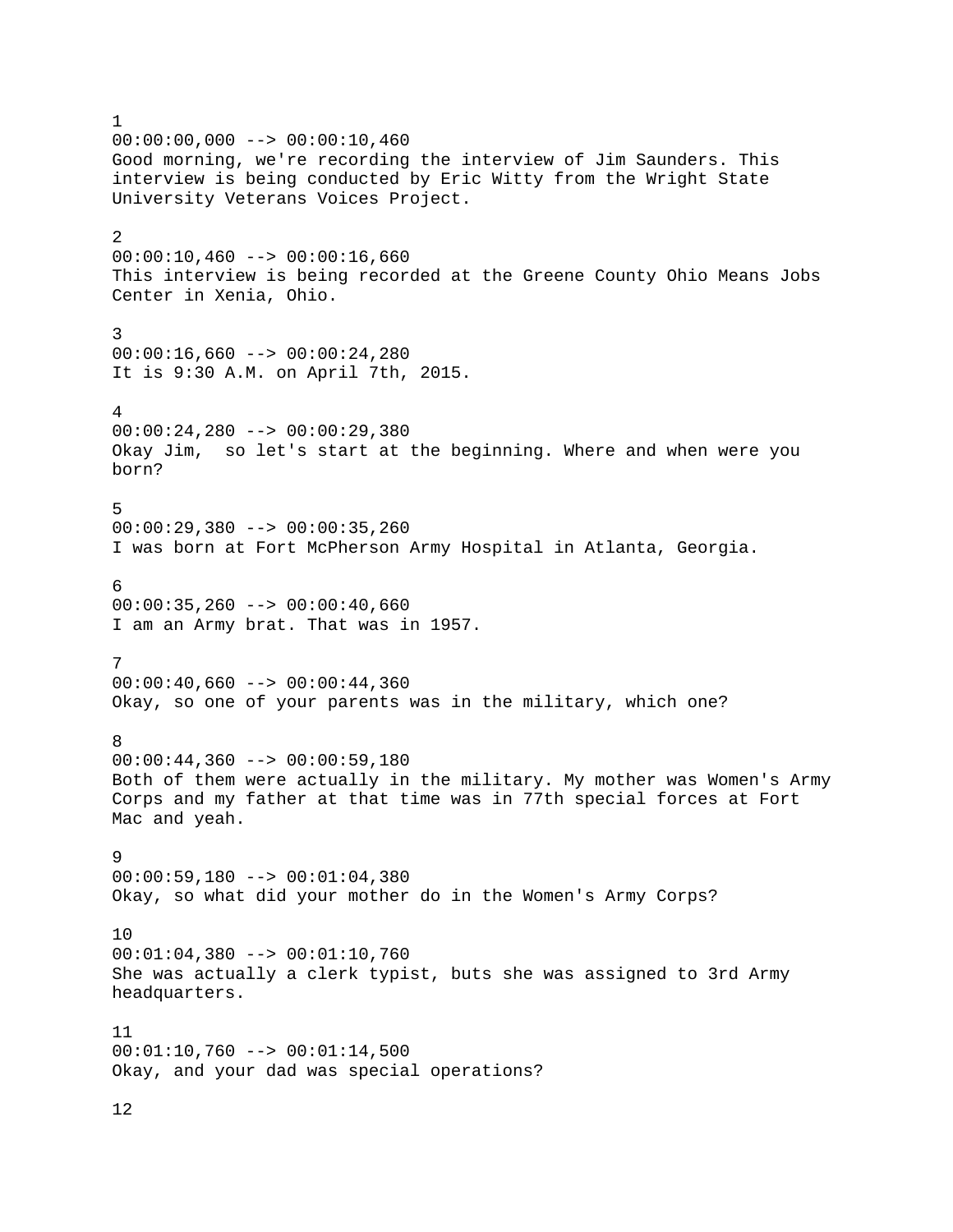$00:01:14,500$  -->  $00:01:15,000$ Yes. 13 00:01:15,000 --> 00:01:16,840 Had he fought in World War II? 14 00:01:16,840 --> 00:01:21,960 No, he was actually a Korean vet and did a number of tours in Vietnam. 15 00:01:21,960 --> 00:01:27,860 Interesting. Okay, any siblings? 16 00:01:27,860 --> 00:01:33,560 [Laughing] yes I have five brothers and sisters. 17 00:01:33,560 --> 00:01:34,940 Older, younger? 18 00:01:34,940 --> 00:01:37,520 Three older sisters, two younger brothers. 19 00:01:37,520 --> 00:01:41,900 Okay, did any of them end up serving in the military? 20  $00:01:41,900$  -->  $00:01:49,980$ Yes indeed, both my brothers. One of my brothers I was actually a squad leader in Germany 21 00:01:49,980 --> 00:01:56,440 and the other served forth infantry division, I think. 22  $00:01:56,440$  -->  $00:01:57,620$ Okay, so both Army? 23 00:01:57,620 --> 00:01:58,120 Yes. 24 00:01:58,120 --> 00:01:59,380 Any of your sisters enlist?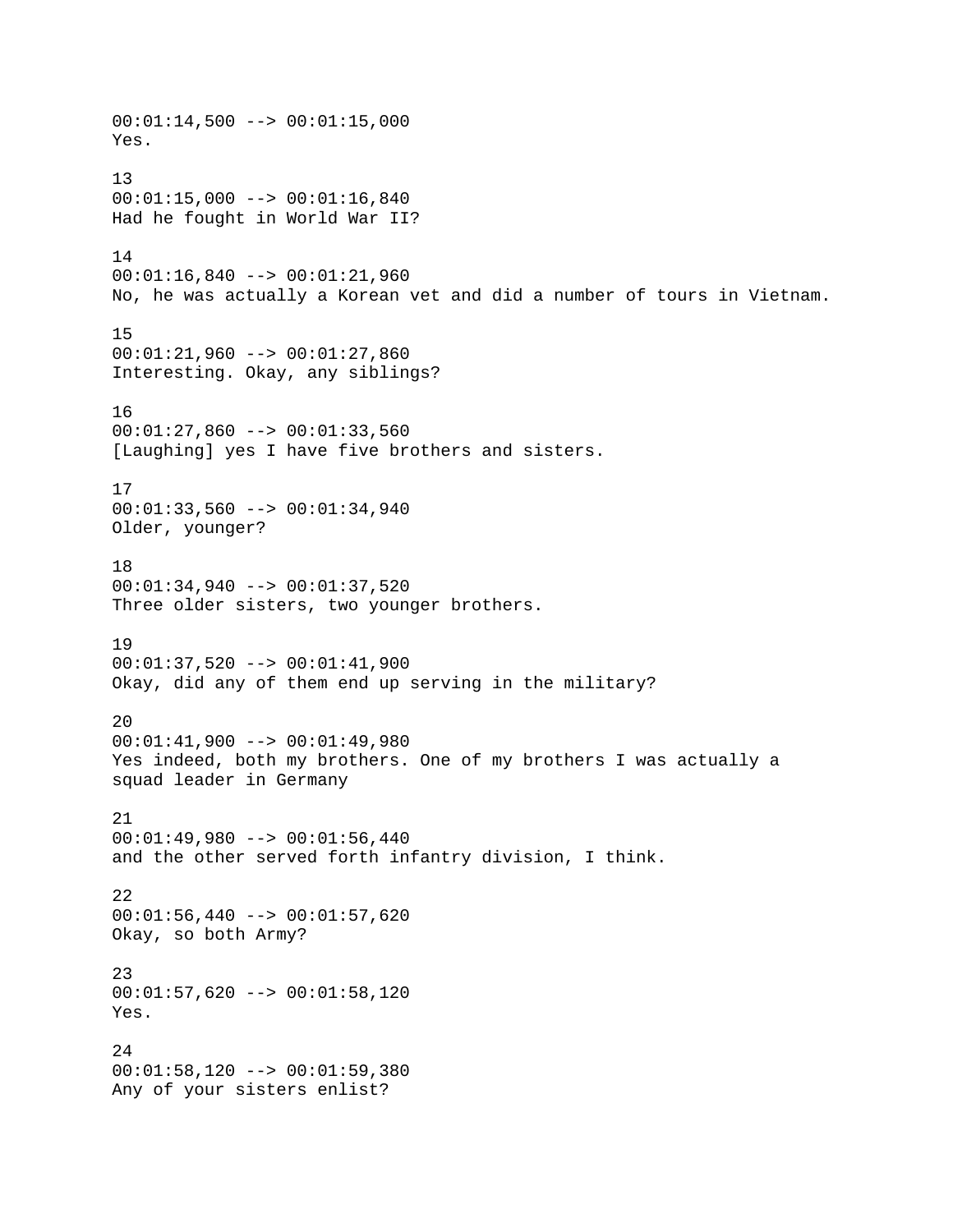25 00:01:59,380 --> 00:01:59,880 No. 26 00:01:59,880 --> 00:02:06,440 Okay. So what were you doing before you enlisted? 27  $00:02:06,440$  -->  $00:02:11,600$ I was a high school student. I enlisted when I was 17. 28  $00:02:11,600$  -->  $00:02:13,240$ Okay, and what year was that? 29  $00:02:13,240$  -->  $00:02:14,600$ 1975. 30  $00:02:14,600$  -->  $00:02:18,580$ So you enlisted as soon as you graduated from high school or? 31 00:02:18,580 --> 00:02:30,180 Actually while I was still in high school I was - let's see, I enlisted in April and I went in August, delayed entry. 32  $00:02:30,180$  -->  $00:02:33,760$ And you enlisted in the Army? 33  $00:02:33,760$  -->  $00:02:35,500$ Yes. 34  $00:02:35,500$  -->  $00:02:41,500$ So why did you choose to enlist in 1975? 35  $00:02:41,500$  -->  $00:02:49,460$ I have five brothers and sisters and that meant money for college was a little bit tight. 36  $00:02:49,460$  -->  $00:02:55,480$ I knew that I could enlist and there would be a G.I. Bill available. 37  $00:02:55,480$  -->  $00:02:59,180$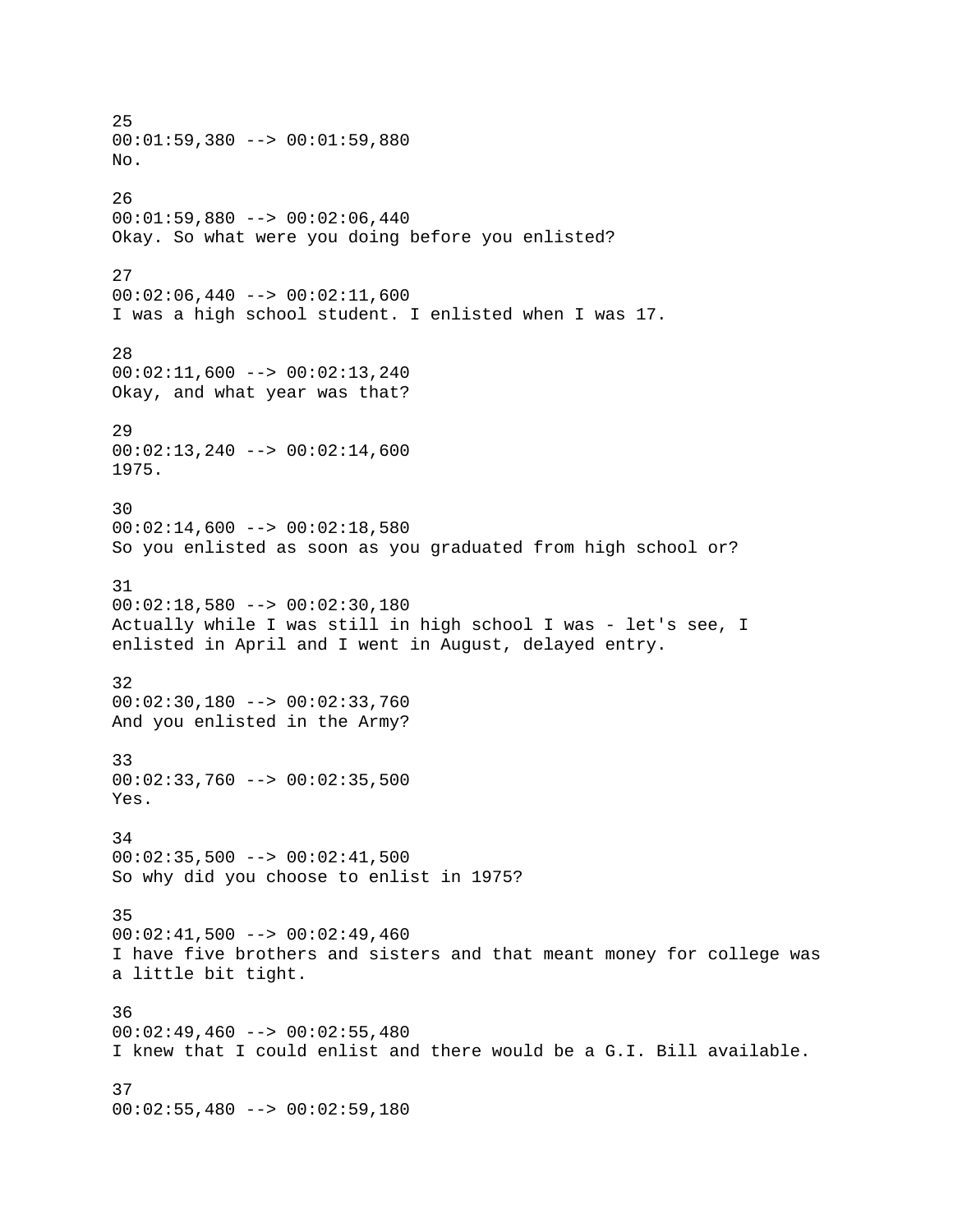So 1975 was a rough time for the Army? 38 00:02:59,180 --> 00:03:01,180 Indeed it was. [laughing] 39 00:03:01,180 --> 00:03:04,020 Was that a consideration, did you?... 40 00:03:04,020 --> 00:03:14,880 No I if you talk to my siblings or any of my family, they'll say "oh we knew when you were little that you were going to be military". 41  $00:03:14,880$  -->  $00:03:25,140$ I wasn't quite as apparent to me, but it was that jeez I'm up to here with school, it's time to go out and see the world, see what's going on 42  $00:03:25,140$  -->  $00:03:28,960$ and the Army was the opportunity for me, yep. 43  $00:03:28,960$  -->  $00:03:33,380$ Okay, I'm assuming both of your parents understood having been in the Army? 44 00:03:33,380 --> 00:03:42,880 Well they separated when I was a teenager so, but I was living with my mother at the time and 45 00:03:42,880 --> 00:03:50,580 being 17, she had to sign the papers, but we had a long discussion about that and she supported me on it. 46  $00:03:50,580$  -->  $00:03:54,840$ Was your father still in when you enlisted? 47 00:03:54,840 --> 00:04:01,740 Yes... no actually he retired I think the year before I enlisted. 48  $00:04:01,740$  -->  $00:04:08,080$ So why did you pick the Army specifically?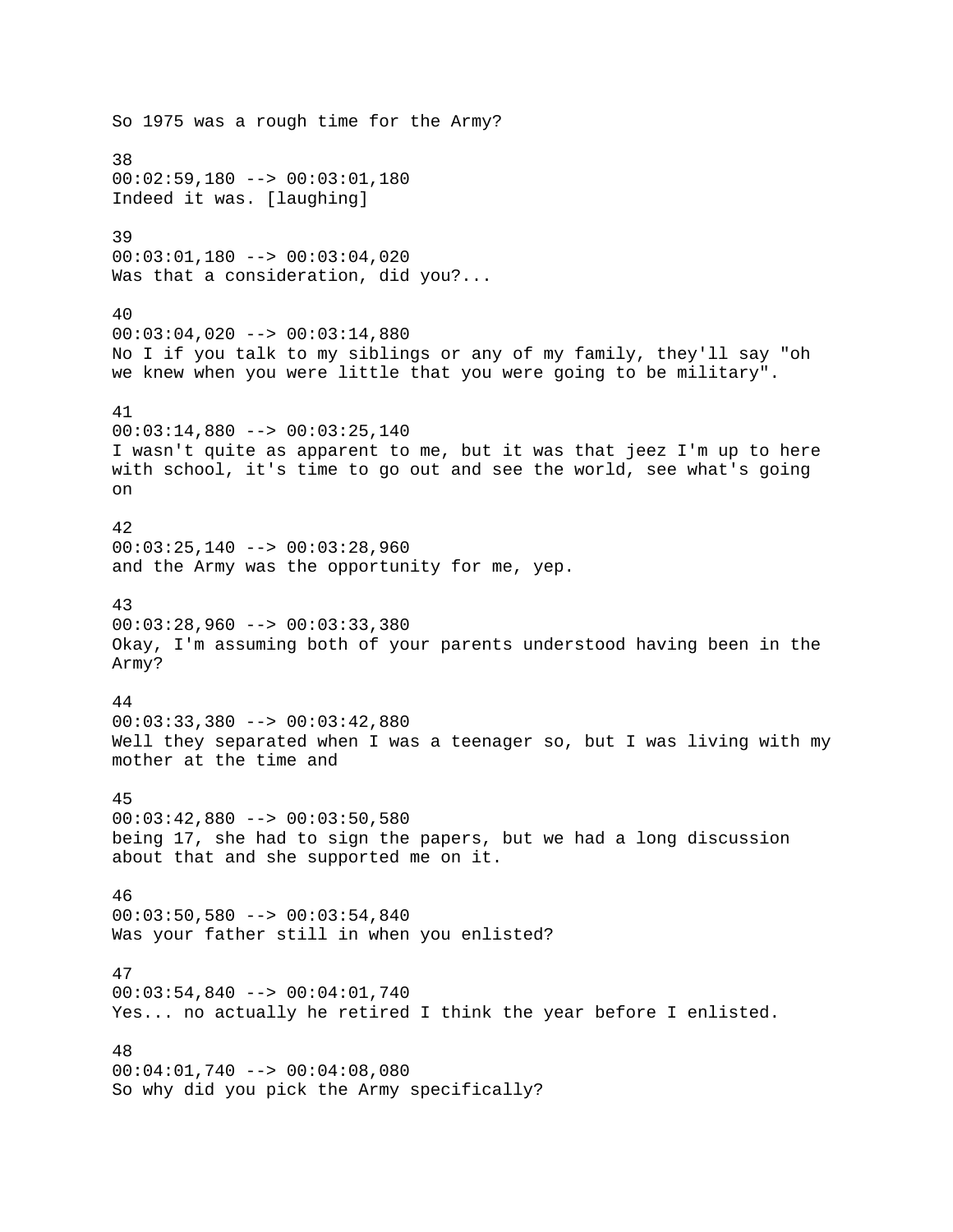49  $00:04:08,080$  -->  $00:04:12,900$ Oh. 50  $00:04:12,900$  -->  $00:04:23,460$ I wanted to airborne, I wanted to infantry, and I wanted to be in Germany. Like I said, my father spent most of his time either in 51 00:04:23,460 --> 00:04:32,720 the 82nd or one of the special forces groups. So of course I already had that orientation. 52 00:04:32,720 --> 00:04:39,040 Yeah, that was my desire for my initial enlistment. 53  $00:04:39,040$  -->  $00:04:46,420$ So I'm assuming you grew up around a lot of veterans, a lot to people who were still in the Army? 54  $00:04:46,420$  -->  $00:04:54,220$ Yes there's uncles, family, friends, all that stuff, yeah. 55  $00:04:54,220$  -->  $00:04:59,860$ Did they push you in one direction or the other or try to talk you out of it or? 56 00:04:59,860 --> 00:05:09,060 No you have to remember the 40's, 50's, and 60's were a draft and age 57  $00:05:09,060$  -->  $00:05:18,200$ and everybody was expected to go do your time. Some poeple liked it and made it a career. 58  $00:05:18,200$  -->  $00:05:28,560$ When I first stepped into it, my intention was to do my initial enlistment and then go to school, 59  $00:05:28,560$  -->  $00:05:37,980$ but I found out real quick that I enjoyed it, so yeah. 60 00:05:37,980 --> 00:05:45,760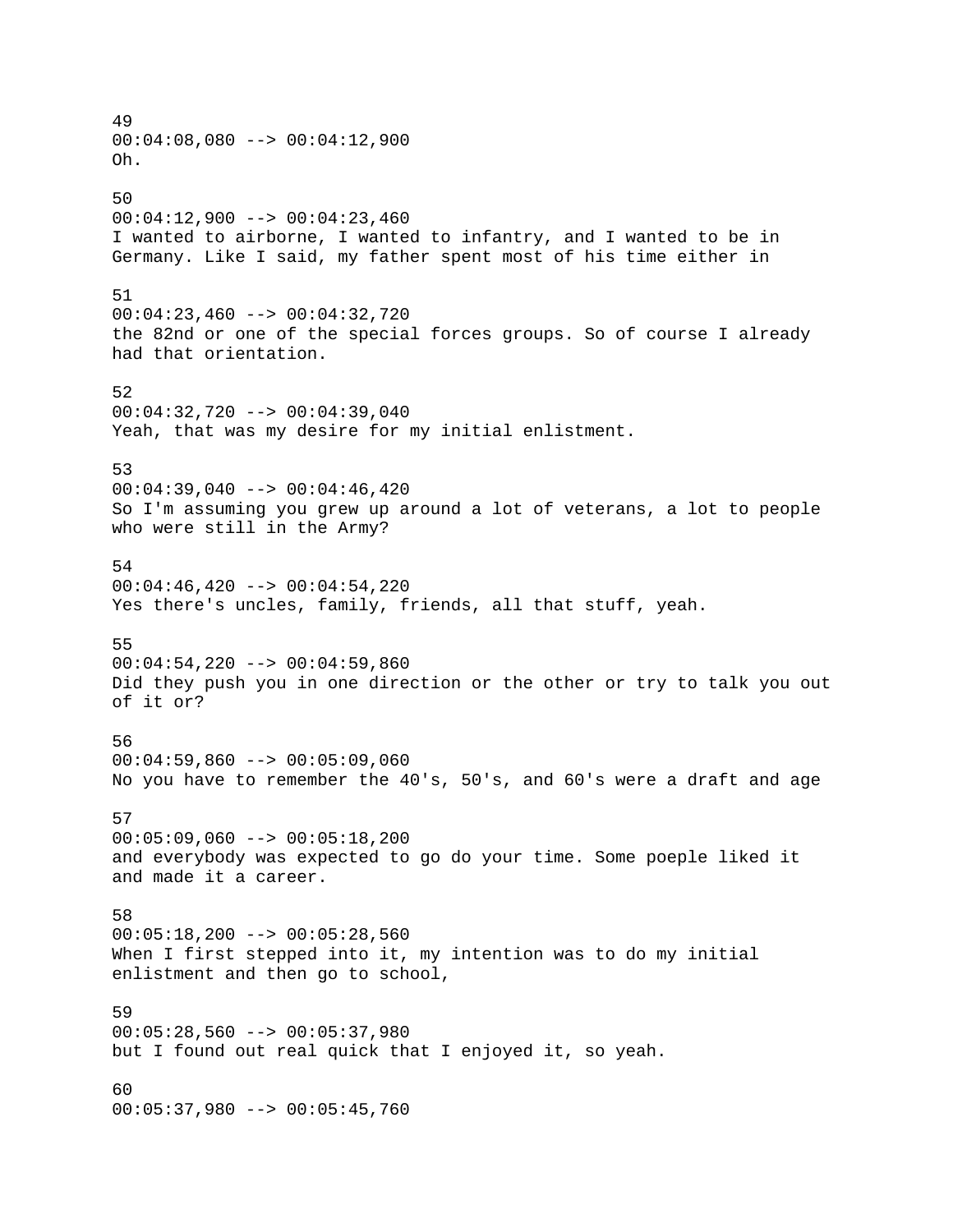Okay, so you enlisted, finished high school, and then where did you get sent? 61  $00:05:45,760$  -->  $00:05:56,040$ I did basic training at Fort Jackson, North Carolina and following that I went to infantry school at Fort Polk, Louisiana. Yeah, tiger land 62  $00:05:56,040$  -->  $00:06:02,200$ and from there off to Germany. 63 00:06:02,200 --> 00:06:07,980 So leaving for boot-camp, what was that like? 64  $00:06:07,980$  -->  $00:06:09,640$ High adventure. 65 00:06:09,640 --> 00:06:10,940 Okay, so you were excited about it? 66  $00:06:10,940$  -->  $00:06:12,020$ Oh yes. 67 00:06:12,020 --> 00:06:15,180 Any apprehension at all? 68  $00:06:15,180$  -->  $00:06:23,580$ Didn't want to disappoint myself, didn't want to disappoint my family. 69 00:06:23,580 --> 00:06:29,200 I'm going to guess it''s a yes, but you probably had a good feeling of what you were getting into? 70 00:06:29,200 --> 00:06:33,480 Oh yeah, yeah, yeah. 71 00:06:33,480 --> 00:06:39,740 Okay, so in basic training what were your instructors like? 72 00:06:39,740 --> 00:06:51,040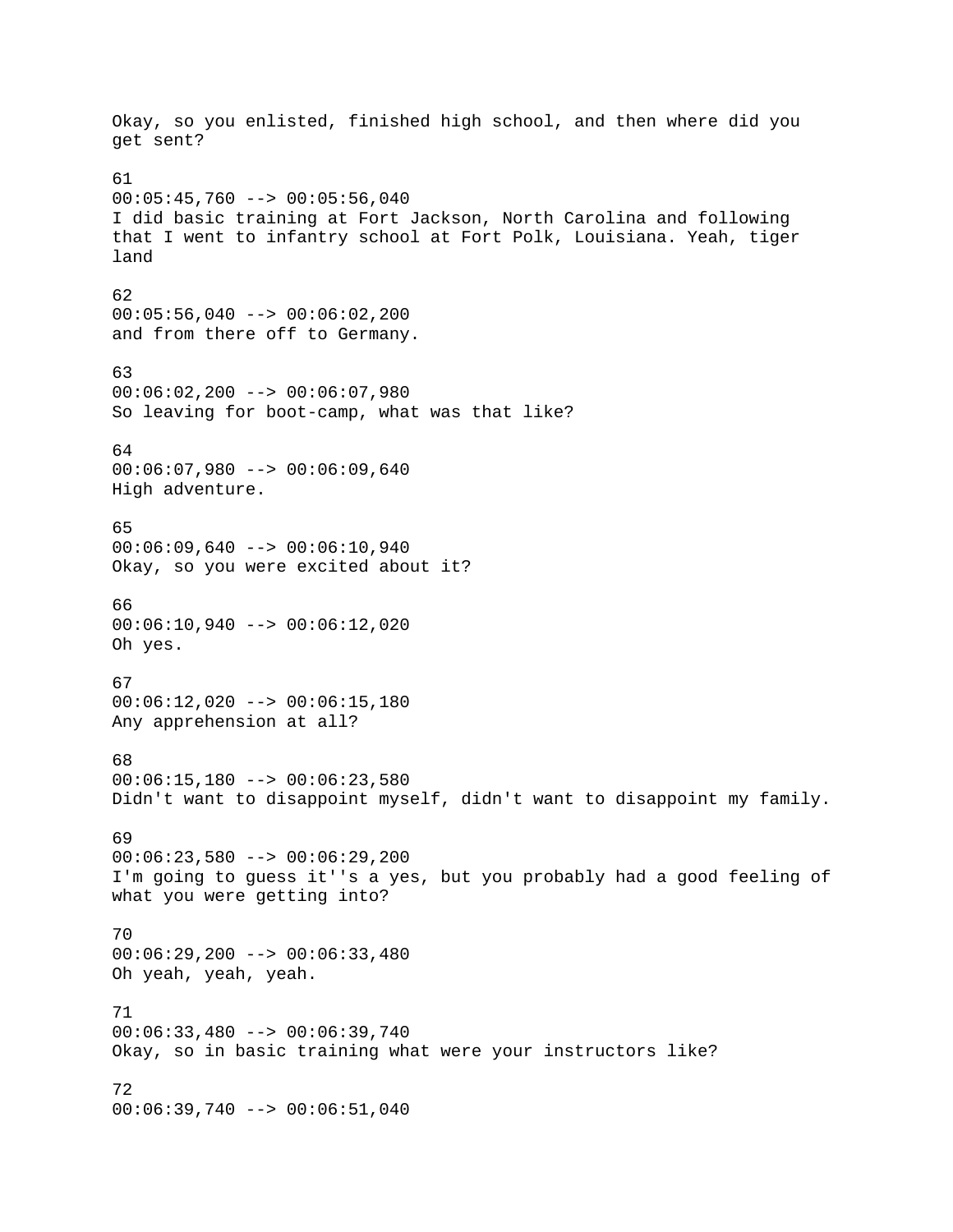Hard, demanding, I had no problem with it. [Laughing] 73  $00:06:51,040$  -->  $00:06:56,240$ Did they know that you had kind of grown up in the Army? Did they give you a hard time about that? 74 00:06:56,240 --> 00:07:07,080 No not really, because you know, they're focused on turning trainees over and you know they, like basic was an eight or nine week window. Bam, bam, bam, 75 00:07:07,080 --> 00:07:18,800 get them through. Same way with infantry training, although infantry training was a little bit better, just because you did spend more time with the drill sergeants and 76  $00:07:18,800$  -->  $00:07:33,640$ they were at least in the infantry school, much more interested in what kind of product was coming out. So you know. 77  $00:07:33,640$  -->  $00:07:45,620$ So the adaptation to military life, you know physical training, the routine, was that easy for you or difficult or? 78  $00:07:45,620$  -->  $00:08:07,100$ To me it was a natural. It was great, because it helped discipline me, made me a little bit more responsible than what I had been before, so yeah. 79 00:08:07,100 --> 00:08:10,340 Okay, so after basic training you went to..? 80 00:08:10,340 --> 00:08:11,100 Fort Polk, Louisiana. 81 00:08:11,100 --> 00:08:14,120 Fort Polk or tiger land. What was that like? 82 00:08:14,120 --> 00:08:29,180 [Laughing] Hot, sweaty, lots of bugs, lots of creepy crawlies, but at the same time it was all these wonderful toys. So yeah.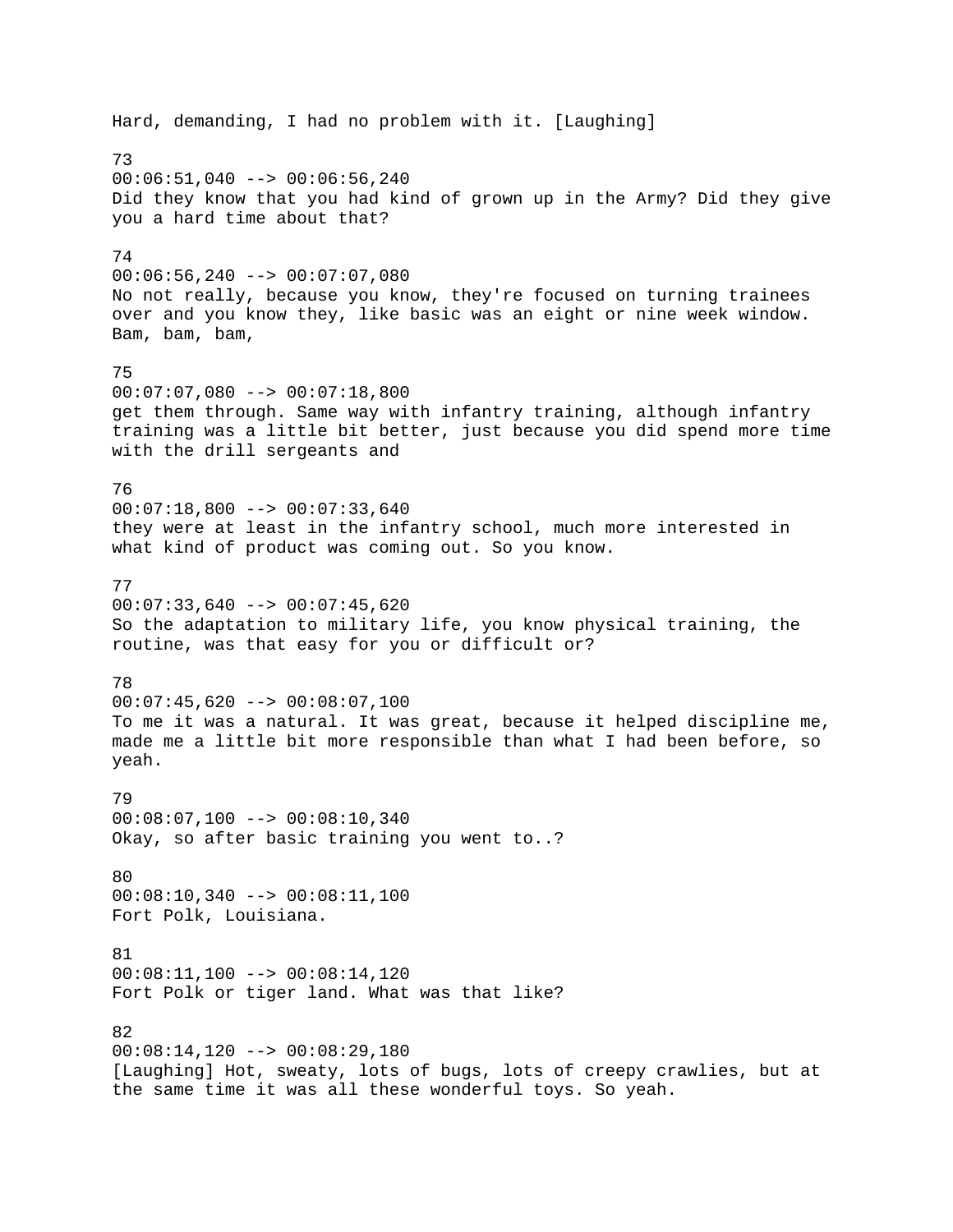83  $00:08:29,180$  -->  $00:08:34,500$ So by the time you were there, it was certain you weren't going to go to Vietnam, right? 84  $00:08:34,500$  -->  $00:08:48,860$ Oh yeah they actually -- oh god, about the time, right after I enlisted, I think was the evacuation of Saigon. So that as pretty much over and done, yeah. 85  $00:08:48,860$  -->  $00:08:53,100$ So were you expecting to ever have to do that for real somewhere? 86  $00:08:53,100$  -->  $00:09:01,620$ I was prepared. [laughing] 87  $00:09:01,620$  -->  $00:09:04,600$ Okay, so where did you go after Fort Polk? 88  $00:09:04,600$  -->  $00:09:13,140$ I was assigned to 8th infantry division, 2nd battalion, 87th infantry. That was in Mainz, Germany. 89 00:09:13,140 --> 00:09:19,820 It was a mechanized infantry unit. That was my big disappointment. I wanted to be in an airborne unit, but 90 00:09:19,820 --> 00:09:30,040 at the same time it was great. It was you know, I speak German so it was right there, 91 00:09:30,040 --> 00:09:42,120 an opportunity to see everything, do everything. The military portion of it was fantastic. We had intensive maneuvers 92  $00:09:42,120$  -->  $00:09:50,160$ and yes it was not a good time. If you could breathe, you were enlistable, if you had half a brain you moved very quick 93  $00:09:50,160$  -->  $00:10:01,800$ and I did. I was a sergeant in about 20 months and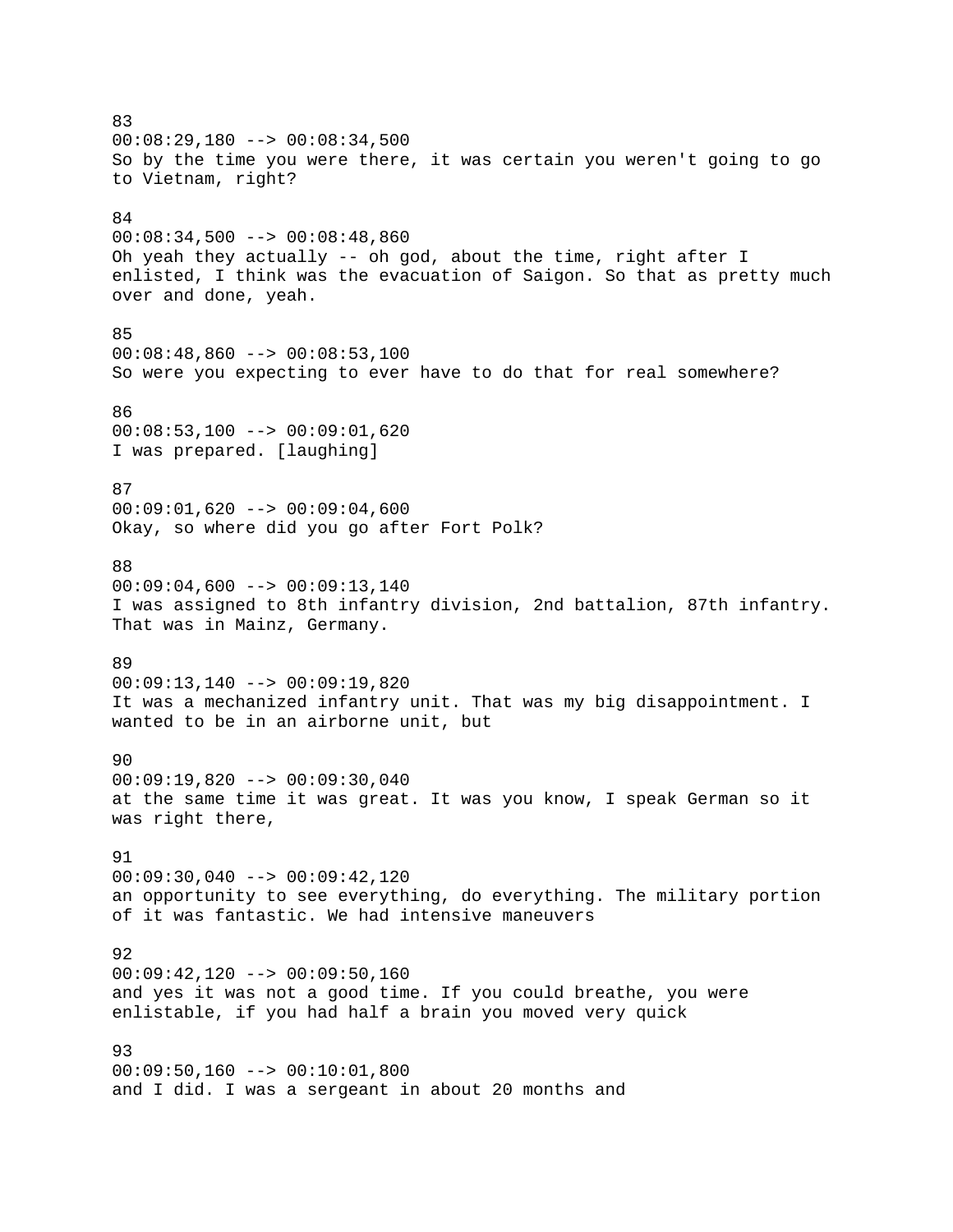94  $00:10:01,800$  -->  $00:10:13,460$ it was a mechanized division, but at the same time we did other things like air assault operations and dismounted operations and things like that. 95  $00:10:13,460$  -->  $00:10:24,640$ And I just ate it up, I loved it. I went to Penacht in Baumholder and then Bindlach at Bat Tolz. 96  $00:10:24,640$  -->  $00:10:30,020$ And yeah at the end of a three year tour tour I came out pretty good. 97  $00:10:30,020$  -->  $00:10:41,360$ So being in Germany in the height of the Cold War, where you realistically expecting to fight there or? 98  $00:10:41,360$  -->  $00:10:54,020$ It was always in the back of your mind. Of course at that time it was the Carter administration. There were so many hings with the military, you know typical cyclic. 99  $00:10:54,020$  -->  $00:11:03,380$ A lot of officers were being rifted a lot of senior NCOs were QMPed. Everything was getting smaller. There was no money for this, that, or the other. 100 00:11:03,380 --> 00:11:14,140 The things we did for inspections you wouldn't believe. Like a lot of it seemed to be a paper check where you know, 101 00:11:14,140 --> 00:11:24,480 I have 100% of all my equipment. Well bullshit, because you went over and you borrowed two radios from the next company so when the inspectors came through, all your stuff was there. 102 00:11:24,480 --> 00:11:34,420 I remember being in the barracks, we probably had close to 170 people i the company 103  $00:11:34,420$  -->  $00:11:44,400$ and in the barracks there was one washer and two dryers that were functional. [laughing]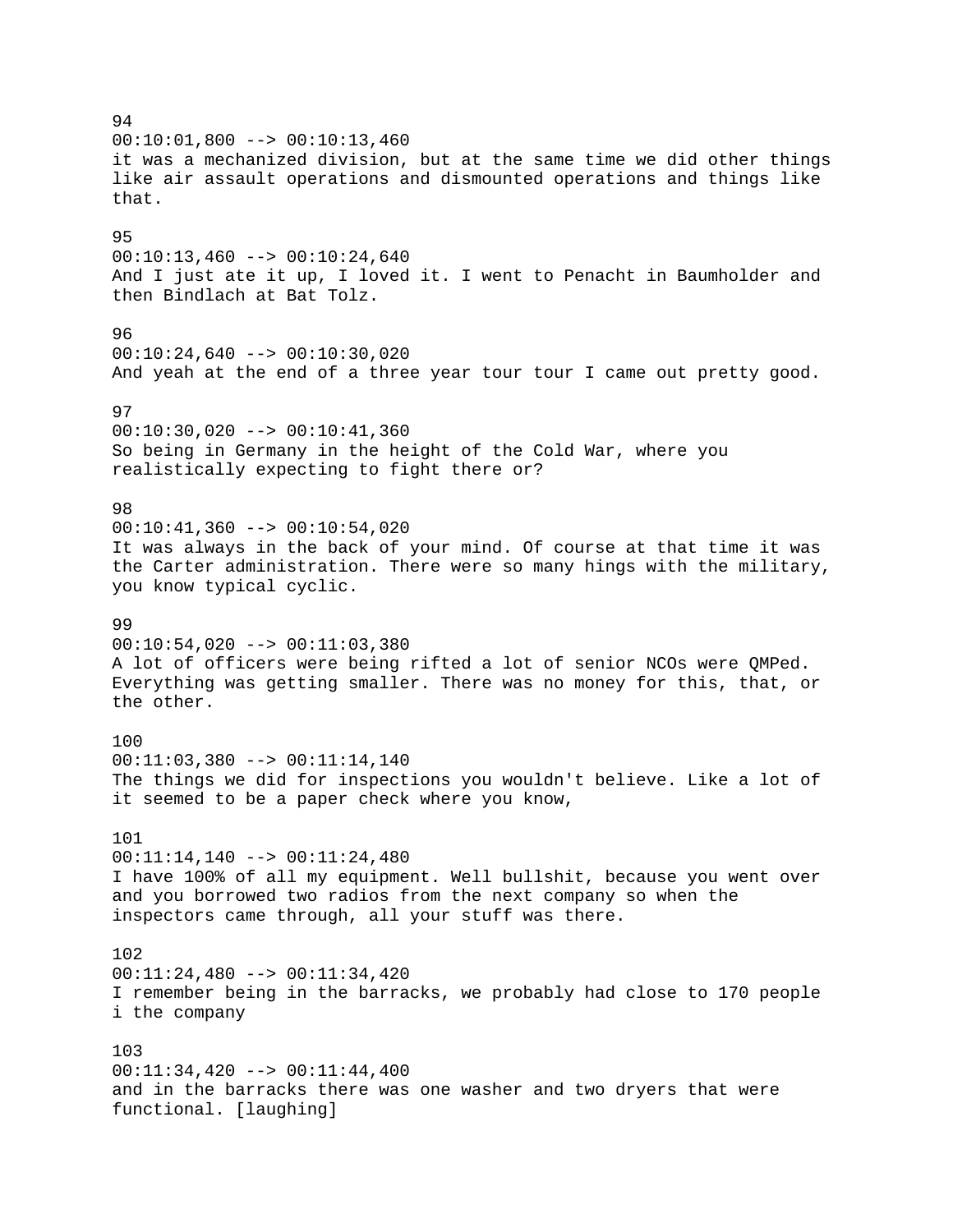104 00:11:44,400 --> 00:11:51,220 We bought stuff to maintain the barracks you know, to paint things and things like that. 105  $00:11:51,220$  -->  $00:12:04,060$ The Russians, everybody said were twelve feet tall. They were doing this, they were, you know... And they were actually fielding new equipment at that time. Things like sagger missiles adn the BMPs, things like that. 106  $00:12:04,060$  -->  $00:12:18,160$ And we were you know, "how are we going to do this, how are we going to do this?" But I had an opportunity to go to Berlin for the Torgal Conference - hat was the Russians and the Americans having a little 107 00:12:18,160 --> 00:12:29,520 celebration to celebrate the end of World War II - and had the opportunity to see some Russians and after that it was "eh, maybe they're not so tough". [laughing] 108 00:12:29,520 --> 00:12:39,360 But yeah, I wrapped up the tour there. I actually got married 109  $00:12:39,360$  -->  $00:12:49,040$ most of the way through my tour. Married my high school sweetheart kind of deal and was stationed at Fort Hood, Texas 110 00:12:49,040 --> 00:12:59,700 and that was interesting as well. I was assigned to 2nd armored division, 111  $00:12:59,700$  -->  $00:13:13,680$ 2nd Regine,1st calvary, the blues platoon, which at that time was a visual reconnaissance platoon, it's like a little platoon today. 112 00:13:13,680 --> 00:13:23,820 It was fun, it was fun. [laughing] I wasn't crazy about Texas, but the job was exciting and I got to air assault school while I was there. 113 00:13:23,820 --> 00:13:30,920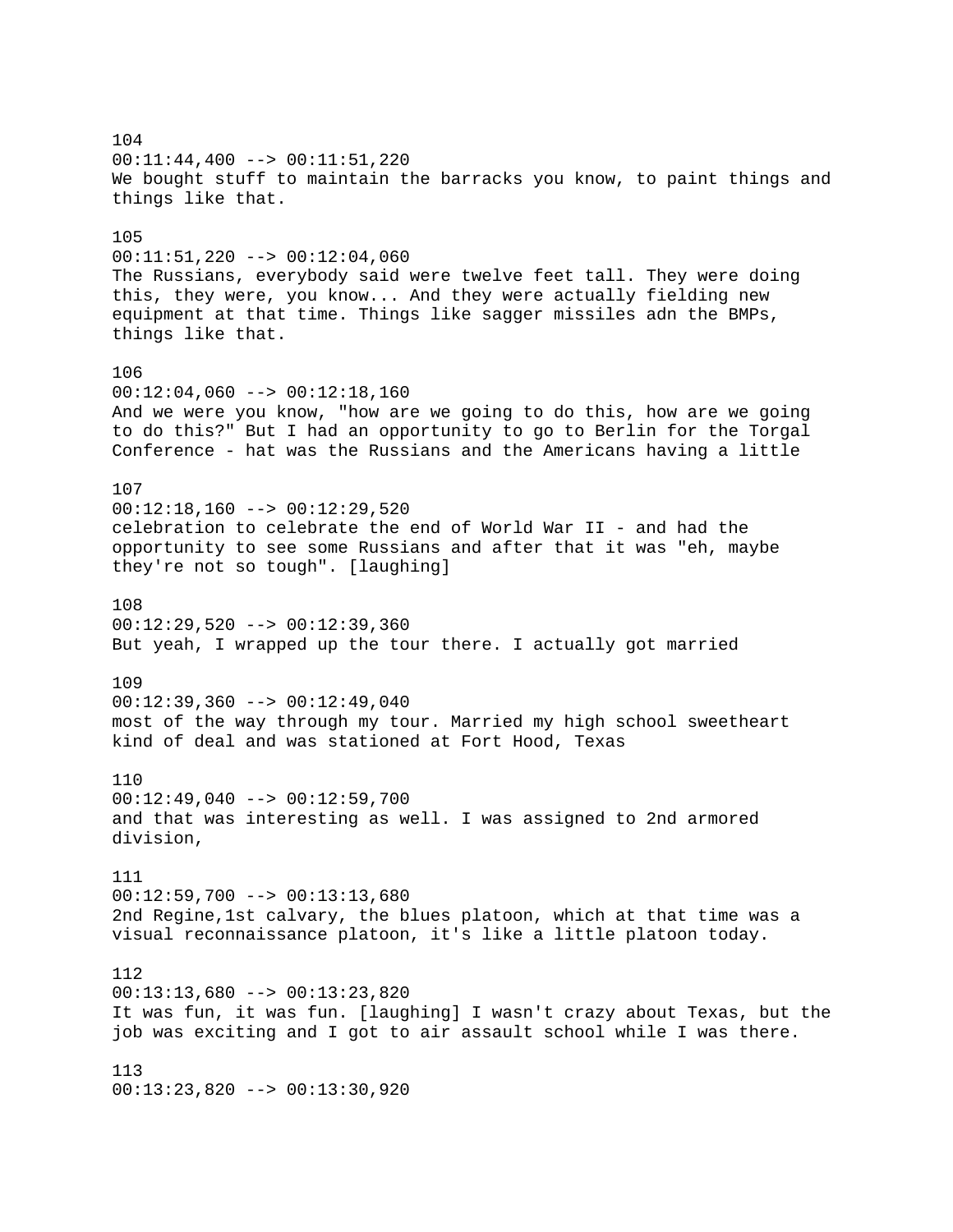I as captain of the division rifle team there and we took first place at Hood. 114 00:13:30,920 --> 00:13:46,760 And that combat rifle team is no the standard lay down and shoot kind thing, you actually had military tasks leading up to the competition and everything like that. You did the... 115  $00:13:46,760$  -->  $00:13:48,400$ So it's almost like ranger challenge? 116 00:13:48,400 --> 00:13:57,600 Yeah something like that. So yeah. And I spent a year down there. 117  $00:13:57,600$  -->  $00:14:02,280$ Okay, so what did you do after Fort Hood? 118 00:14:02,280 --> 00:14:15,220 Well I came up on ETS and decided that yes I was going to college and no I didn't want to leave the military alone. 119  $00:14:15,220$  -->  $00:14:22,680$ So they asked me if I wanted to be in a reserve unit and I said yes what's available? And they said 120  $00:14:22,680$  -->  $00:14:35,380$ these are the selections and I said I wanted to go to 2nd battalion, 11th special forces. So they assigned me to them. They were actually based in Columbus, Ohio 121  $00:14:35,380$  -->  $00:14:43,360$ and since I was going to Ohio State at the time, prefect fit. 122  $00:14:43,360$  -->  $00:14:51,000$ And I was assigned to HHC 2nd 11th. They sent me to airborne school - thank you, thank you -- 123 00:14:51,000 --> 00:14:58,460 at for Evans Massachusetts with 10th special forces. 124 00:14:58,460 --> 00:15:06,580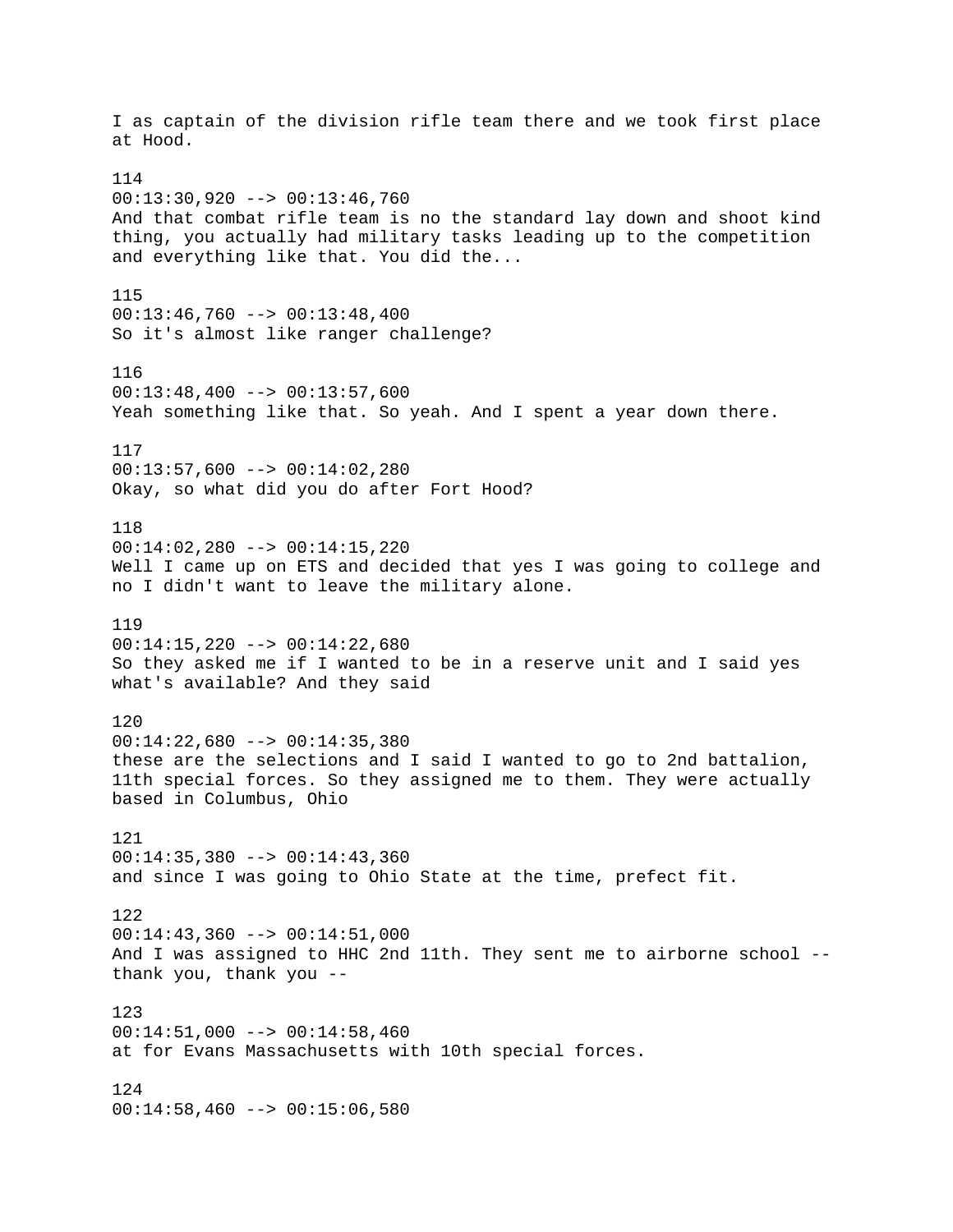I spent a year and a half in the S3 shop and then they pushed me down to charlie company on one of the ODAs. 125  $00:15:06,580$  -->  $00:15:13,440$ And of course I was trying to push through school at the same time. That was rough. [laughing] 126  $00:15:13,440$  -->  $00:15:22,400$ Full time student, married, new parent -my oldest son-, and holding down two jobs plus the reservist. 127  $00:15:22,400$  -->  $00:15:34,100$ It was you know, do it, do it, do it. What it did end up eventually was 128  $00:15:34,100$  -->  $00:15:46,080$ a divorce. [laughing] I also got into ROTC at that time and they had a program where they had SMP simultaneous membership. 129  $00:15:46,080$  -->  $00:15:55,240$ You were an ROTC cadet at the university, you were an E5 in your unit. Well I was already E5 anyway, so it was no big change. 130 00:15:55,240 --> 00:16:04,700 And I was commissioned, distinguished military graduate commissioned in 1982 as a 2nd lieutenant. 131 00:16:04,700 --> 00:16:11,940 So I'm curious, what was ROTC like having already been a sergeant? 132  $00:16:11,940$  -->  $00:16:24,800$ Uh yeah. I remember one of the initial... you know they wave the first two years because you're prior service. You don't don't have to do the basic courses, but the initial 133  $00:16:24,800$  -->  $00:16:35,400$ formation was in class-As and you know I'm wearing my active duty ribbons. [laughing] 134  $00:16:35,400$  -->  $00:16:48,160$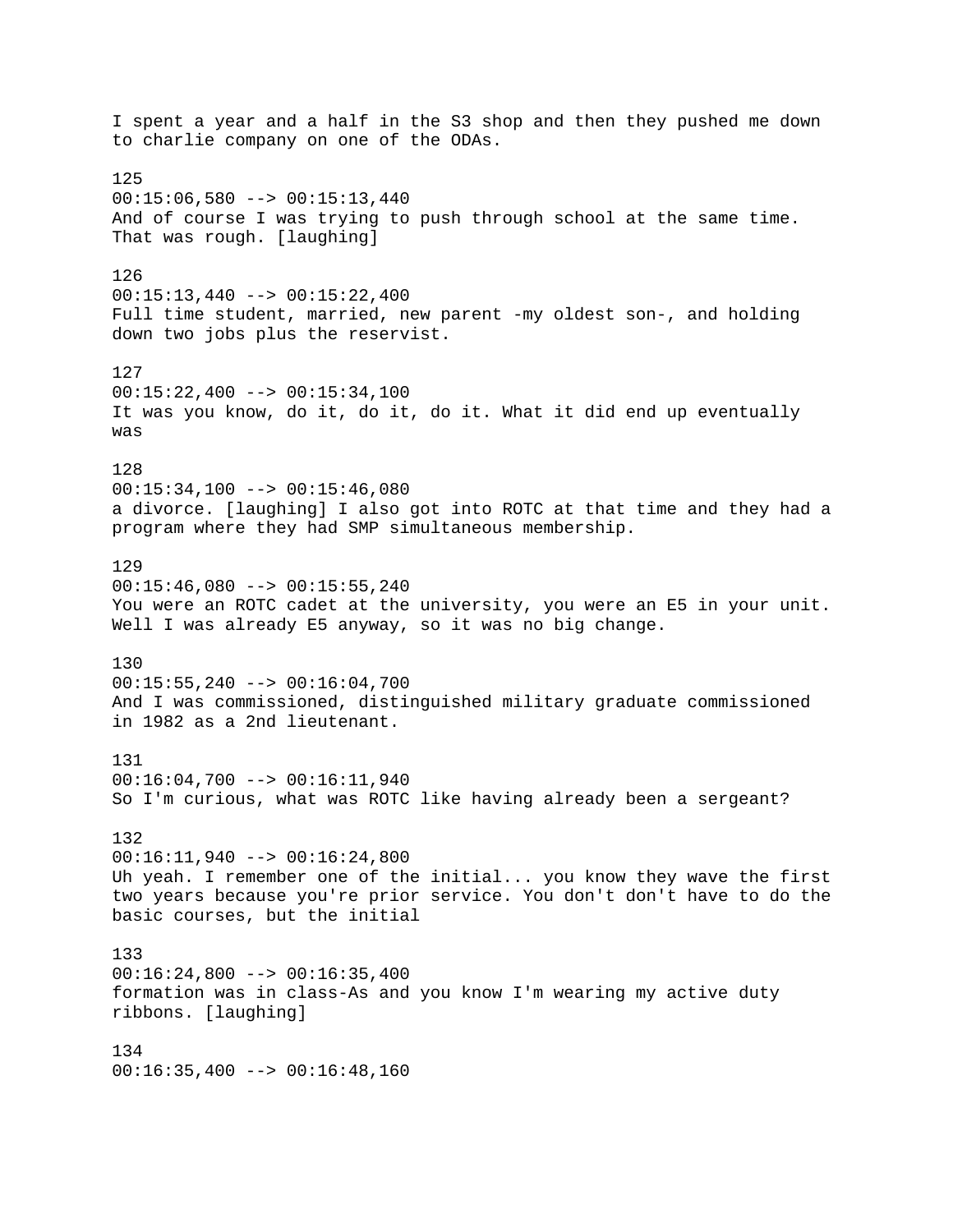Of course all of the other cadets, they don't have anything and the inspecting cadet got up in front of me and he's looking at me and he said "what are those?" 135 00:16:48,160 --> 00:16:55,620 I said 'well that's an arc-om, that's a good conduct metal, that's a national.." "oh those are real metals" 136 00:16:55,620 --> 00:17:04,880 "yeah". [laughing] And you know I was already stacked in. I was airborne, air assault, had an EIB and all that crap so yeah. 137 00:17:04,880 --> 00:17:11,380 I did not have any problems in ROTC. That's one of the reasons why I was a distinguished military graduate. 138 00:17:11,380 --> 00:17:20,860 I even was even given the leadership at the advance camp out at Fort Lewis 139  $00:17:20,860$  -->  $00:17:26,180$ for the entire cycle, so yeah did okay. 140 00:17:26,180 --> 00:17:28,420 And what were you studying? 141 00:17:28,420 --> 00:17:33,560 Like I said, political science and European history. 142 00:17:33,560 --> 00:17:42,980 Did you feel like having already been in Germany with the Army, did that help with your outlook studying political science and history? 143 00:17:42,980 --> 00:17:50,140 It made for some interesting conversations in the classroom. 144  $00:17:50,140$  -->  $00:18:00,020$ I did not always agree with some of the perspectives or analysis of some of my professors, 145 00:18:00,020 --> 00:18:03,840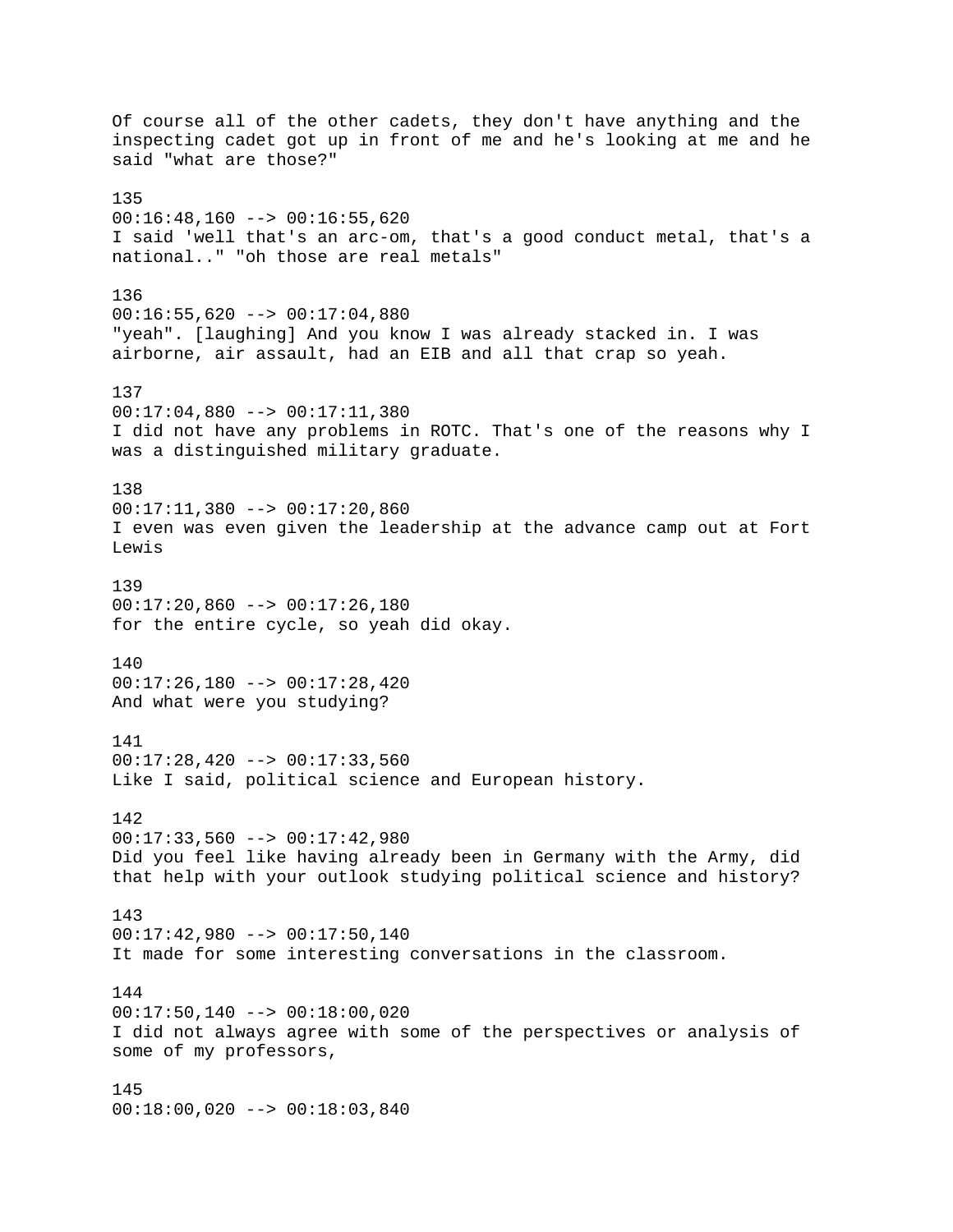but that's okay, I survived it. 146 00:18:03,840 --> 00:18:09,960 Did you encounter any kind of anti-military feelings on the college campus? 147 00:18:09,960 --> 00:18:17,180 Not so much from the students, but the faculty were not supportive. 148 00:18:17,180 --> 00:18:22,460 Neither at Ohio State nor Ohio University. 149 00:18:22,460 --> 00:18:27,240 There were probably still some lingering anti-military feelings on Ohio campuses. 150 00:18:27,240 --> 00:18:32,000 Yes, yes. 151 00:18:32,000 --> 00:18:36,740 Okay, so you got commissioned, then where did they send you? 152 00:18:36,740 --> 00:18:44,560 Okay, went to Fort Binning for my infantry officer basic course. 153 00:18:44,560 --> 00:18:57,760 I did very well in that. They gave me a couple choices on what follow on schools I wanted in. I wanted to go to pathfinder school. 154  $00:18:57,760$  -->  $00:19:09,360$ At the time it was changing over to the Reagan administration and everything and it's getting more and more pumped up. 155 00:19:09,360 --> 00:19:16,280 There was also a big push for light fighter, which I already had plenty of experience in. 156 00:19:16,280 --> 00:19:26,780 I was offered ranger school at that time, but I had already been in the infantry for like six or seven years and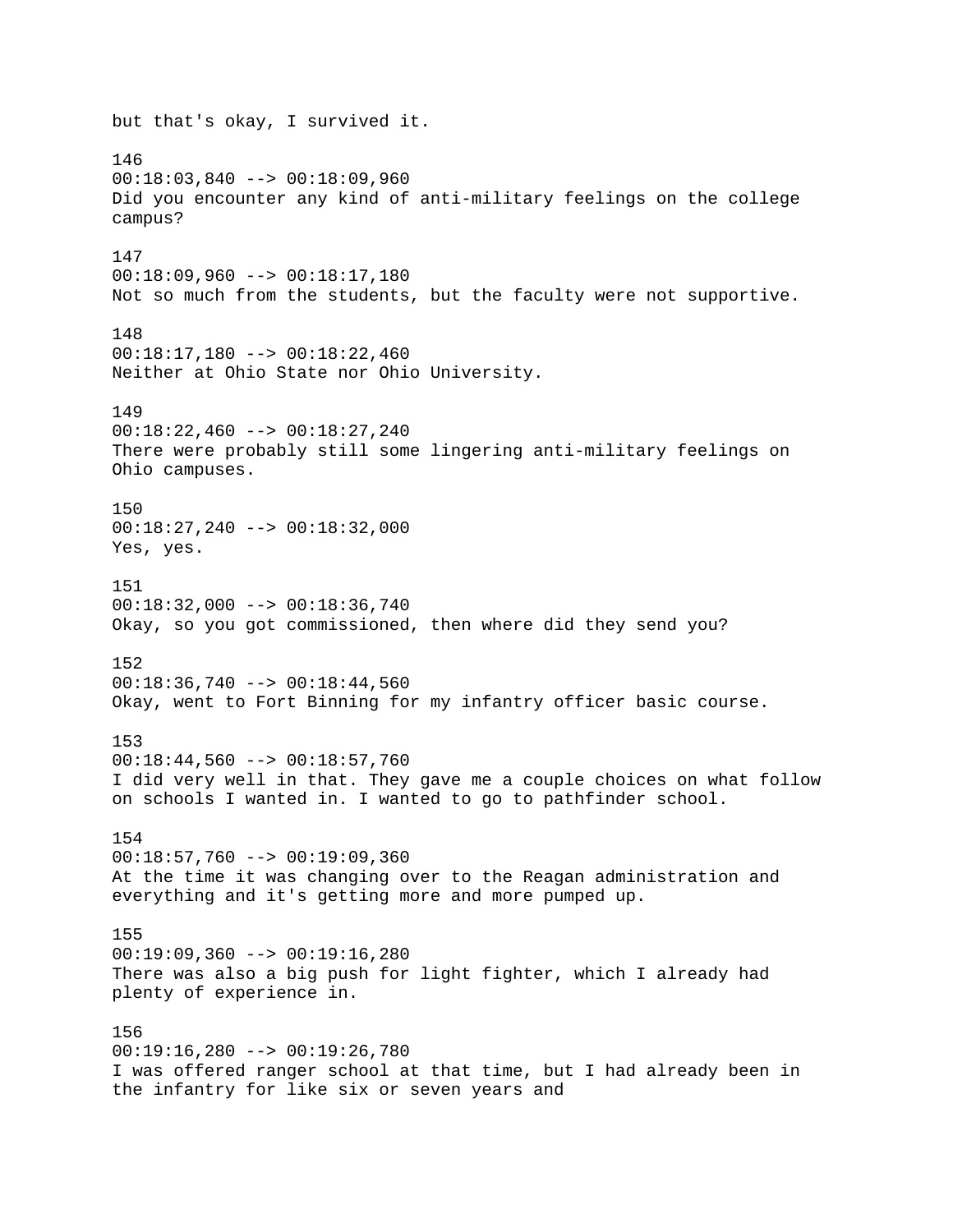157 00:19:26,780 --> 00:19:36,080 the gut check would have been fine, but I've pretty much have already done everything they do in ranger school. So I opted for a couple other things. 158 00:19:36,080 --> 00:19:43,720 Then I was reassigned to Germany and this is the strangest thing. 159 00:19:43,720 --> 00:19:54,880 I initially had orders for first of the tenth at Tolz, but was redirected to 56 built artillery command perching. 160  $00:19:54,880$  -->  $00:20:02,800$ He said "what the hell is an infantry offer doing in an FA missile regime?" 161  $00:20:02,800$  -->  $00:20:12,800$ It was actually an excellent assignment. Didn't realize it at the time when I first got a diversion and orders, I was really upset. 162  $00:20:12,800$  -->  $00:20:19,940$ But what it is, 56th built artillery command was P2 missiles 163  $00:20:19,940$  -->  $00:20:29,520$ and at that time just the fielding of those missiles caused an unbelievable uproar in Europe. You know, there were protests and 164  $00:20:29,520$  -->  $00:20:37,440$ this and that and the other. And the Russians, the Soviets were actually terrified of those things. 165 00:20:37,440 --> 00:20:42,940 So for the sake of the tape, were those able to be equipped with nuclear warheads? 166 00:20:42,940 --> 00:20:51,580 Oh yes, yes. The reason they had an infantry battalion and this was a strange infantry battalion... 167 00:20:51,580 --> 00:21:00,380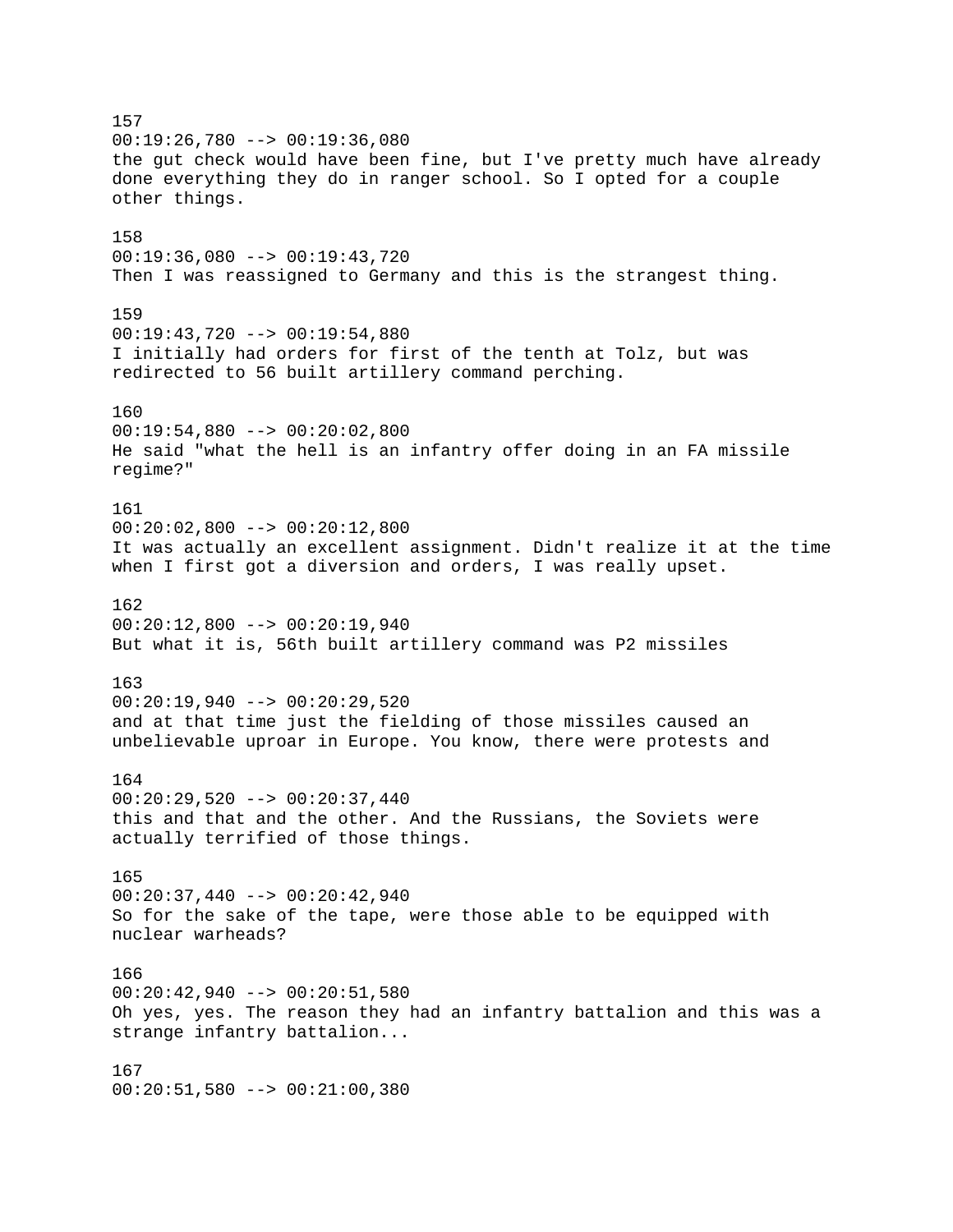The fix sites for the missiles required security and that was an infantry company on each site. 168 00:21:00,380 --> 00:21:06,800 At there field locations they needed constant security and that was the infantry as well. 169  $00:21:06,800$  -->  $00:21:15,220$ I t was so strange because each rifle company had a scout platoon. Normally there's only a scout platoon at battalion headquarters. 170 00:21:15,220 --> 00:21:27,280 At battalion headquarters they had a security platoon which was an immediate reaction force for the entire command. If there's somebody messing with any nuclear missile anywhere 171 00:21:27,280 --> 00:21:35,420 those people were responsible for taking care of that. And we actually had live ammunition all the time. 172 00:21:35,420 --> 00:21:43,500 We rotated two weeks on security on a fix site and two weeks off. 173 00:21:43,500 --> 00:21:52,720 Whenever the missiles went to the field, we were with them and all this other stuff. I was initially a rifle platoon leader 174 00:21:52,720 --> 00:22:00,700 and then I had the security platoon, which was, you know a real feather. [laughing] 175 00:22:00,700 --> 00:22:10,720 And we had an aviation company in direct support, so we had Hueys fly us anywhere, anytime. It was great. 176 00:22:10,720 --> 00:22:22,480 Later from that I was assigned from battalion staff a the battalion S3 air assistant operations officer. 177  $00:22:22,480$  -->  $00:22:30,580$ I also had a bunch of additional duties, one of which was the German liaison since I spoke German. [laughing]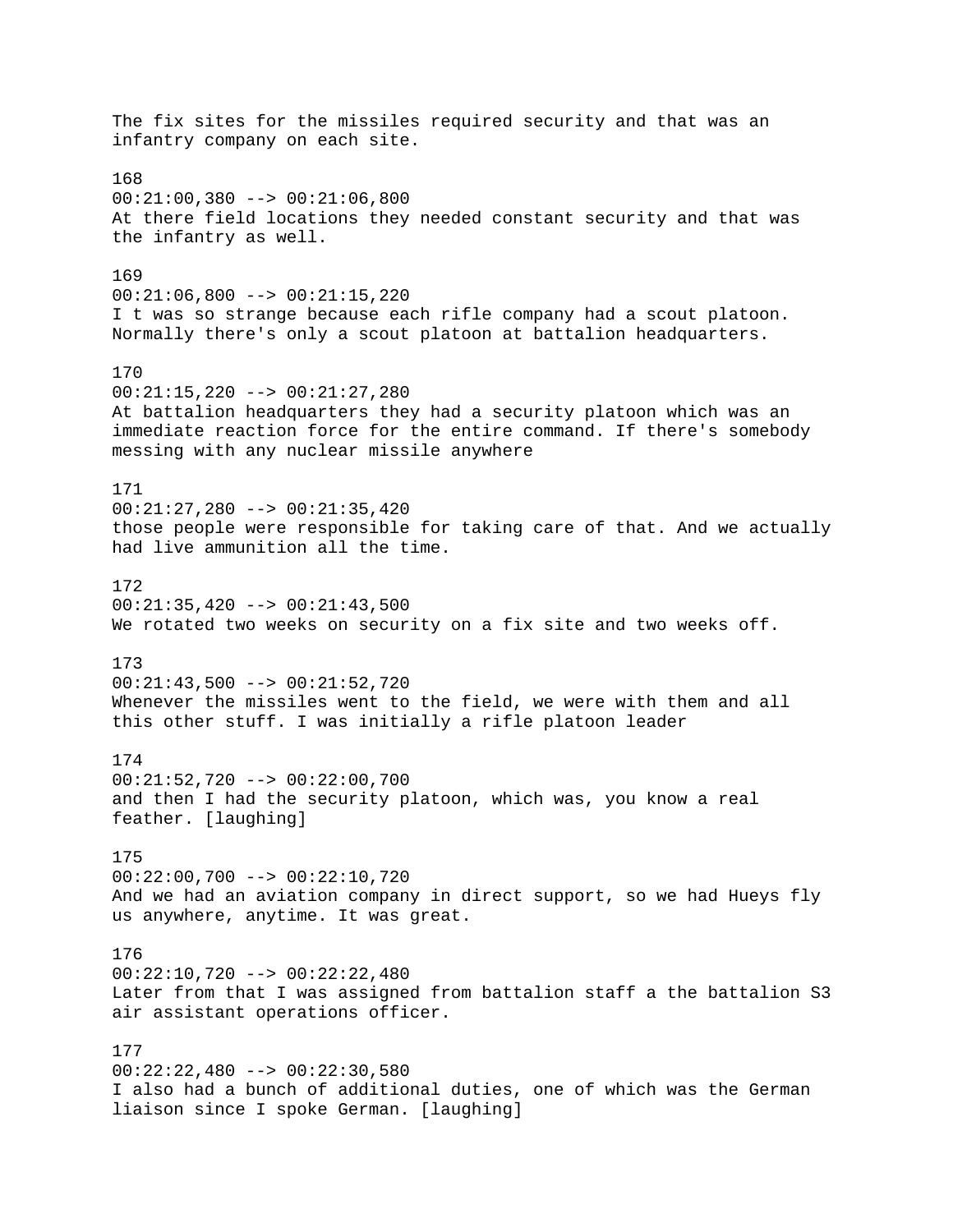178  $00:22:30,580$  -->  $00:22:34,060$ But that was a really good assignment, because 179  $00:22:34,060$  -->  $00:22:42,940$ we... not only id we have a real world everyday mission, we had a lot of opportunities to do some other fine training, 180 00:22:42,940 --> 00:22:51,180 especially with the Germans. I got to go to the German airborne school, I did the German mountain school, 181  $00:22:51,180$  -->  $00:22:57,960$ did a bunch of their other things like [inaudible] and the [inaudible] and all that stuff. So yeah we... 182  $00:22:57,960$  -->  $00:23:05,020$ It was an exciting tour and that's where I met my second wife and we got married. [laughing] 183 00:23:05,020 --> 00:23:13,340 So before being assigned to that unit, did you have to get any kind of special training, special security clearance? 184  $00:23:13,340$  -->  $00:23:20,520$ Oh yeah, yeah I already had a security clearance, but it got upgraded to another level. 185 00:23:20,520 --> 00:23:30,820 While I was there we did the - I'm trying to think what it was called - the NATO site, nuclear site security course up in Holland. 186 00:23:30,820 --> 00:23:38,420 You know, that just involved how you secured nuclear sites and all this other stuff and of course 187  $00:23:38,420$  -->  $00:23:45,200$ all of our documentation was classified material and everything, It just drives you nuts. [laughing] 188 00:23:45,200 --> 00:23:47,200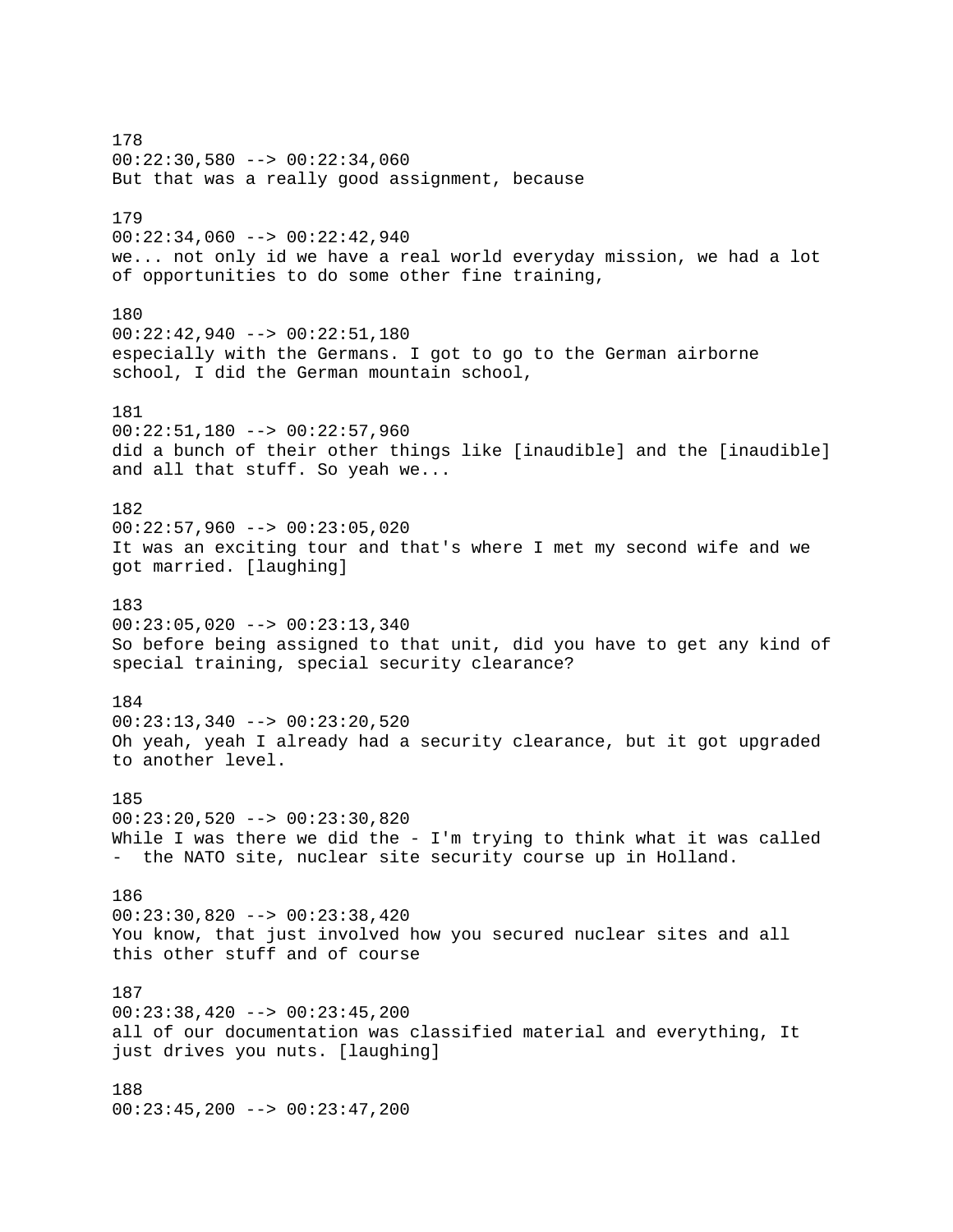Did you have to go to sear school? 189  $00:23:47,200$  -->  $00:23:55,600$ I went to sear school when I was doing the ... 190 00:23:55,600 --> 00:24:02,920 I did the RCSFQC, which is reserve component special forces qualification course. 191 00:24:02,920 --> 00:24:13,080 That's a part of the basic course, you go to Camp McCall, you do your patrolling, your land ave, your survival, and then you do your 192  $00:24:13,080$  -->  $00:24:19,600$ escape invasion as a part of that as well in phase one. 193  $00:24:19,600$  -->  $00:24:22,400$ So you said you met your second wife there? 194 00:24:22,400 --> 00:24:22,900 Yes 195 00:24:22,900 --> 00:24:24,020 Was she German or? 196 00:24:24,020 --> 00:24:24,960 Yes she is. 197 00:24:24,960 --> 00:24:31,360 Okay, how did that work out? How did your meet a German girl there in Germany? 198 00:24:31,360 --> 00:24:38,900 I was a young lieutenant in Germany, what can I say? [Laughing] 199  $00:24:38,900$  -->  $00:24:49,520$ Okay, so did anything interesting happen while you were there? Any alerts, any false alarms? 200  $00:24:49,520$  -->  $00:24:54,400$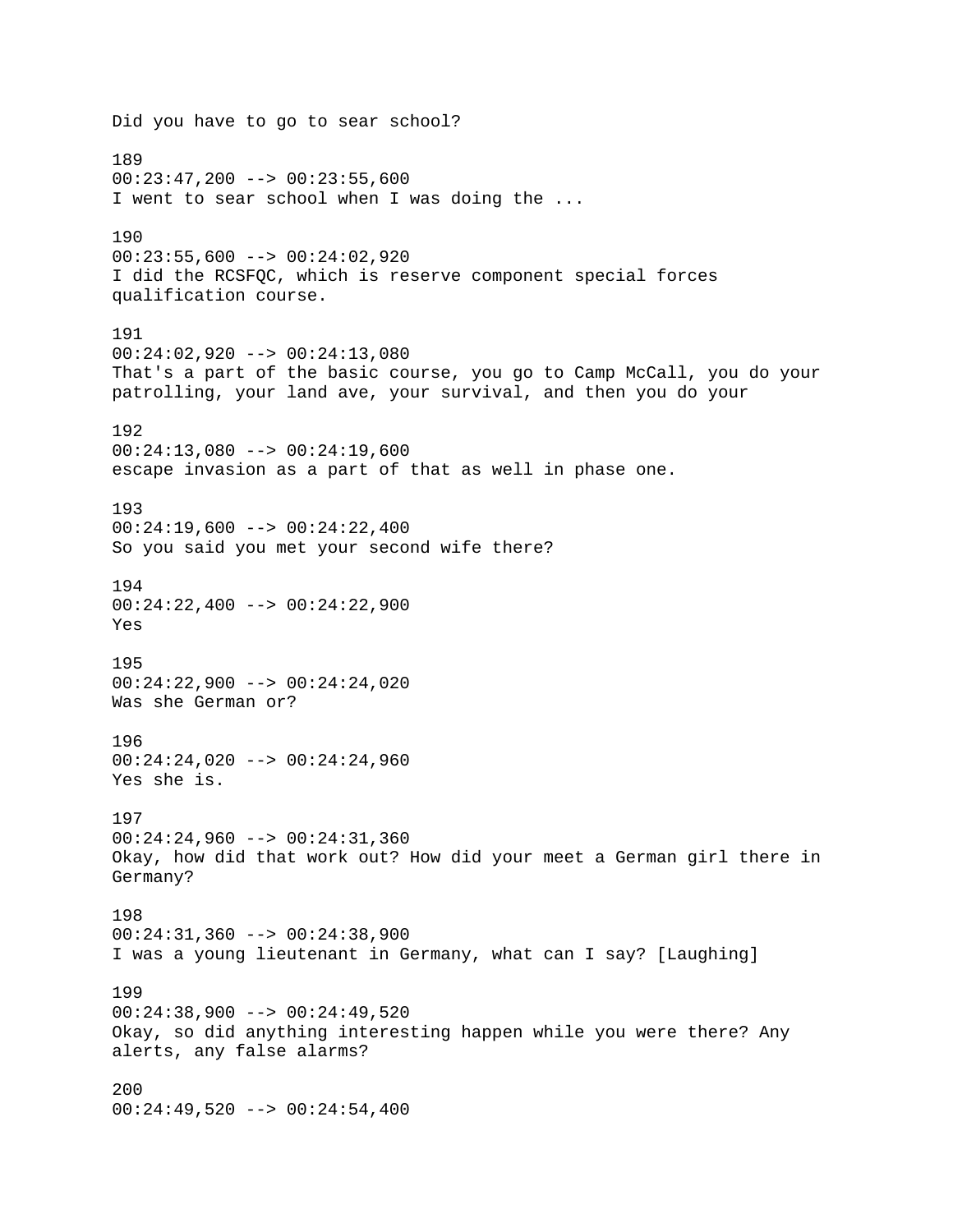Oh god there was a dozen things. 201  $00:24:54,400$  -->  $00:25:02,520$ Of course we had VIP site security. There was always the soviets. 202  $00:25:02,520$  -->  $00:25:13,860$ Probing this, probing that, just checking this that and the other. In the field, lots of protests, even at the sites, lots of protests. There were times when we would have to 203  $00:25:13,860$  -->  $00:25:21,400$ drive through 2,000 people to get the secure site to do a change over. 204  $00:25:21,400$  -->  $00:25:33,120$ We had a missile accident in the field one time where one of the missiles actually rolled off their launch thing. 205 00:25:33,120 --> 00:25:47,140 Of course we had to get in there and secure that. We did have a helicopter accident where three or four of the crewmen were killed. 206  $00:25:47,140$  -->  $00:25:55,460$ And like I said, we had direct support of an aviation company; 193rd aviation company. 207  $00:25:55,460$  -->  $00:26:00,420$ And we new the pilots very well, just because we worked with them all the time. 208  $00:26:00,420$  -->  $00:26:07,660$ We had to secure the site since we were the closest there and recover the bodies and stuff like that. 209  $00:26:07,660$  -->  $00:26:12,480$ But yeah it was an interesting tour. 210  $00:26:12,480$  -->  $00:26:15,460$ You said the soviets were probing? 211  $00:26:15,460$  -->  $00:26:16,420$ Yeah, yeah.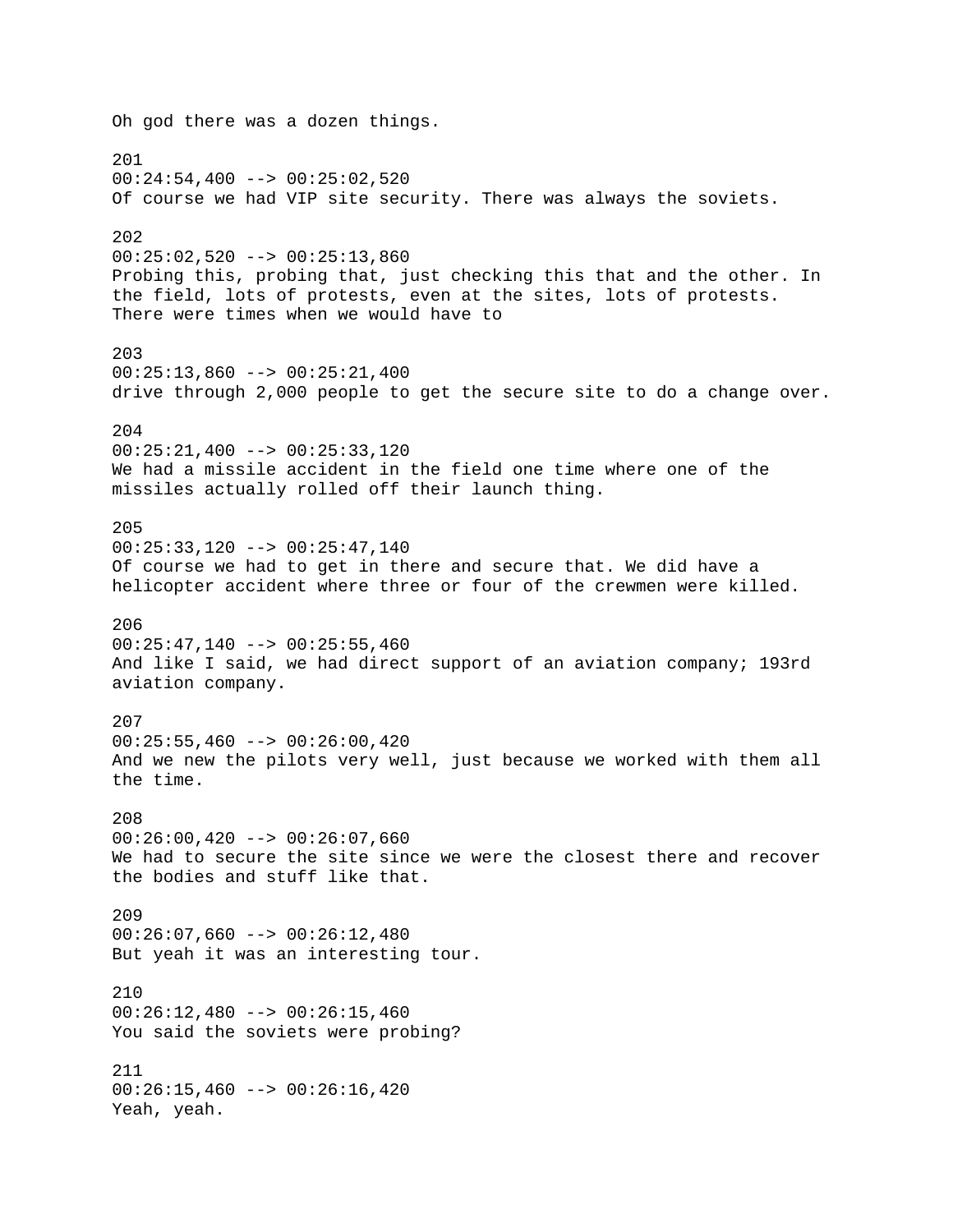212  $00:26:16,420$  -->  $00:26:19,560$ How so? 213  $00:26:19,560$  -->  $00:26:28,880$ At that time okay, there were trade agreements between Eastern and Western countries and everything. 214 00:26:28,880 --> 00:26:42,740 And East German transport vehicles were allowed to come into West Germany. You know, the drivers and all that stuff. And they were all marked TBA on the bumpers and everything like that so you could identify them and everything. 215 00:26:42,740 --> 00:26:52,420 But both the Russians and the Stasi routinely sent people across that way 216 00:26:52,420 --> 00:26:58,720 and you know, if they came into West Germany, yeah okay if they drove through say Schwetzingen or something like that, the guy 217 00:26:58,720 --> 00:27:06,680 would drop off and he'd spend a couple days in Schwetzingen and everything, but he would be collecting data. 218 00:27:06,680 --> 00:27:14,100 There were a lot of things like that through and the P2s were very high priority for the Soviets. 219  $00:27:14,100$  -->  $00:27:18,500$ So where they actually trying to physically get near the equipment or... 220  $00:27:18,500$  -->  $00:27:19,000$ Yeah. 221  $00:27:19,000$  -->  $00:27:20,540$ were they talking to service members at the bar? 222  $00:27:20,540$  -->  $00:27:26,640$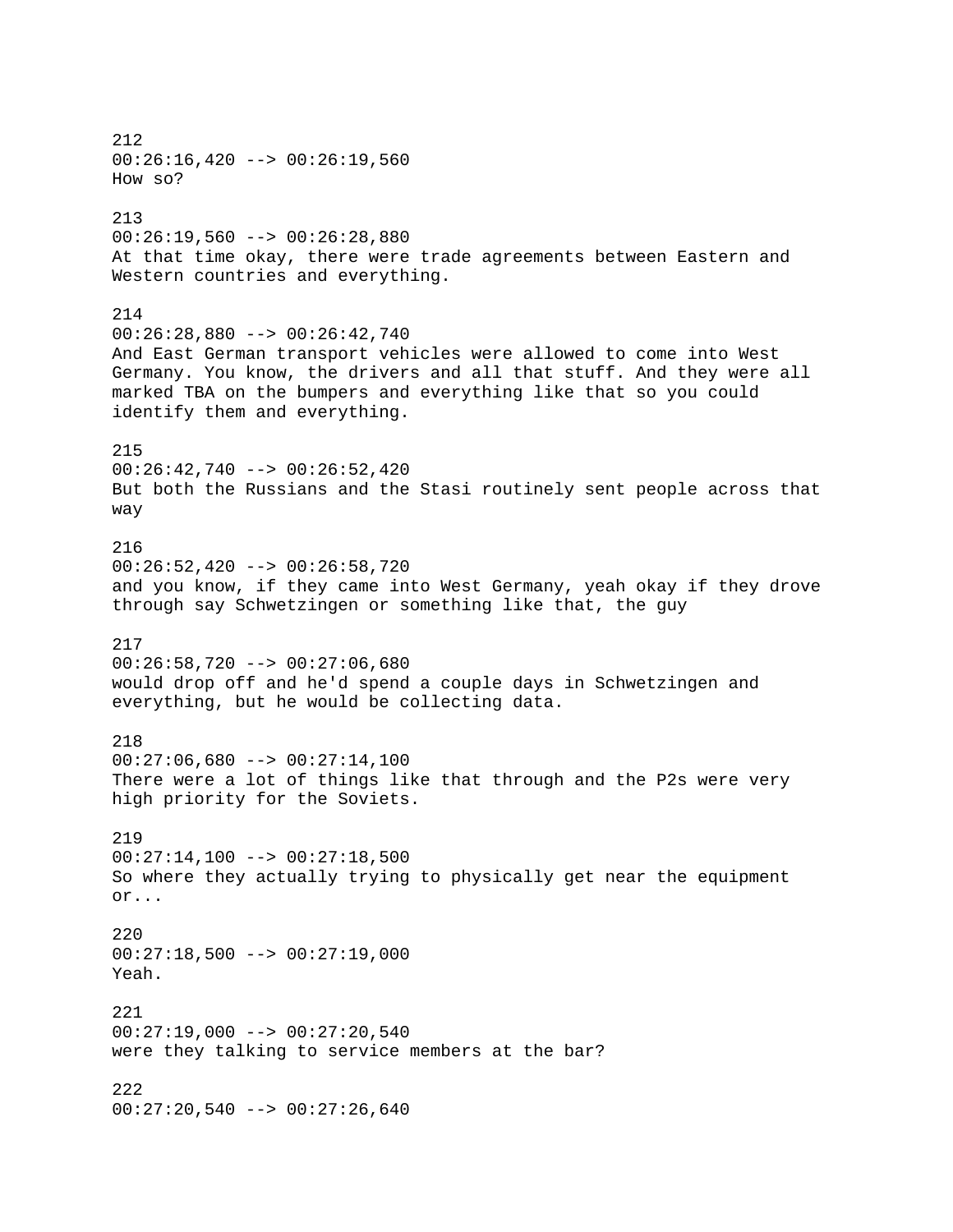Everything from, you know a broad spectrum collection. 223  $00:27:26,640$  -->  $00:27:31,960$ You may not be able to answer this, but did you ever catch one doing this? 224 00:27:31,960 --> 00:27:34,340 We detained quite a few people. 225 00:27:34,340 --> 00:27:36,740 What was that process? 226  $00:27:36,740$  -->  $00:27:47,060$ [Laughs] There were... I don't know how far I can go into this. 227  $00:27:47,060$  -->  $00:27:50,160$ Don't cross any lines, but this is... 228  $00:27:50,160$  -->  $00:27:57,020$ There were various levels of restriction in a site, okay? 229 00:27:57,020 --> 00:28:10,820 And you did have a lethal force zone, but most people were detained in either the turn away zone or detaining zone. So yeah. 230 00:28:10,820 --> 00:28:14,200 Did you turn them over to..? 231 00:28:14,200 --> 00:28:17,860 Military intelligence. 232  $00:28:17,860$  -->  $00:28:25,620$ They would determine whether they were legitimate loss people or collection assets or whatever. And then from... 233 00:28:25,620 --> 00:28:32,320 if they were just regular people, they would be turned over to the German police 234 00:28:32,320 --> 00:28:37,800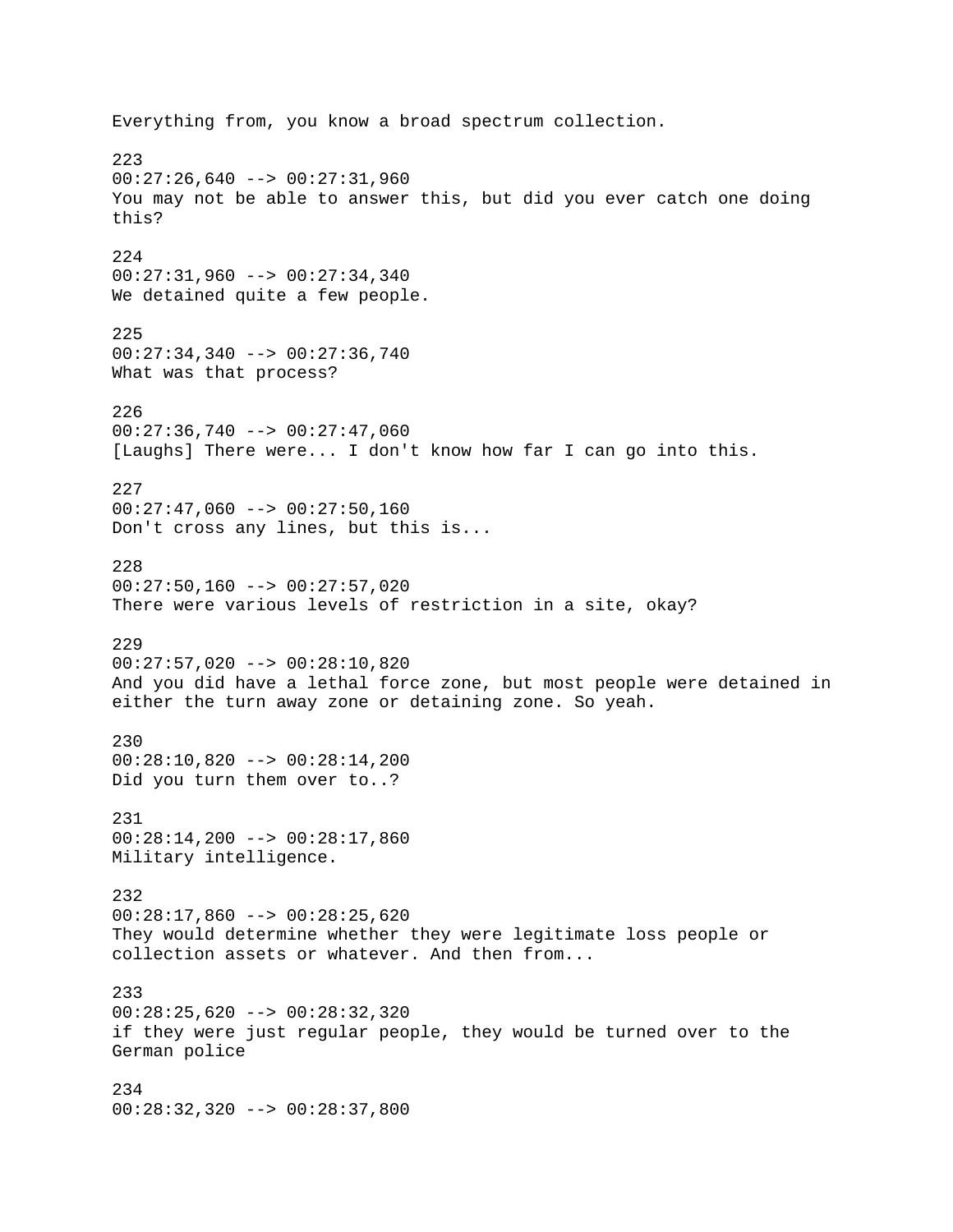and if not they were detained by the Americans. 235  $00:28:37,800$  -->  $00:28:42,400$ So you had to be prepared for that? 236 00:28:42,400 --> 00:28:42,920 Yes. 237 00:28:42,920 --> 00:28:49,720 I'm sure you were also prepared for a military operation 238 00:28:49,720 --> 00:28:53,340 and then were you also responsible for crowd control for protesters? 239  $00:28:53,340$  -->  $00:28:54,600$ Yes.  $240$  $00:28:54,600$  -->  $00:28:58,880$ So you had almost three completely separate missions. 241 00:28:58,880 --> 00:29:02,300 Yeah. 242 00:29:02,300 --> 00:29:07,340 I'm curious, which one did you spend more time training on? 243 00:29:07,340 --> 00:29:14,920 Okay like I said, initially I had a rifle platoon and then a security platoon. 244 00:29:14,920 --> 00:29:25,120 With rifle platoon it was, a lot of it was crowd control and physical site security. With the security platoon, it was immediate action 245 00:29:25,120 --> 00:29:34,900 and like I said, we would be... Now they call it wills up, it was skids up... within 246  $00:29:34,900$  -->  $00:29:43,900$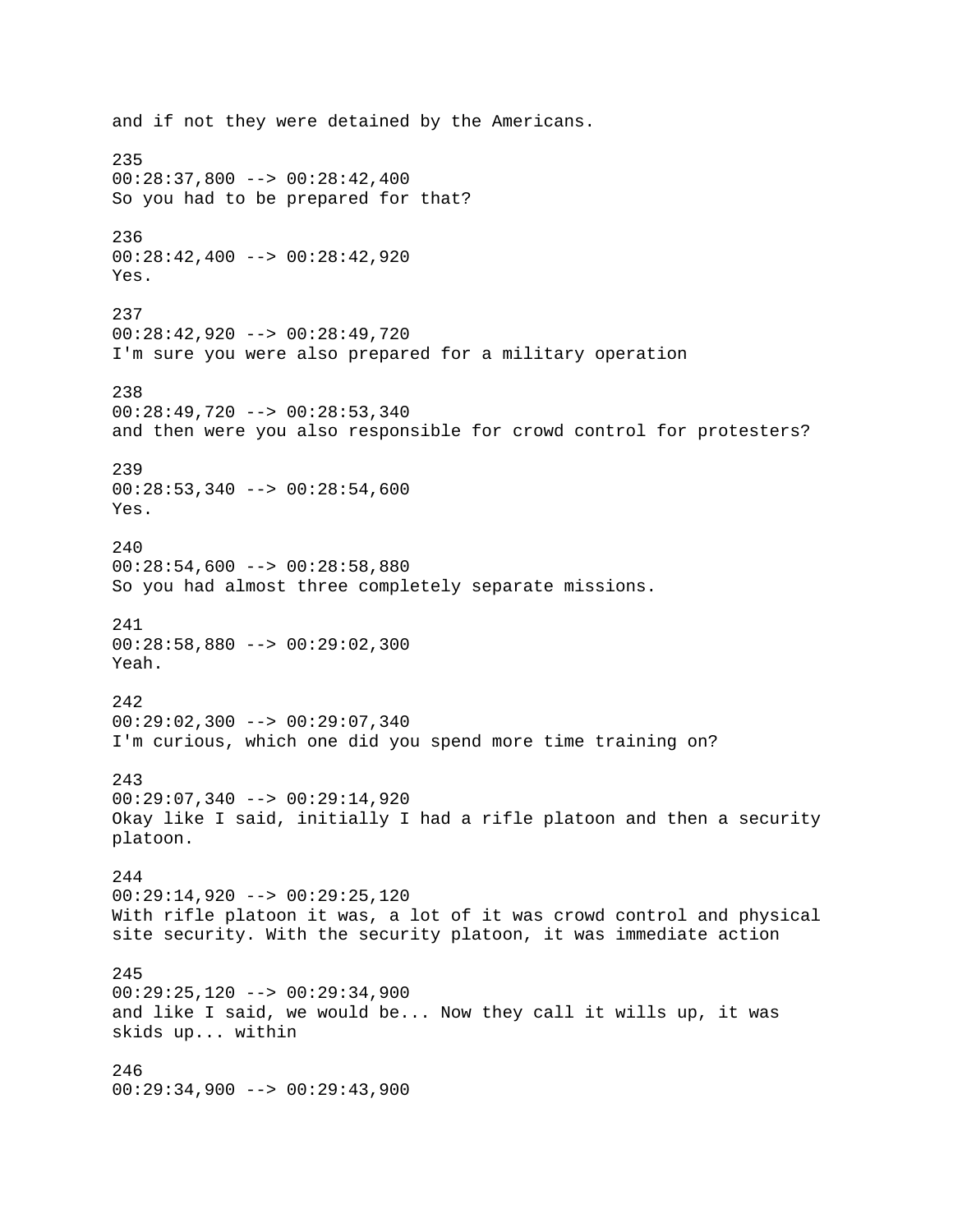three to four minutes of being called. I literally jumped out on a helicopter with a big map book and receiving the mission as we were flying 247  $00:29:43,900$  -->  $00:29:50,480$ and designating LZs in route and you know, we would be briefing 248 00:29:50,480 --> 00:29:59,320 between the squads literally over the radio while we were flying. 249  $00:29:59,320$  -->  $00:30:05,380$ I was an exciting time. 250  $00:30:05,380$  -->  $00:30:08,940$ So what years were you doing this? 251 00:30:08,940 --> 00:30:17,340 Oh let me think. '83 to '88, '84 to '88, something like that. 252 00:30:17,340 --> 00:30:19,040 So you were in Germany in '88? 253 00:30:19,040 --> 00:30:19,720 Yeah. 254 00:30:19,720 --> 00:30:26,160 What was the atmosphere like where you were? 255  $00:30:26,160$  -->  $00:30:34,500$ I'm not sure what you're asking. The Germans' opinion of us? 256  $00:30:34,500$  -->  $00:30:39,600$ The Germans' of us and the Germans' ideas about reunification. 257  $00:30:39,600$  -->  $00:30:55,040$ Okay, reunification took everyone by surprise, everybody. The German populace, 258 00:30:55,040 --> 00:31:04,080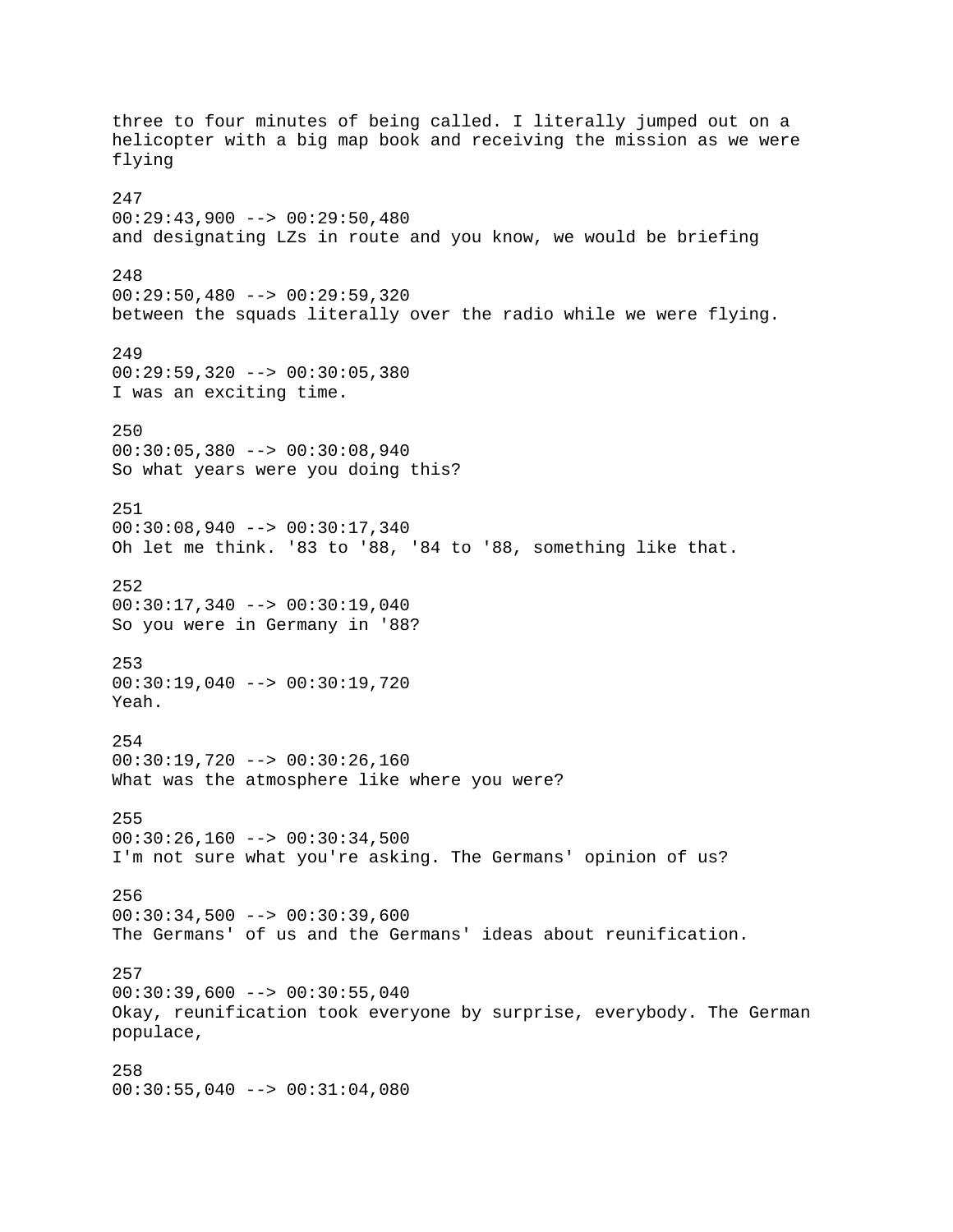the older generation was supportive of the Americans, supportive of the West, 259 00:31:04,080 --> 00:31:12,420 the younger generation were a lot like ours that were looking for something to get angry about and we were an easy target. 260 00:31:12,420 --> 00:31:18,520 And a lot of them just didn't care one way or another. 261  $00:31:18,520$  -->  $00:31:26,680$ But the reunification yeah, took everybody totally by surprise. My brother in law was in the East German Navy 262 00:31:26,680 --> 00:31:35,860 and defected in 1977 while they were in port in Paramani; literally jumped off the ship and swam to shore. 263  $00:31:35,860$  -->  $00:31:43,500$ His bud that was with him didn't make it shore. He spent nine years in an East German prison. 264 00:31:43,500 --> 00:31:47,620 So there were some people that were.. yeah. 265  $00:31:47,620$  -->  $00:31:56,680$ So I'm curious exactly where you were located, was that a part of Germany that had been captured by the Russians after World War II 266 00:31:56,680 --> 00:31:57,180 Oh no 267 00:31:57,180 --> 00:31:58,340 Or U.S.? 268 00:31:58,340 --> 00:32:06,500 I was actually stationed in Ulm, which is about half way between Stuttgart and Augsburg 269  $00:32:06,500$  -->  $00:32:19,560$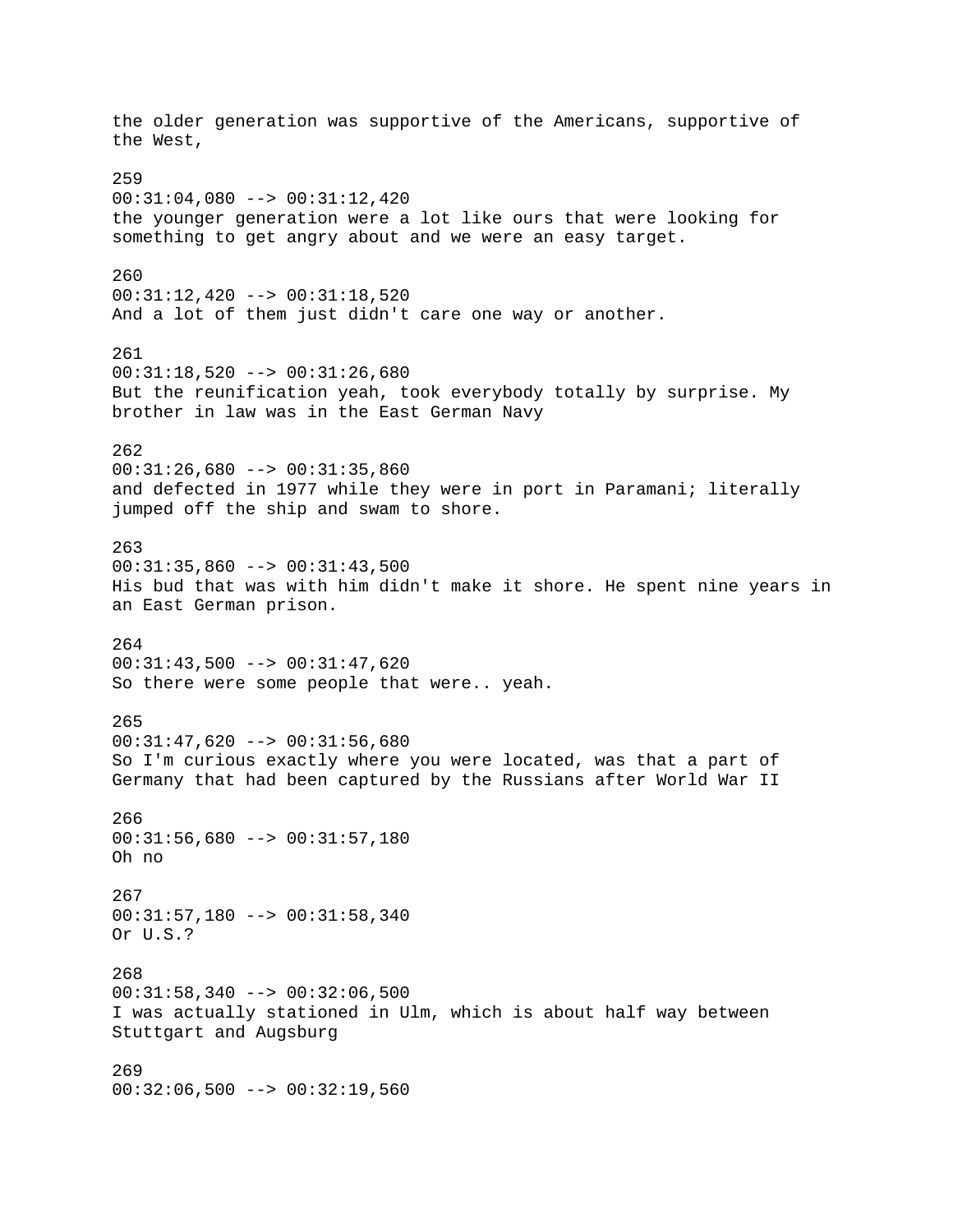and you know it's a farm area, Southern Germany. They are conservative bunch of people down there, hill farmers, hillbillies. 270 00:32:19,560 --> 00:32:25,780 I can actually speak their dialect, so it's funny as hell. 271 00:32:25,780 --> 00:32:41,740 The Eastern zones, I had family in Austria and Austria had been occupied by the Soviets for a while, but then they became their own independent Westernized country. 272 00:32:41,740 --> 00:32:48,340 You really didn't have very much contact at that time with anybody in Eastern zones. 273  $00:32:48,340$  -->  $00:32:56,960$ I mean, I had been in Berlin, I had been in Eastern Berlin, I had been in Austria and all that stuff, but 274  $00:32:56,960$  -->  $00:33:05,280$ Actually having face to face with the exception of my brother and law and his family, not much. 275 00:33:05,280 --> 00:33:10,880 So what happened at the end of that tour, did they..? 276 00:33:10,880 --> 00:33:14,820 In Germany or to me? 277 00:33:14,820 --> 00:33:17,980 Well to you, did they just give your orders for a new. 278 00:33:17,980 --> 00:33:24,960 Oh yeah, it was time for rotations, spent an excellent time over seas. it's time to go back to the states. 279 00:33:24,960 --> 00:33:37,100 I went to the infantry officer advance course, again at Fort Benning, Georgia. [Laughing] 280 00:33:37,100 --> 00:33:51,640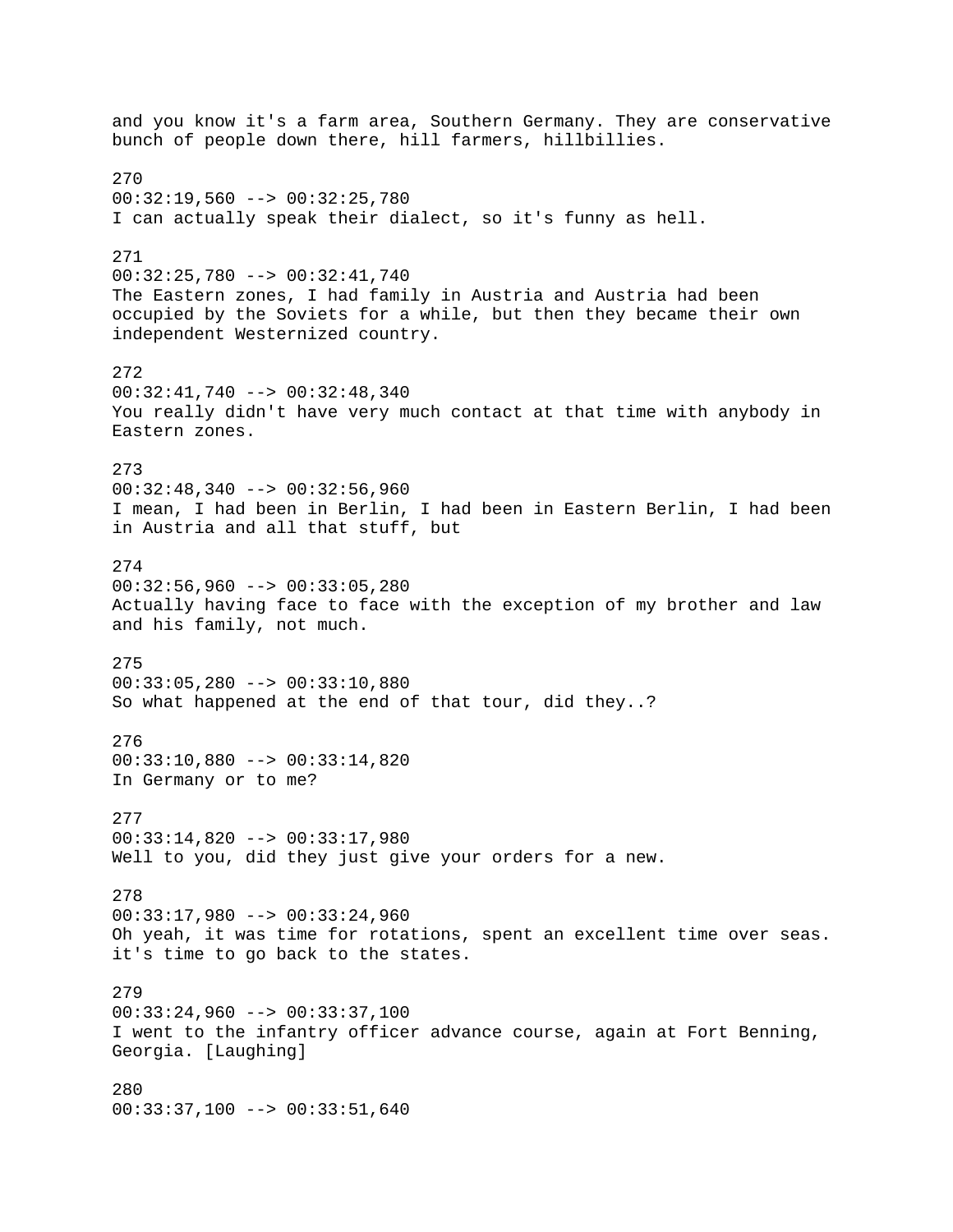At the end of the advance course I was assigned to Fort Brag, North Carolina and my initial orders, 18th airborne for 118th core and they said "you're an infantry officer you're going to the 82nd" 281 00:33:51,640 --> 00:34:02,420 So they got orders to move me over to the 82nd. I signed into the 82nd and the first thing the G1 says to me is "you're not a ranger, what the hell are you doing here?" 282 00:34:02,420 --> 00:34:12,060 And I'm think "oh my fucking god" you know "what is going on?". Anyway, the 283 00:34:12,060 --> 00:34:17,320 director... deputy commander of operations, general Kinzer 284 00:34:17,320 --> 00:34:24,500 actually had told the G1 that he wanted to interview the next five infantry captains that came in because he had some jobs that he wanted done. 285 00:34:24,500 --> 00:34:32,360 So he called five people in. There were five of us in there in front of John Kinzer's desk and you know he's asking background information. 286  $00:34:32,360$  -->  $00:34:43,860$ "what did you do? Okay, bah bah bah, we're going to send you down to first brigade. Bah bah bah, what did you do? mah mah Oaky you're going down to third brigade". He got to me, he said "okay Saunders..." 287 00:34:43,860 --> 00:34:53,220 What was it? He said "glad to see you here. When was the last time you were in 82nd?" I said "sorry, I've never been in the 82nd". 288 00:34:53,220 --> 00:35:11,840 And he said.. what was his next question? Well he asked me how many jobs I had and all that stuff and he asked me where I'd been assigned and I told him. He said " do you know Colonel Anderson?" I said "yes sir, he was the G3 at 56th field artillery command." 289 00:35:11,840 --> 00:35:18,840 And he said "well hold on a minute." He got on the phone, after a couple minutes he hung up, he said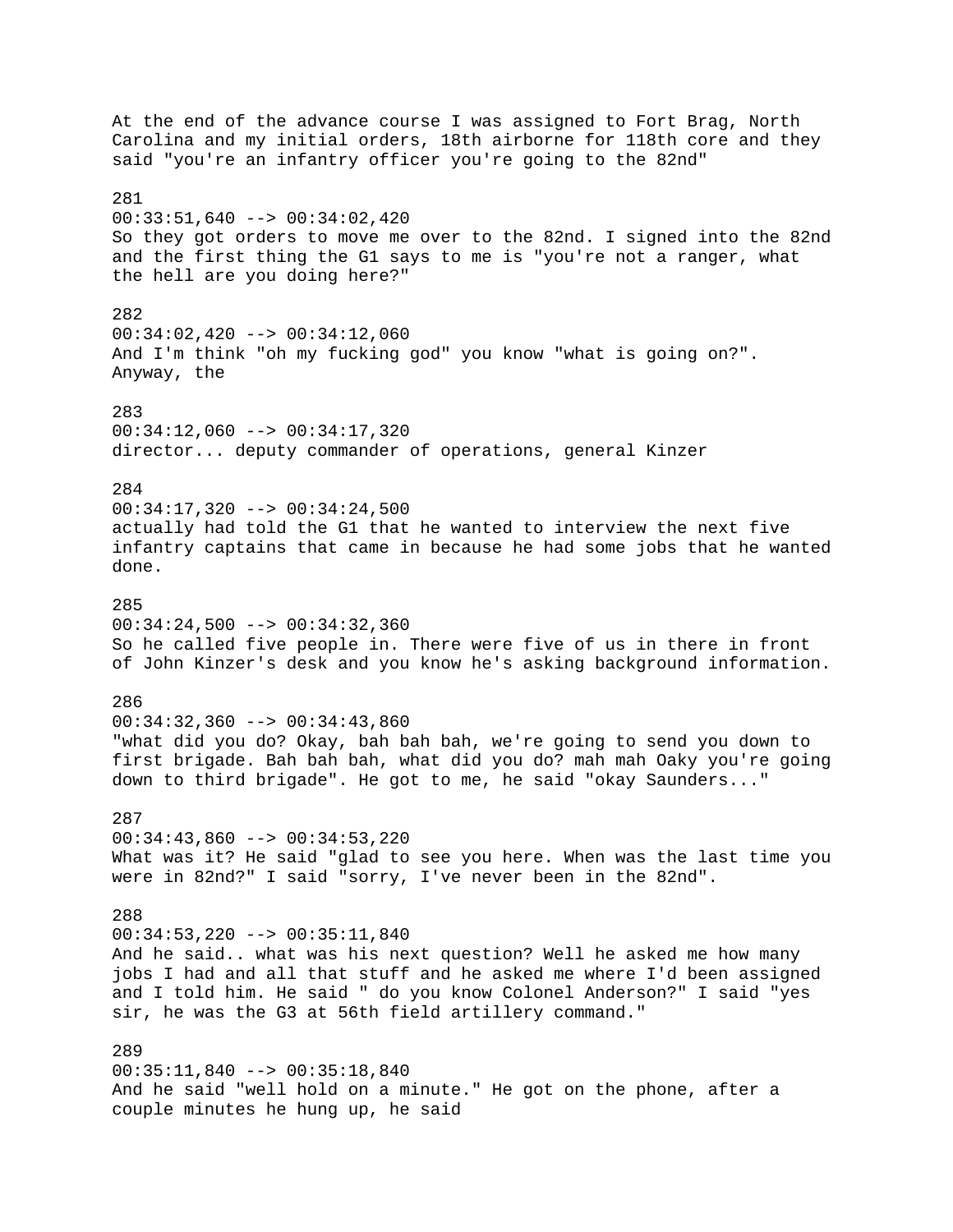290 00:35:18,840 --> 00:35:27,880 "you other guys leave, I want to talk to captain Saunders." I said "yes sir?" He said "okay, I just talked to Anderson and he says you're a good guy so 291 00:35:27,880 --> 00:35:37,720 I've a got a position that I need to fill and I want you to fill it". And I said "yes sir, you tell me what to do and I'll do it". He said I'm going to make you lead. 292 00:35:37,720 --> 00:35:48,200 You're going to be assigned to the G3 air of the 82nd airborne division. You're going to be our ground liaison officer to the Air Force at Pope Airbase" 293 00:35:48,200 --> 00:35:53,320 I wanted to go down to an infantry battalion and all this other stuff. "Yes sir, three bags full". 294  $00:35:53,320$  -->  $00:36:05,000$ So I spent almost two years working out of the Air Force command post at Pop airbase there at Fort Bragg. 295  $00:36:05,000$  -->  $00:36:13,240$ Totally different world for me. I mean first time I worked around women, first time I really worked around other services and everything. 296 00:36:13,240 --> 00:36:24,980 And It was an educational experience. It was wonderful, but at the same time I was assigned to G3 air so I was always a division, working on staff and stuff like that. 297  $00:36:24,980$  -->  $00:36:41,640$ But that was a very busy time in the Army. Oh my goodness, we did hurricane relief operations in Saint Croix. 298  $00:36:41,640$  -->  $00:36:55,520$ Immediately after that, we did Just Cause. Immediately after that we did a huge market garden and immediately after that we rolled into Iraq.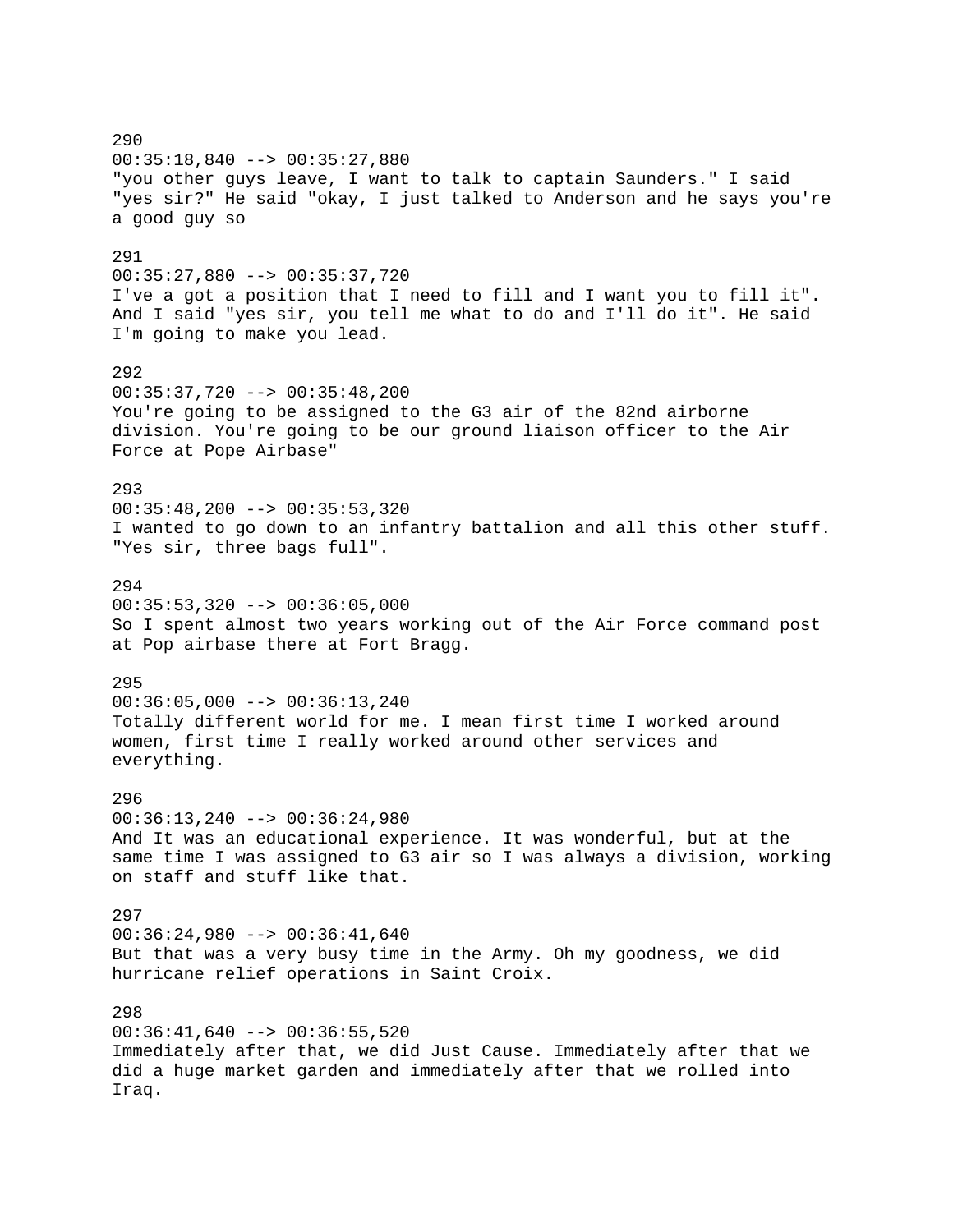299 00:36:55,520 --> 00:37:00,940 So it was just balls to the wall for what? Twenty-four months. 300 00:37:00,940 --> 00:37:06,640 So let's take those one at a time. Just Cause was? 301  $00:37:06,640$  -->  $00:37:09,460$ Invasion of Panama. 302  $00:37:09,460$  -->  $00:37:13,040$ Were you on the ground for that or were you doing..? 303 00:37:13,040 --> 00:37:21,760 I initially pushed the division out, because I worked right there at the airport doing the liaison coordination between the Air Force and the Army 304  $00:37:21,760$  -->  $00:37:24,960$ and that can be a serious headache 305 00:37:24,960 --> 00:37:31,980 And then I was on the ground down there doing staff functions and then doing the redeployment back home. 306 00:37:31,980 --> 00:37:33,160 You didn't jump into Panama? 307 00:37:33,160 --> 00:37:39,020 I didn't, no. They didn't have to jump into Panama. That was all general Johnson. 308 00:37:39,020 --> 00:37:44,980 Rangers had already secured Tucuman. That was not necessary. Oh well. 309 00:37:44,980 --> 00:37:48,900 But it had been a long time since anybody had been able to do a live jump? 310  $00:37:48,900$  -->  $00:37:51,400$ Yes.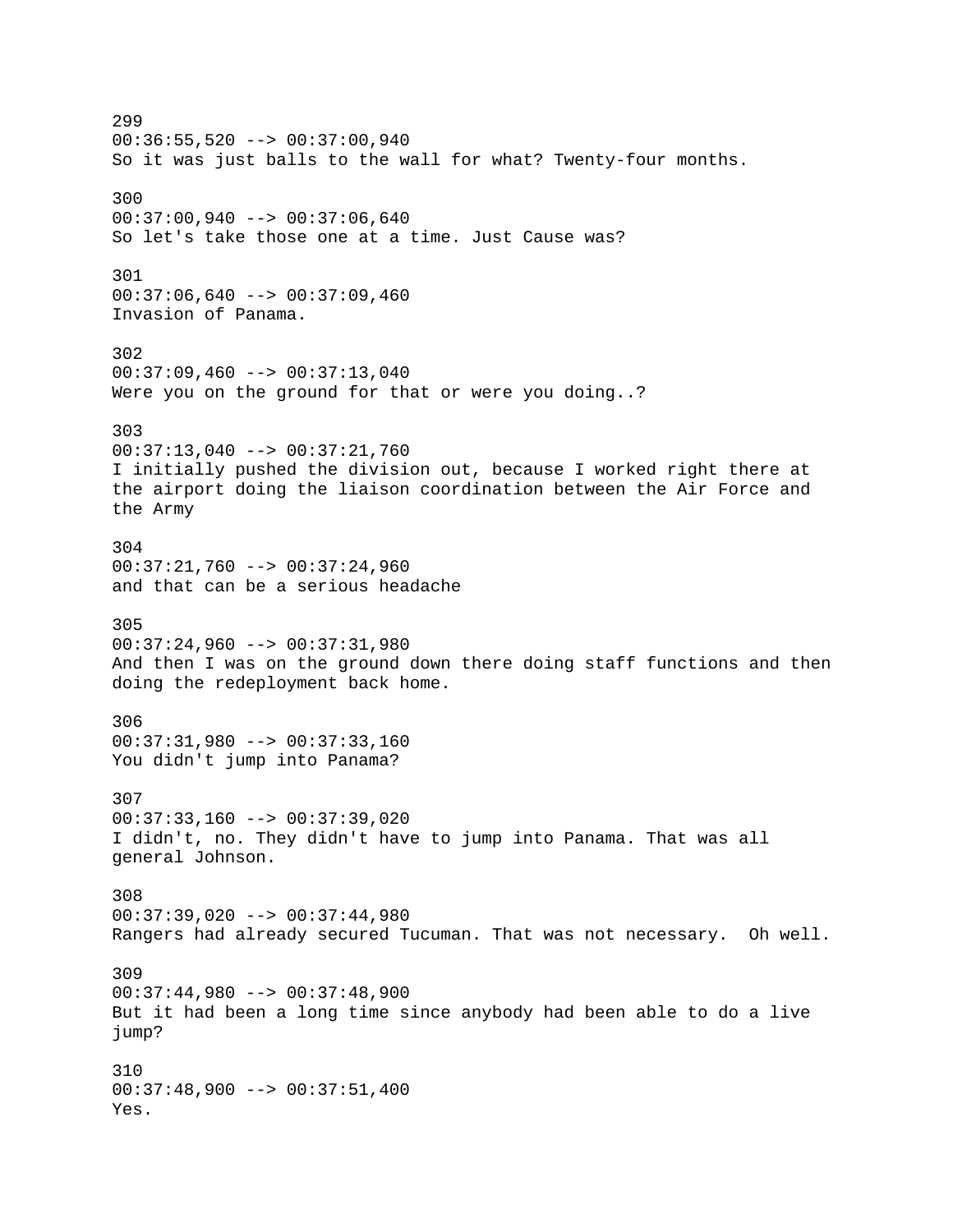311  $00:37:51,400$  -->  $00:37:55,860$ Okay, so Panama and then..? 312 00:37:55,860 --> 00:38:01,260 Oh god, I tell you what I remember Desert Storm. 313 00:38:01,260 --> 00:38:11,600 Before we get to leave Panama, my wife and I were leaving for Germany to go visit her parents -- She was pregnant my second son -- 314 00:38:11,600 --> 00:38:18,180 and I actually got a phone call down in Atlanta, paging captain Saunders.... Went over picked up the phone, it's my boss 315 00:38:18,180 --> 00:38:26,600 "get your ass back to Bragg now". I said "I'm going on leave". "Leave's cancelled, get back" Yep, got back up, that's what we're doing Panama. 316  $00:38:26,600$  -->  $00:38:30,600$ So even you as high up as you were connected, didn't know that anything was coming? 317  $00:38:30,600$  -->  $00:38:40,480$ Well we had been pushing stuff into Panama . You know, like Sheridan tanks and this and that. We knew it was cooking, but 318  $00:38:40,480$  -->  $00:38:47,140$ the date and time, we didn't get you know until it came down form higher. 319  $00:38:47,140$  -->  $00:39:02,420$ And that same general Kinzer, who was our deputy commander for operations, got pulled out of the 82nd and put up as the director of operations for JTF Panama down there. 320  $00:39:02,420$  -->  $00:39:14,400$ I'm trying to remember, Theremin... was it Theremin commander down there? But he pulled Kinzer out and put him in charge of everything down there. It was interesting.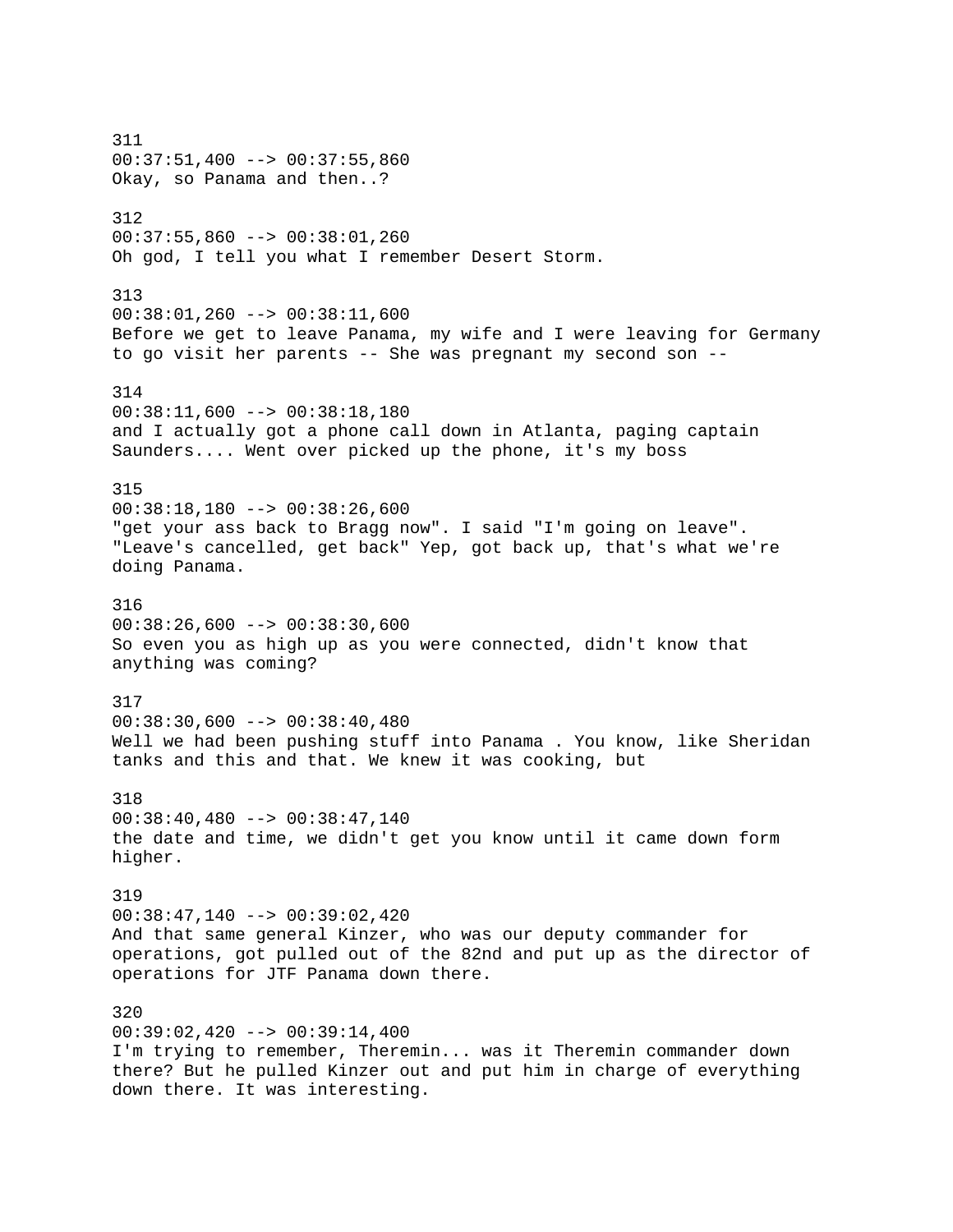321  $00:39:14,400$  -->  $00:39:20,940$ So I'm just curious, it seems exceptional to me that you got leave to go over seas approved... 322 00:39:20,940 --> 00:39:21,760 I know. 323 00:39:21,760 --> 00:39:22,420 with that immanent... 324 00:39:22,420 --> 00:39:24,940 It was crazy. 325 00:39:24,940 --> 00:39:29,820 Do you think some admin didn't put two and two together or were they seriously..? 326 00:39:29,820 --> 00:39:39,940 No I think... okay the G3 at that time was colonel McNeil, later general McNeil 327 00:39:39,940 --> 00:39:52,040 and he's the one who had to approve my leave. So if the 82nd didn't know they were going in until two days before, probably nobody knew. 328 00:39:52,040 --> 00:40:00,500 I mean general McNeil approved my leave, so apparently he didn't think anything was cooking in the immediate future. 329  $00:40:00,500$  -->  $00:40:07,480$ I mean I've heard that it was a surprise to everybody, but it shocks me that it was a surprise to the generals. 330 00:40:07,480 --> 00:40:10,840 Yeah, yeah. 331 00:40:10,840 --> 00:40:15,960 I mean I think that right there is an indication that it was... 332 00:40:15,960 --> 00:40:33,920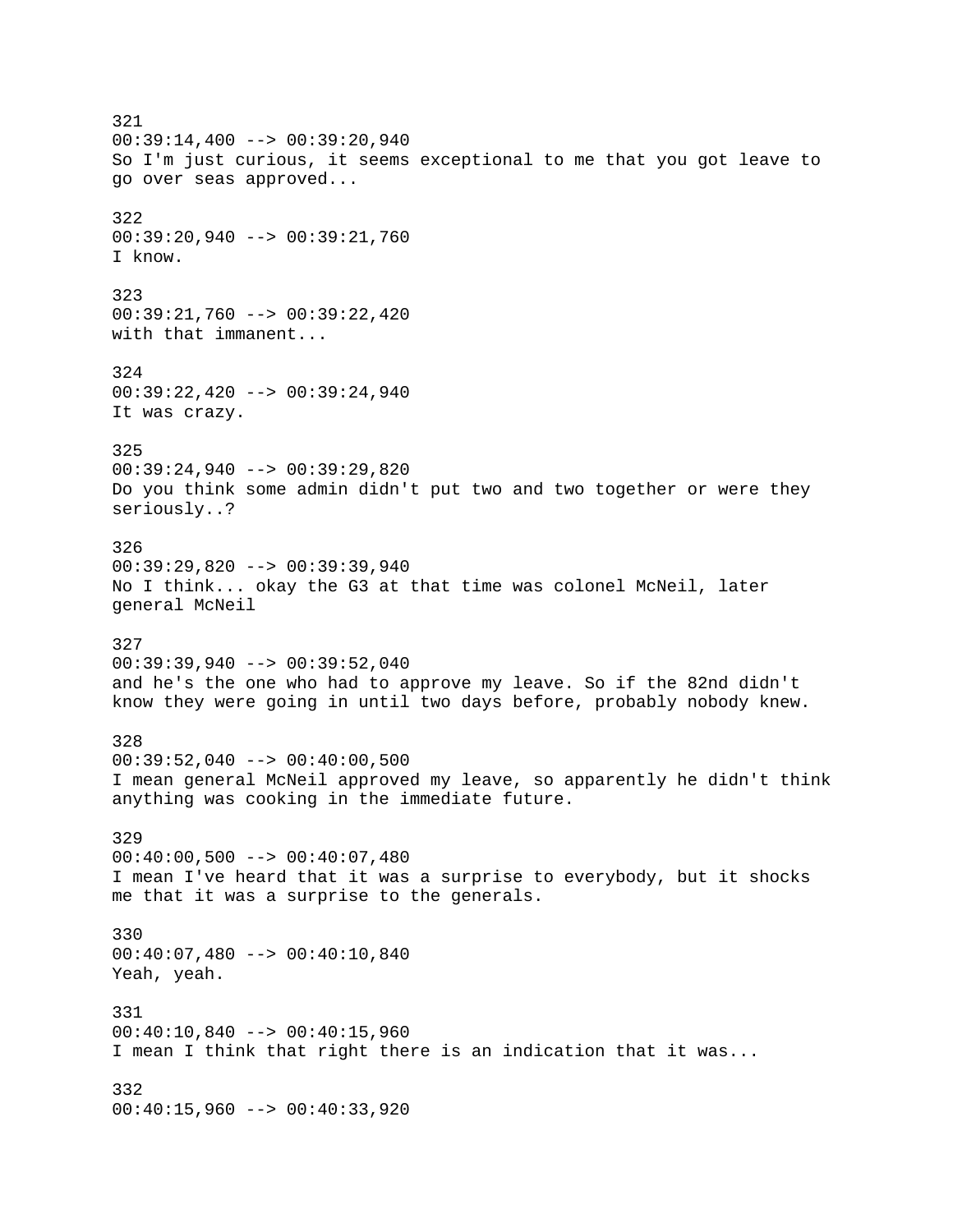You want a nightmare though? That August of course Saddam Husein invaded Kuwait. Okay, and everybody "oh yeah, yeah we're going to put the Army out there first". Well not really, the Air Force is actually getting there before we do. 333  $00:40:33,920$  -->  $00:40:41,120$ But the first U.S. Troops were the DRB 182nd Airborne. 334  $00:40:41,120$  -->  $00:40:46,420$ And day three. Do you know what JOPES is? 335 00:40:46,420 --> 00:40:47,160 Doesn't ring a bell. 336  $00:40:47,160$  -->  $00:40:57,600$ Okay, it is a massive computer system that the military uses: joint operations phase deployment system whatever. Okay. 337  $00:40:57,600$  -->  $00:41:08,780$ It is a huge computer program that you can cut and paste different units to build new units and put them into a sequence for deployment or redeployment. 338 00:41:08,780 --> 00:41:21,280 It crashed day four or day five of that deployment. For the next three weeks everything was stubby pencil. 339 00:41:21,280 --> 00:41:33,740 It was an education. I was working out of the command post at Pope Airbase, representing both the 18th airborne corps and the 82nd airborne division 340 00:41:33,740 --> 00:41:42,440 and I was literally getting phone calls form the Pentagon at one o'clock every morning "tell me what... 341 00:41:42,440 --> 00:41:49,900 how many airplanes did you send out? What was on every airplane? What was the equip?" That kind of shit. 342  $00:41:49,900$  -->  $00:42:02,180$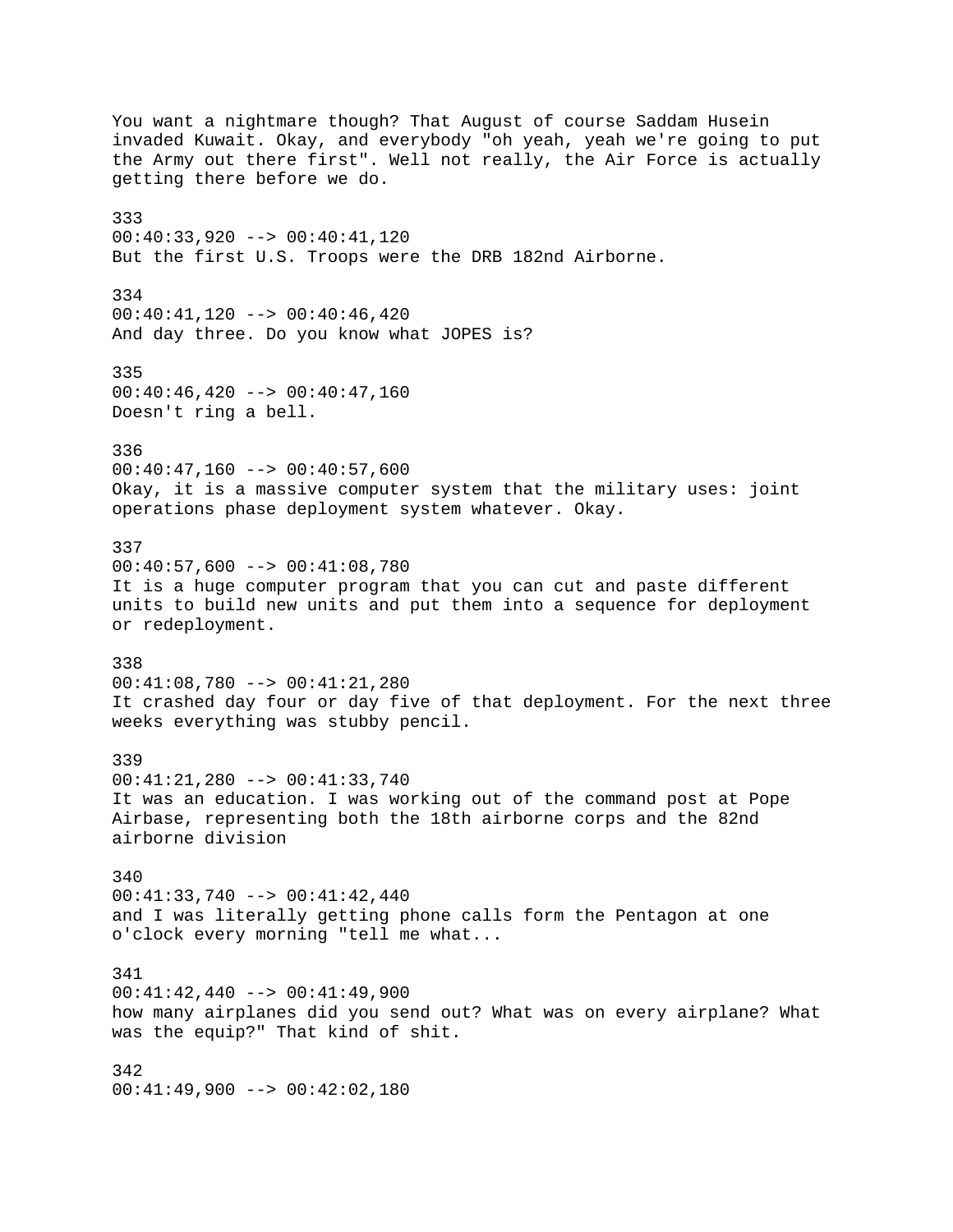And I would be on a secure phone two or three hours passing this information to people in the Pentagon, people at various levels on the chain of command. 343 00:42:02,180 --> 00:42:10,460 They finally got JOPES back up in running. It slowed down a little bit after that. I was 344  $00:42:10,460$  -->  $00:42:17,320$ amazed at the amount of personnel and equipment that we sent via commercial carrier. 345 00:42:17,320 --> 00:42:28,800 I had a lot of experience with military airlift, but I got real education on commercial carriers and their contract deals. It was great. 346 00:42:28,800 --> 00:42:38,280 And then I deployed over there -- oh god -- January and 347 00:42:38,280 --> 00:42:47,560 spent some time in Iraq and then they pushed me down to Daqran after the seize fire was signed to start prepping the movement back. 348  $00:42:47,560$  -->  $00:42:50,280$ Did you see any combat? 349 00:42:50,280 --> 00:43:02,420 Everybody saw something. The Iraqis were surrendering in droves. There were a few points here and there were not good. 350 00:43:02,420 --> 00:43:11,940 We actually had French Dragoons out in in front of us, the 82nd. When they took down the Salomon Airfield 351 00:43:11,940 --> 00:43:20,380 they ran into some resistance there and we policed up what was left. No big deal or anything like that. 352  $00:43:20,380$  -->  $00:43:40,800$ We were at Basra after the seize fire, the republican guard did repression of dissidents in Basra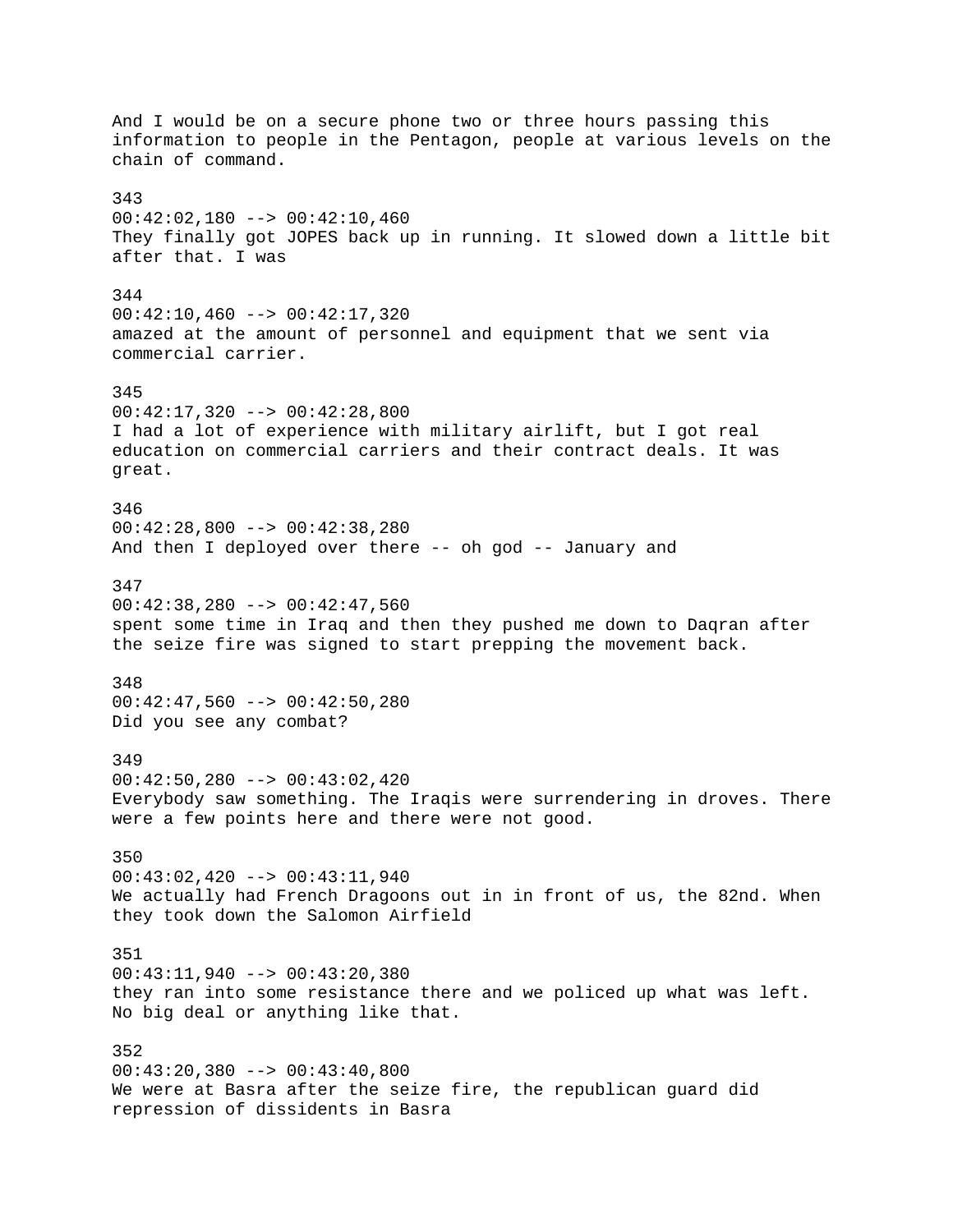353  $00:43:40,800$  -->  $00:43:48,820$ and yeah they killed a lot of Shiite, dumped them in the river, that kind of stuff, you know. 354 00:43:48,820 --> 00:44:01,160 But that was an interesting operation and when I came back from that I ended up as a company commander in an infantry battalion. 355  $00:44:01,160$  -->  $00:44:08,600$ Oh my god, I spent forever as a company commander there. Normally you get like 11, 13 months in any command. 356  $00:44:08,600$  -->  $00:44:19,960$ I commanded an infantry company and then I commanded a headquarters company and I spent almost three years in command, which is like my head's exploding. You know you don't get that's a... 357  $00:44:19,960$  -->  $00:44:27,620$ And remember I said when reported to the 82nd. "You're not ranger, what are you doing here?" 358 00:44:27,620 --> 00:44:33,560 The standard in the 82nd at that time was you did not get a company command unless you were a ranger 359  $00:44:33,560$  -->  $00:44:44,460$ and the period of my command, I think I was the only non-ranger infantry commander on our tents. 360  $00:44:44,460$  -->  $00:44:56,160$ So it was a good thing, yeah. And I'm trying to think, I did that all the up until 1993. 361  $00:44:56,160$  -->  $00:45:04,420$ So prior to that you had done you know the security with the artillery, 362 00:45:04,420 --> 00:45:11,480 you had been with some pretty elite troops and then going down to being a company commander on an infantry company?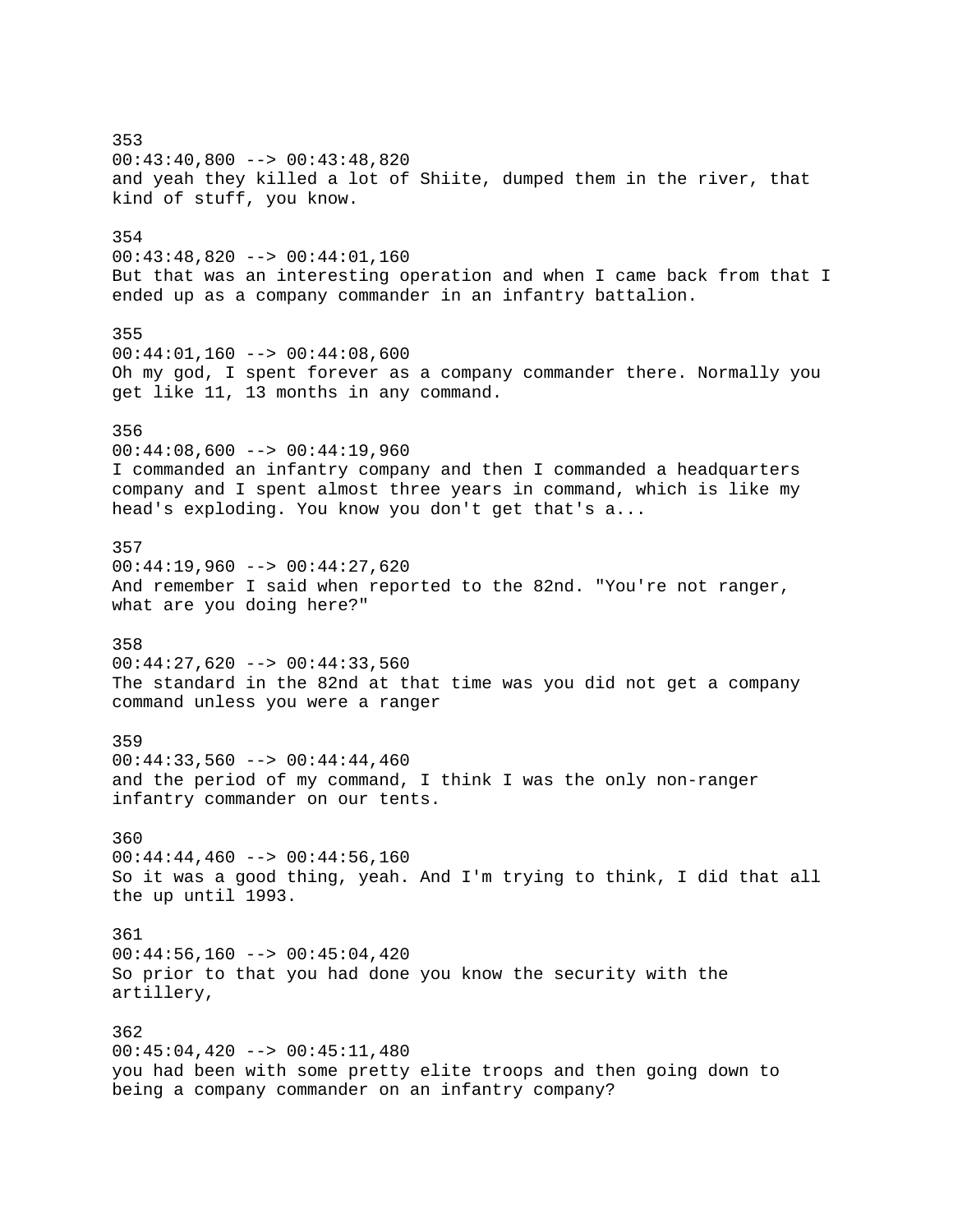363  $00:45:11,480$  -->  $00:45:24,020$ Airborne infantry company. That was like the icing on the cake. Everybody wants the 82nd. Everybody wants the command in the 82nd. It's just, you know... 364 00:45:24,020 --> 00:45:34,540 And in addition to that, okay the hierarchy of who-ness we used to call it. [laughing} 365 00:45:34,540 --> 00:45:42,160 If you didn't have a command and you had to do a staff position, you wanted to be in operations. 366  $00:45:42,160$  -->  $00:45:48,960$ If you were in operations you wanted to be air, because that was sexy or something 367 00:45:48,960 --> 00:45:56,740 and I nailed it all the way through. When I was at battalion level I was battalion S3 air. 368  $00:45:56,740$  -->  $00:46:05,160$ That's how I ended up in the ground liaison position in the 82nd being assigned to the G3 air and you know, 369  $00:46:05,160$  -->  $00:46:12,880$ had a lot of visibility there so I got an infantry company when a lot of other people wouldn't of. 370 00:46:12,880 --> 00:46:25,780 You know, If I'd a been in another position, probably wouldn't have gotten it. My follow on assignment from there was Panama and... 371 00:46:25,780 --> 00:46:31,660 [inaudible] calls and says "okay it's time for you to rotate. We're going to send you over seas. We're going to send you to Japan". 372  $00:46:31,660$  -->  $00:46:43,560$ I said, "no, not Japan. What other choices do I have?" "Blah, blah, blah, okay we can send you to Panama". I said "sign me up". [laughing]

373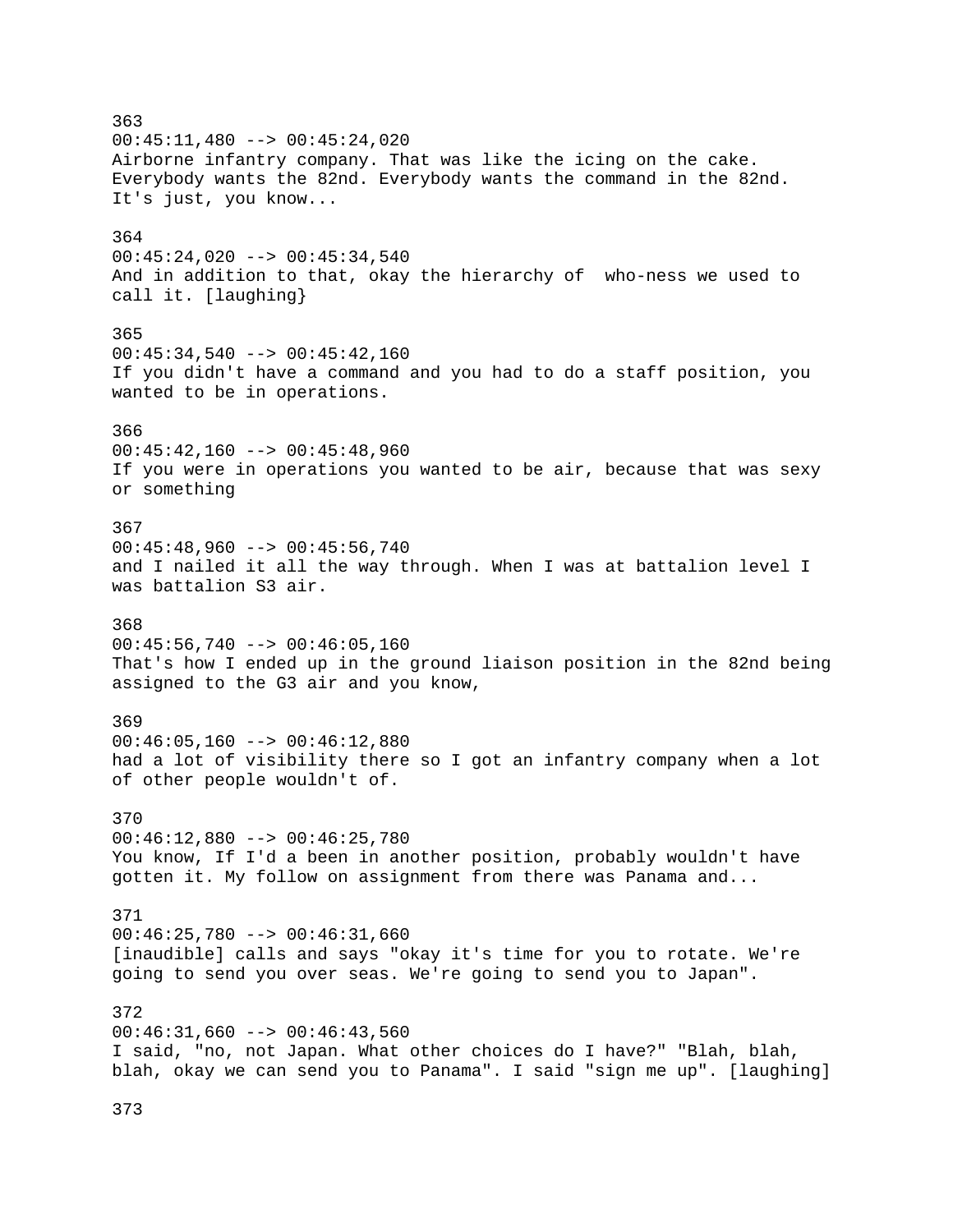$00:46:43,560$  -->  $00:46:53,420$ And I asked what I was going to be doing there. they said "oh well too bad this is like third or forth down the list here, so you're going branch unassigned". 374  $00:46:53,420$  -->  $00:47:00,840$ I'm thinking "oh my god an unaccompanied tour to panama, probably set in some warehouse counting beans and stuff". 375 00:47:00,840 --> 00:47:07,340 I'm doing the in processing and this colonel come in and he says "I'm looking for captain Saunders". "Yes sir". 376  $00:47:07,340$  -->  $00:47:16,060$ He says "what the hell are you doing down here, we need you down at the office" and I said "sir, what am I doing?" and he said "didn't they tell you?". "No sir". 377  $00:47:16,060$  -->  $00:47:22,480$ "You're the J3 air for JTF Panama USRSO". "Whoa, yes!". [laughing]. 378 00:47:22,480 --> 00:47:31,760 And you know it's something that I knew and something I was practiced with and something they were in need of. 379  $00:47:31,760$  -->  $00:47:44,860$ Yeah I stepped right into the United States Army South J3 air position and ran with it and they were impressed so it's alright. 380  $00:47:44,860$  -->  $00:47:46,520$ So how long did you do that? 381 00:47:46,520 --> 00:47:47,960 Two Years. 382  $00:47:47,960$  -->  $00:47:51,560$ So that takes us to '95? 383 00:47:51,560 --> 00:47:52,060 Yeah. 384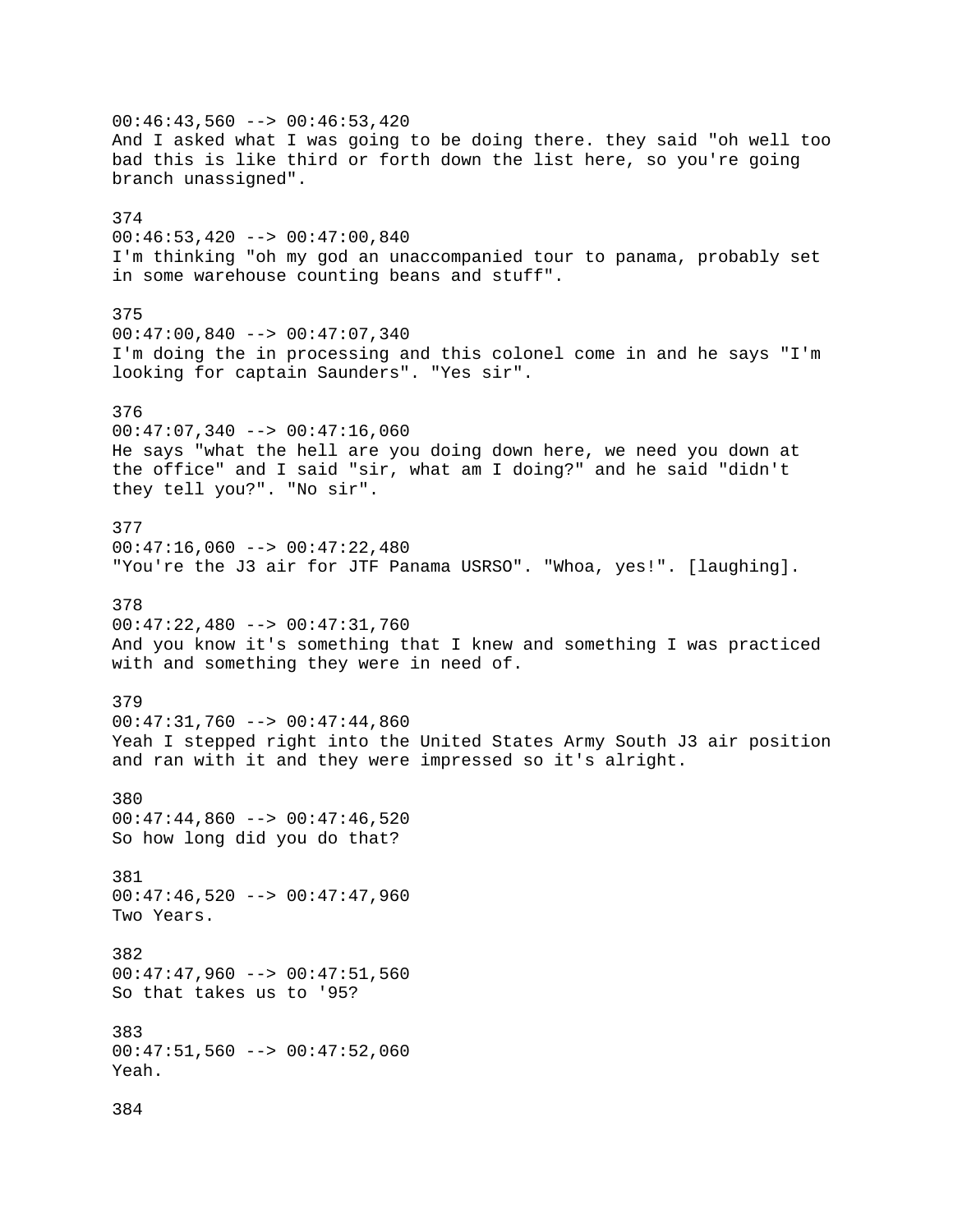$00:47:52,060$  -->  $00:47:55,360$ Okay, Where next? 385  $00:47:55,360$  -->  $00:48:05,480$ [Laughing] That was the Clinton Administration, the draw down. 386 00:48:05,480 --> 00:48:11,540 We went form 19 divisions to ten divisions in the Army 387 00:48:11,540 --> 00:48:25,880 and I was looking at [inaudible] and I was saying "boy things are getting really, really tight". My wife hadn't seen me very much for like three years, four years, kids are growing and I'm saying "okay, 388 00:48:25,880 --> 00:48:34,980 maybe it's time for me to go ahead and get out". So I did and but at the same time you know, 389  $00:48:35,000$  -->  $00:48:44,180$ I didn't want to just let go of everything so I said "yeah, I will go in the reserves" and I did. 390 00:48:44,180 --> 00:48:51,840 Got off of active duty, resigned my regular Army commission, accepted my reserve commission, 391 00:48:51,840 --> 00:48:59,100 and moved back here to Ohio and started looking for a job and 392 00:48:59,100 --> 00:49:09,720 I actually got picked up by Airborne Express in Chicago, Illinois, but my family was still down here in Ohio. You know, Chicago is not exactly the friendliest town in the world so we decided... 393 00:49:09,720 --> 00:49:17,500 Anyway, I went in the reserves. Initially I was assigned 83rd Arcom as 394  $00:49:17,500$  -->  $00:49:24,120$ an operations/mobilization officer in their G3 and 395 00:49:24,120 --> 00:49:30,720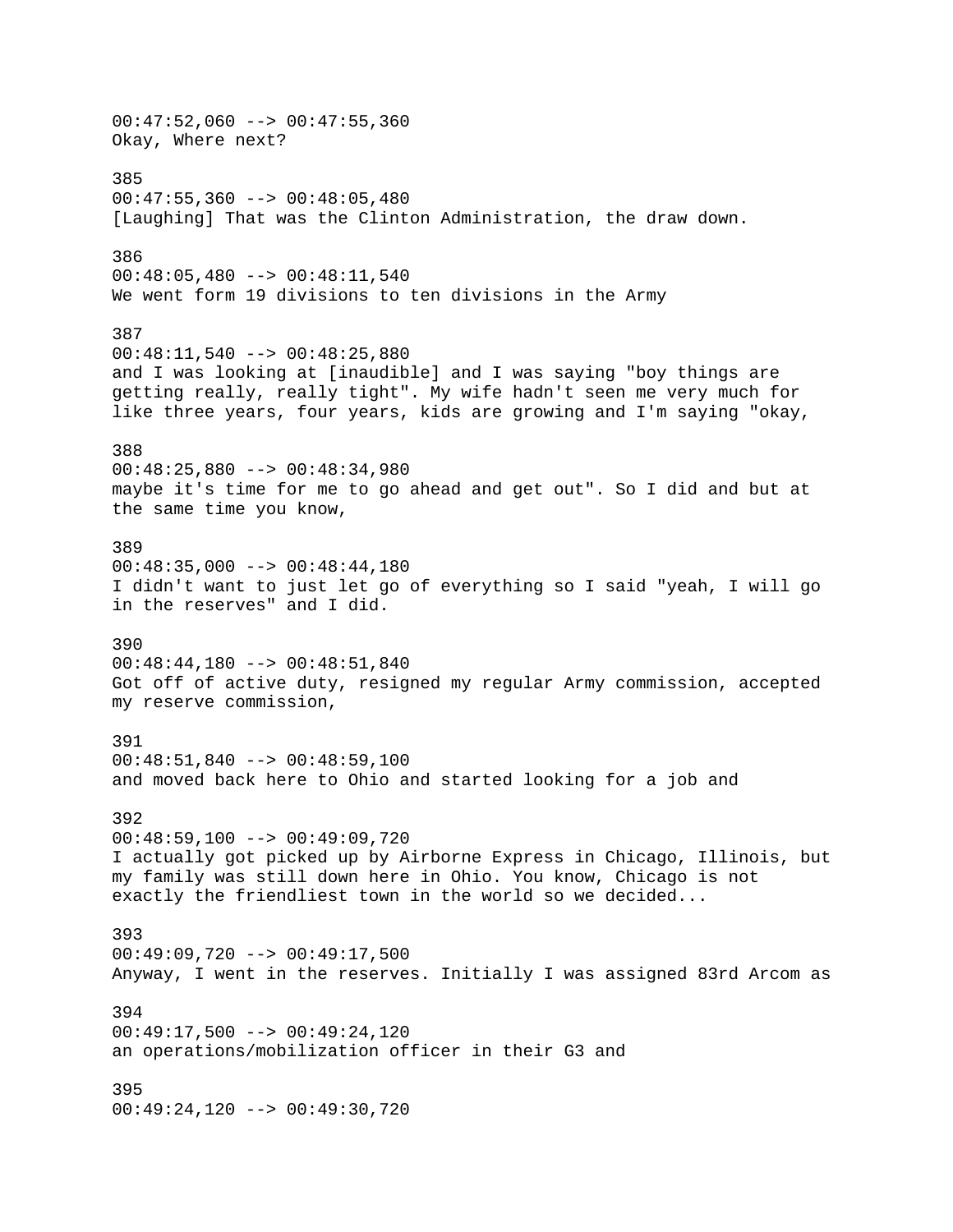just a couple of months later the G3 USRSO Panama 396 00:49:30,720 --> 00:49:38,020 asked if they would send me back down there for a month to do some stuff. So they sent me back down there for a month, came back up. 397 00:49:38,020 --> 00:49:46,640 83rd Arcom received orders to disband okay, 398  $00:49:46,640$  -->  $00:49:55,080$ and they were to be replaced by what they called a garrison support unit. 399  $00:49:55,080$  -->  $00:50:06,300$ And out of the like 300 people in the headquarters there maybe 90 of them were transferred over to that GU, I was one of them so. 400  $00:50:06,300$  -->  $00:50:18,040$ I actually ran their MOPE for about a year and then they made me the commandant of the 5026th. 401  $00:50:18,040$  -->  $00:50:27,420$ And so I got another command and about a year and a half later they disbanded that one as well. 402  $00:50:27,420$  -->  $00:50:37,560$ And so it was like running around trying to get all these people jobs and all that other stuff, but one of the guys I had been in the special forces with many years before 403  $00:50:37,560$  -->  $00:50:51,360$ Sergeant Major Jesse Boyd called me up out of the blue. He said "hey we've got a reserve PSYOP unit that needs a commander". It's a major position, I'd just go promoted to major. 404  $00:50:51,360$  -->  $00:51:02,660$ "And they're airborne so you really ought to throw your hat in the ring". I said "yeah okay, I'll do that". So I did. 405  $00:51:02,660$  -->  $00:51:12,160$ I as interviewed by the battalion commander and they plugged me in as commander of the 346th PSYOP company airborne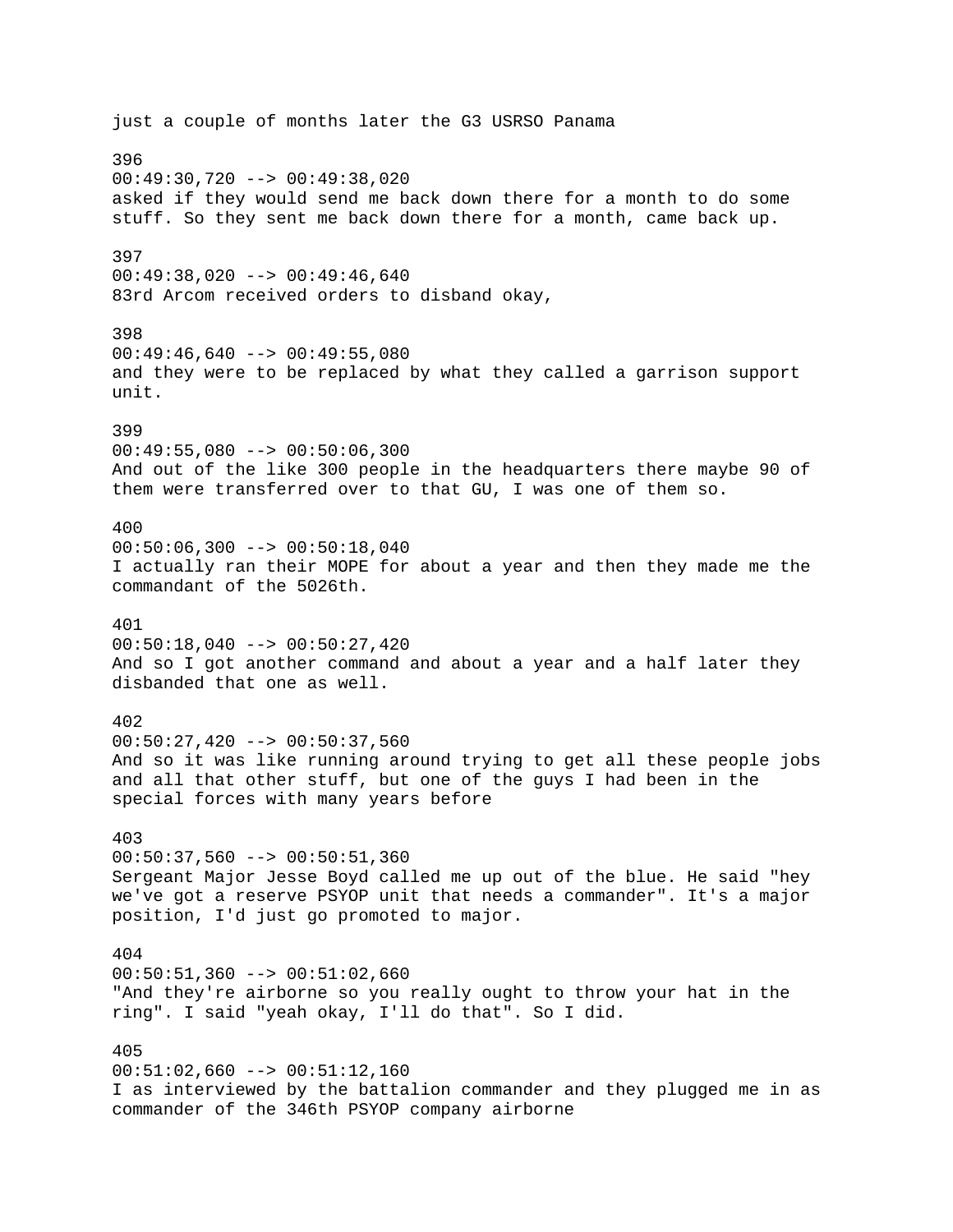406 00:51:12,160 --> 00:51:21,180 and you know, I was a reservist, I was [inaudible] job, all this other stuff. 407 00:51:21,180 --> 00:51:29,540 Great unit, really, really good unit. They'd been deployed to Bosnia 408  $00:51:29,540$  -->  $00:51:39,660$ about a year before I came in there and they had a big turn over and everything. I rebuilt the unit, set them up, I actually commanded that unit for almost three years. 409  $00:51:39,660$  -->  $00:51:51,000$ And at the end of that time I was selected to be battalion S3 for the 15th PSYOP battalion, which is the next higher headquaters 410 00:51:51,000 --> 00:52:01,440 and I'd been in there six, eight months and 2001, 9/11. [laughs] 411  $00:52:01,440$  -->  $00:52:12,800$ We were notified in the end of October that we'd be mobilized effective 1, January. 412  $00:52:12,800$  -->  $00:52:20,100$ So, I was the S3, that was my job. Get them up, get them ready to go. 413  $00:52:20,100$  -->  $00:52:31,800$ We deployed two companies plus a headquarters element at Fort Bragg. We were attached to 8th PSYOP and our companies immediately down range to support operations in Afghanistan. 414  $00:52:31,800$  -->  $00:52:39,000$ And then as a part of the staff, we were deployed piecemeal into theater, Afghanistan, Saudi Arabia, 415  $00:52:39,000$  -->  $00:52:50,160$ Saudi Arabia, and Omaha and everything. Did a year there doing this out, they de-mobed us, sent us back out. I was still the S3 15th PSYOP 416  $00:52:50,160$  -->  $00:53:03,400$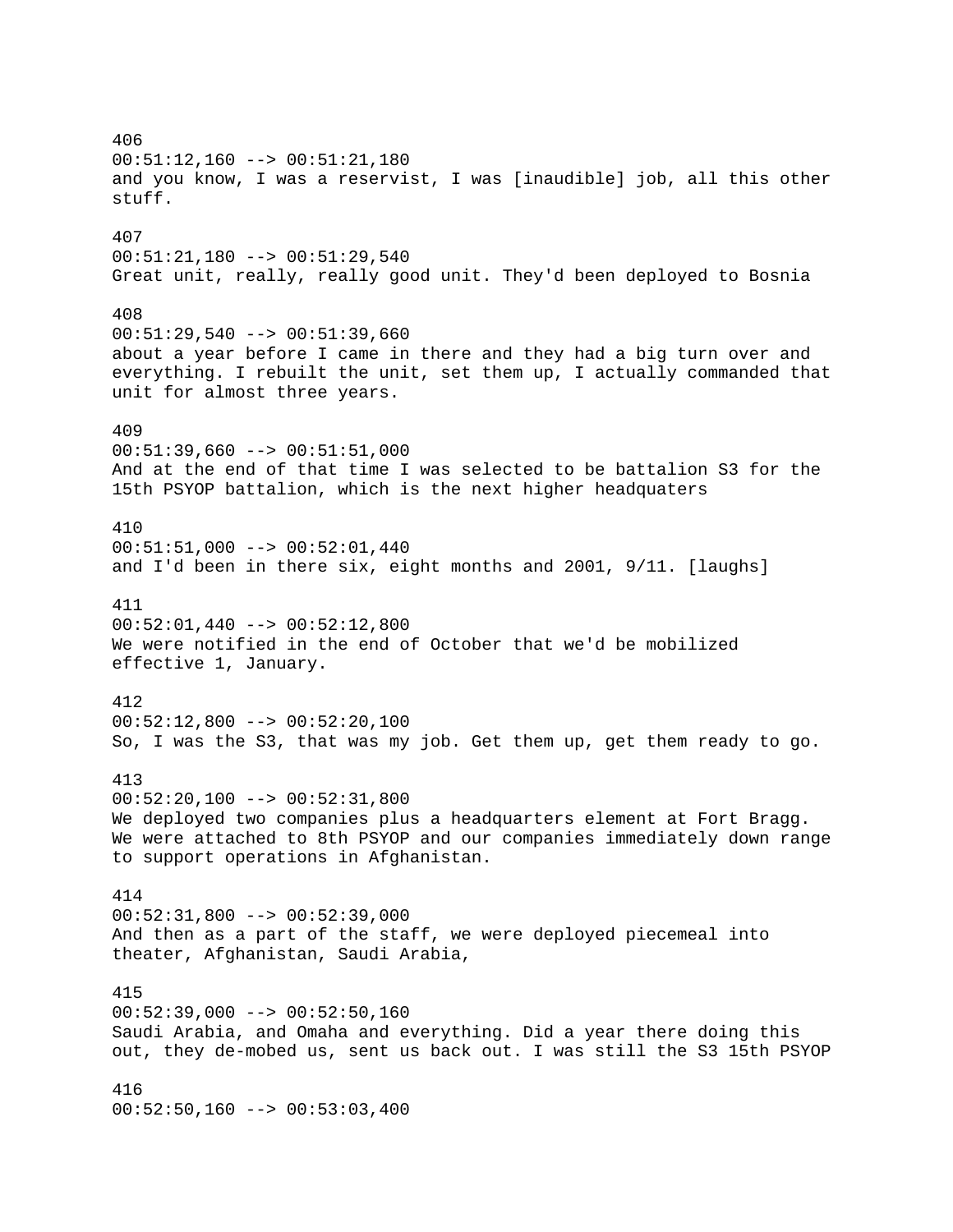and about a year later they needed a senior officer for Bosnia 417  $00:53:03,400$  -->  $00:53:12,860$ and I was coming up towards the end of my S3 assignment. So I said "yeah, okay send me". 418  $00:53:12,860$  -->  $00:53:22,800$ And then yeah they did, they sent me to Bosnia S4. I was the... 419 00:53:22,800 --> 00:53:32,220 chief PSYOP branch S4 and that meant that all the psychological teams in 420 00:53:32,220 --> 00:53:42,420 Bosnia-Herzegovina reported to me. You and the Brits and the Dutch up north, you and the French and the Germans down south and then you had the Americans up in the north-east. 421  $00:53:42,420$  -->  $00:53:48,640$ And then I ran the PSYOP branch there in Sarajevo 422  $00:53:48,640$  -->  $00:53:54,200$ and that was a fun assignment. It was good, good. And yes? 423  $00:53:54,200$  -->  $00:53:56,820$ What kind of missions were your units doing? 424  $00:53:56,820$  -->  $00:54:06,900$ [Laughing] Oh good lord. PSYOP is a strange animal in that 425  $00:54:06,900$  -->  $00:54:18,280$ The approval for anything you do is at such a high level it could make your head hurt. You know you can't do anything without a very elaborate approval process. 426 00:54:18,280 --> 00:54:27,520 The programs and things are approved at NATO, they get pushed down to S4 you know, stabilization forces. 427 00:54:27,520 --> 00:54:39,880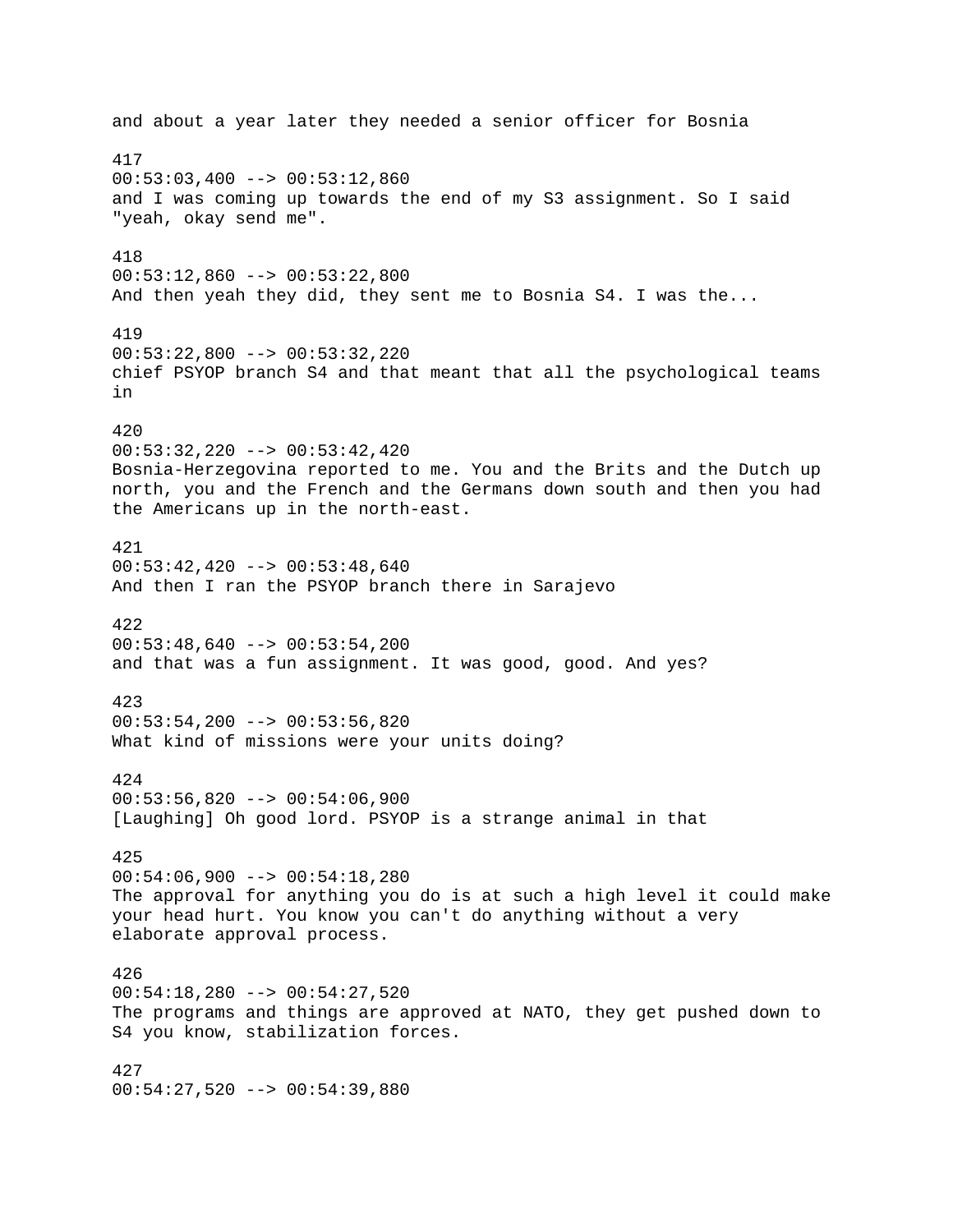Commanding general Behr could approve products. He couldn't approve themes, he couldn't approve programs, he could 428 00:54:39,880 --> 00:54:45,420 approve products. So we had to lash all that together and make it all work. 429  $00:54:45,440$  -->  $00:54:55,760$ One of the successes in Bosnia was the de-mining program. The PSYOP branch actually 430  $00:54:55,760$  -->  $00:55:09,920$ did comic books, films, things like that for little kids. "Hey don't step on mines, don't play with blah, blah, blah". That was one of about eight or nine programs we ran and 431  $00:55:09,960$  -->  $00:55:23,000$ there were some other operations having to do with war criminals and at the other extreme there were Islamist extremists in 432 00:55:23,000 --> 00:55:31,720 Toplik and Jablanica area that we worked with as well, but I don't even know 433 00:55:31,720 --> 00:55:37,100 what the current standard on classification of that stuff is now, so I'll leave that alone. 434  $00:55:37,100$  -->  $00:55:46,400$ And yeah, for me I loved it, enjoyed it. I figured that would be my hoo rah, I was already 435  $00:55:46,400$  -->  $00:55:57,580$ coming up on pretty close to mandatory retirement and that stuff. So I came back and did my retirement paperwork, 436 00:55:57,580 --> 00:56:08,340 got that turned in, actually retired from the military and about six months later I get a phone call "would you like to volunteer?" I said "pardon me?" 437 00:56:08,340 --> 00:56:20,700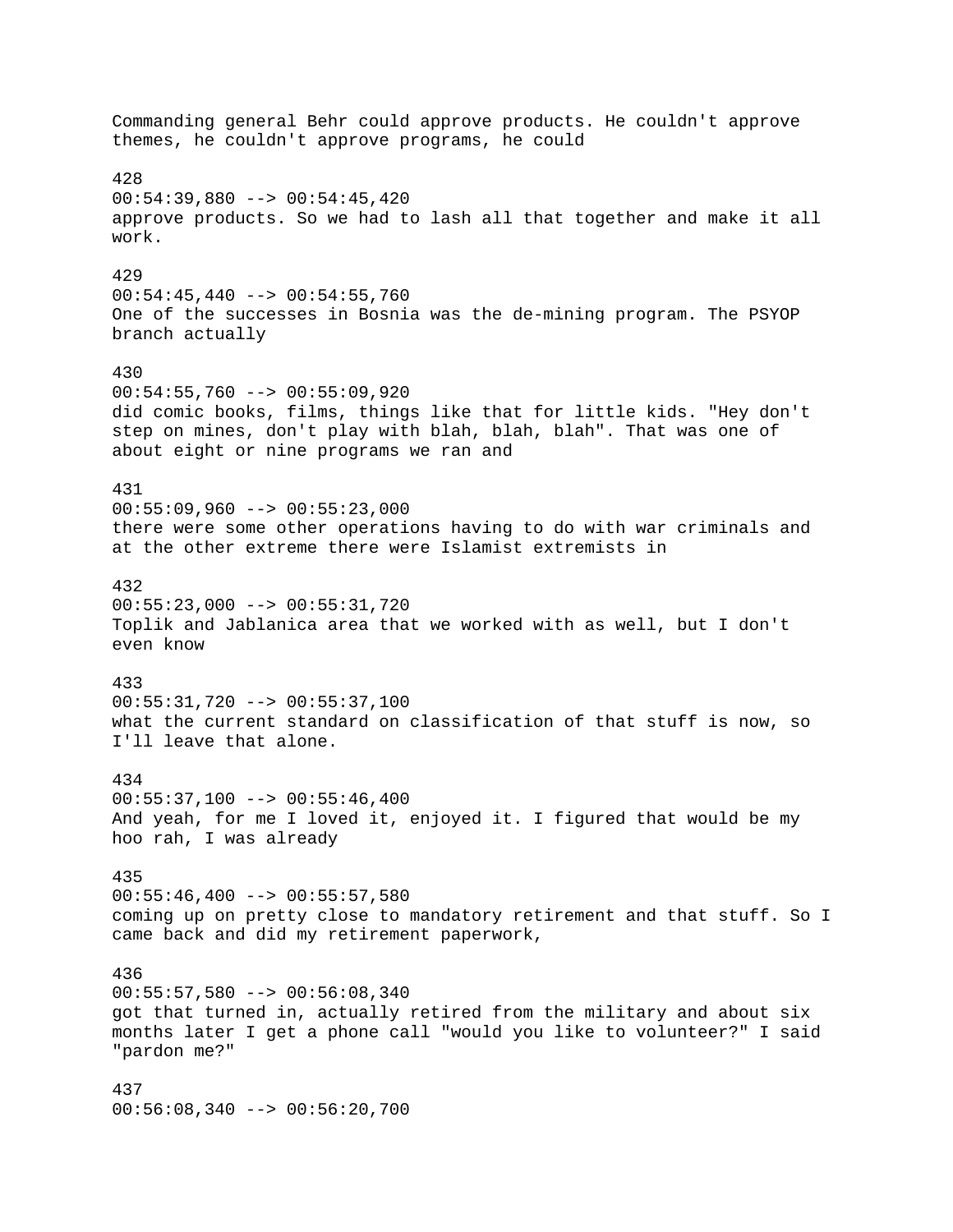They say "yeah we need MITs" you know, military transition teams. "We shook the tree, we're not getting enough people so we're calling you old guys". [laughs] 438  $00:56:20,700$  -->  $00:56:33,980$ So I said "yeah sure, why not?" I was brought back on active duty, went to Fort Hood, did the military transition team training there 439 00:56:33,980 --> 00:56:41,840 with a couple other retirees and we went to Iraq and I was assigned to 440  $00:56:41,840$  -->  $00:56:53,340$ 9th Iraqi infantry division as a battalion MIT commander and I spent a year with the Iraqis in 441  $00:56:53,340$  -->  $00:57:04,520$ 2006. By that time my oldest son had enlisted. [laughs] He was with the 172nd. 442  $00:57:04,520$  -->  $00:57:12,740$ A separate infantry brigade out of Alaska. They had gone into Mosul, they'd been there a year. 443  $00:57:12,740$  -->  $00:57:26,480$ Let's see, I got there in January. He'd already been there 7 months. they were scheduled to rotate out that summer and they extended them, sent them down to Baghdad. 444  $00:57:26,480$  -->  $00:57:36,280$ I had been doing combat operations with the Iraqis up in Diyala Province around Mashada and they had totally took our brigade 445  $00:57:36,280$  -->  $00:57:43,780$ pulled them down to Baghdad to support the American surge operations down there. And I was... 446  $00:57:43,780$  -->  $00:57:47,600$ my battalion was actually supporting my son's battalion. 447  $00:57:47,600$  -->  $00:57:53,580$ Wow. So how aware of that were you? Did you know exactly where your son was?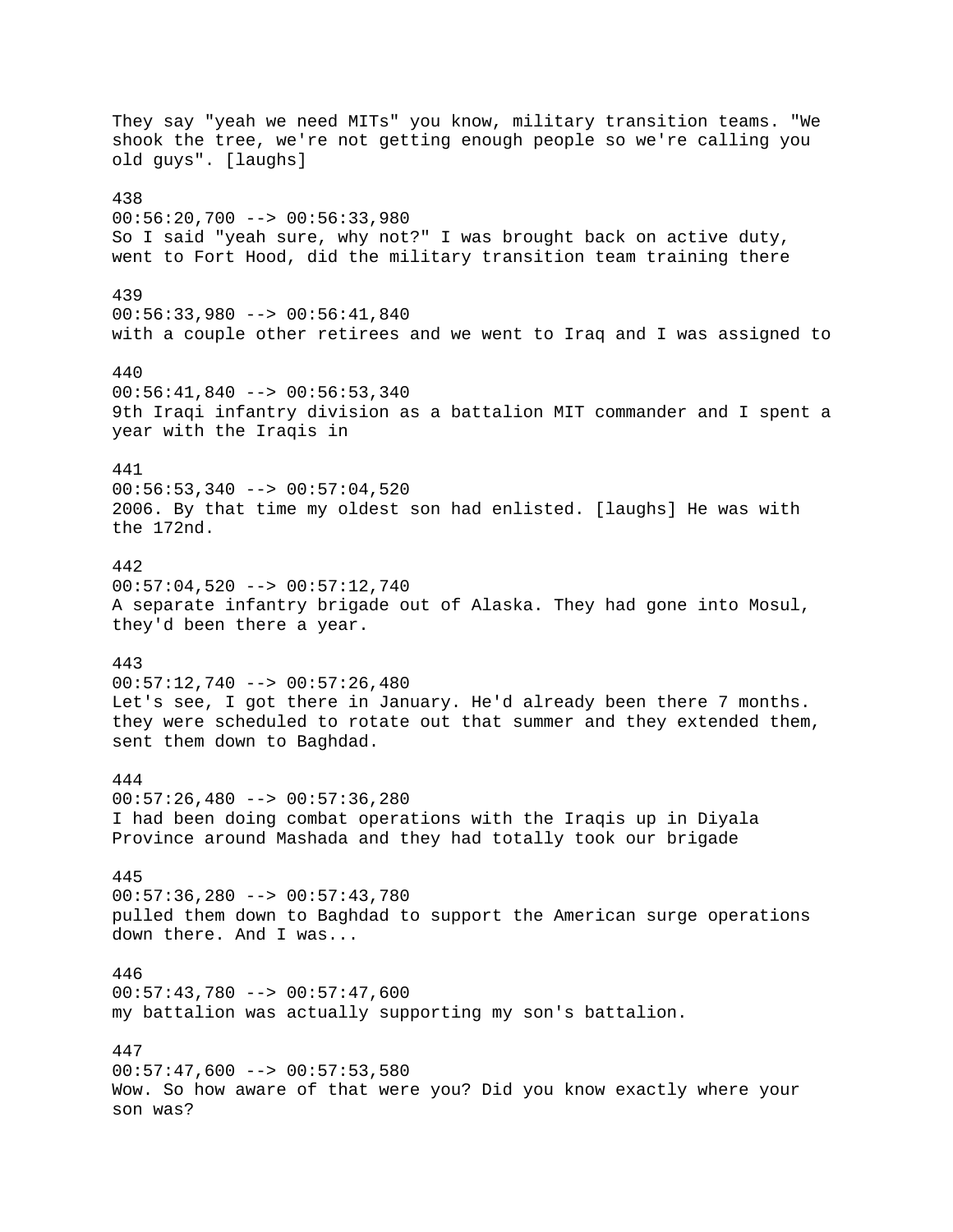448  $00:57:53,600$  -->  $00:58:08,080$ Oh yeah, I could actually go down an alley and watch them clear a house while we were doing the same thing on the next street over. No that's why my hair is white. MIT teams, do you know anything about those? 449  $00:58:08,080$  -->  $00:58:10,580$ I've a had a little bit of experience with them, but... 450 00:58:10,580 --> 00:58:11,780 Okay, basically... 451 00:58:11,780 --> 00:58:13,080 but you should probably explain it for the... 452  $00:58:13,080$  -->  $00:58:25,340$ Basically they're a ten man team, okay. They tried to pattern them after special forces, ODAs. 453  $00:58:25,340$  -->  $00:58:36,240$ And there function was for an internal defense, which is one of the SF missions and everything, but of course nothing ever turns out. 454  $00:58:36,240$  -->  $00:58:51,380$ They're not ODAs. They're pretty good teams, pretty good you know, they work well. But one of the requirements was they could not protect them selves, so they ended up with a 455 00:58:51,380 --> 00:59:02,300 PSEs, personal security detachments. So I had a ten man team plus I had a 15 man security detachment that was just regular infantry guys from some place else. 456 00:59:02,300 --> 00:59:10,700 And we would go terressing around the country with a 3 vehicle convoy. 3 vehicles, all Humvees 457 00:59:10,700 --> 00:59:21,820 and that's betting your bars when you went on a mission. There's just not a whole lot of security there.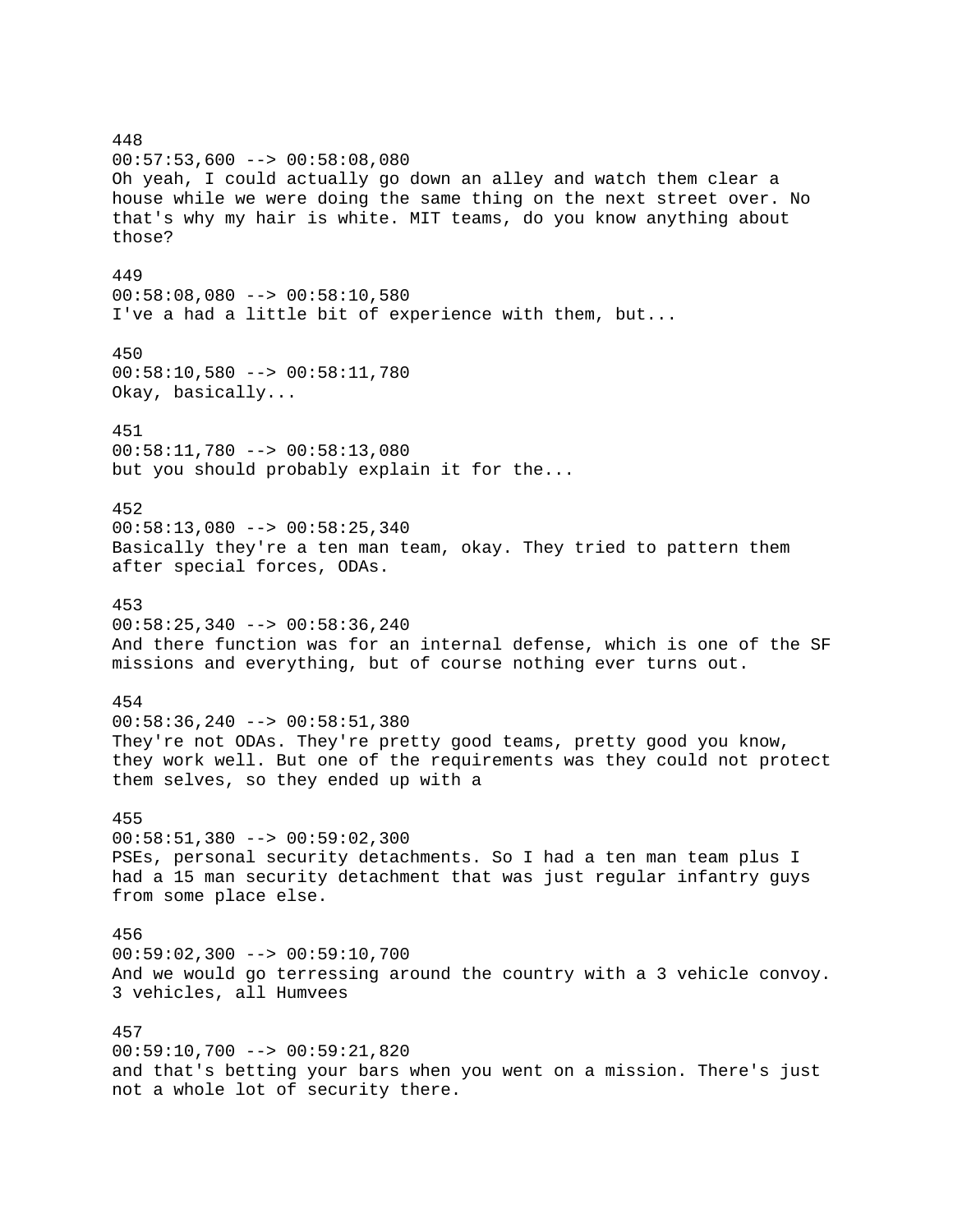458 00:59:21,820 --> 00:59:35,760 Anyway, like I said we were initially up in Dyiala Province. We moved down to East Baghdad. The initial position we were in was FOB Hope wich is right on the edge of Sadar City 459 00:59:35,760 --> 00:59:41,920 and I'm there with an Iraqi battalion and you know, 460 00:59:41,920 --> 00:59:53,480 my ex-wife calls and says "hey our son got extended". I said "what?" By the time I found out what was happening, yeah okay get the briefing that we're supporting his unit, which is 461  $00:59:53,480$  -->  $01:00:05,200$ coming down from Mosul and everything. So that was interesting. I actually went on a couple of combat patrols with him and... yeah. 462  $01:00:05,200$  -->  $01:00:15,560$ But, you know, all the other MITs, they knew that I had a son in that unit and so if anything happened out there on the street, you know they're on the radio 463  $01:00:15,560$  -->  $01:00:22,180$ "hey there, did you know that this happened?" I'm like "geeze, don't tell me this, I don't want to know". 464  $01:00:22,180$  -->  $01:00:31,600$ But yeah, they finally got redeployed and that took a load off of me. 465  $01:00:31,600$  -->  $01:00:44,220$ I finished up my tour in December '06, retired again in '07, 1st of January, '07. 466  $01:00:44,220$  -->  $01:00:56,180$ So I think it's interesting that going over the previous twenty years you didn't mention at all being worried, but when your son was deployed, you mentioned being worried about three times? 467  $01:00:56,180$  -->  $01:01:10,540$ I realize now what I put my parents through, but you know that what was comforting was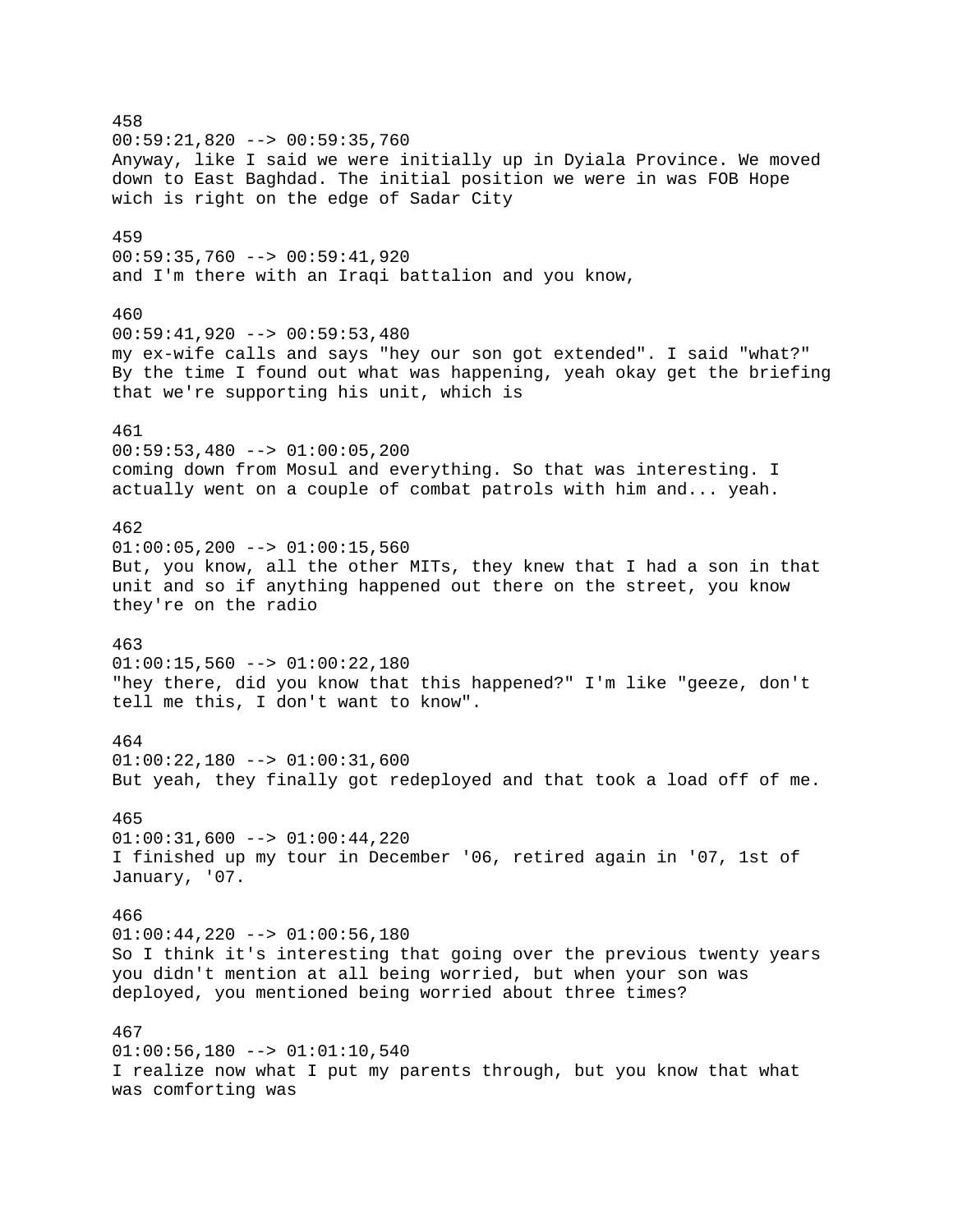468  $01:01:10,540$  -->  $01:01:24,600$ I knew that he had good training, I knew he had relatively good commanders, and I also know what it's like and you know there are... 469  $01:01:24,600$  -->  $01:01:35,940$ you can do everything right and something can go wrong. That's just the way it is and it's not always a choice between good and bad so much as a choice between bad and worse 470  $01:01:35,940$  -->  $01:01:45,520$ and if you've got half a brain, you're taking the bad choice rather than the worse choice. So that's a reality, so. 471  $01:01:45,520$  -->  $01:01:54,000$ Okay, so I mean I think this has got to be so rare. Did you have a chance to actually see in Iraq and talk to him and spend time with him. 472  $01:01:54,000$  -->  $01:02:02,900$ Yeah, Yeah. Like I said, I went on combat patrols with him and his squad. 473  $01:02:02,900$  -->  $01:02:18,560$ But military families are small. Like I said, I was my brother's squad leader in Germany. I have a nephew that was a black hawk pilot, did two tours in Iraq 474  $01:02:18,560$  -->  $01:02:28,060$ and he was there when my son got there and when I was leaving, he was rotating back in 475  $01:02:28,060$  -->  $01:02:42,280$ and as he was leaving, another nephew of mine was coming in a heavy engineer unit. So it's like, we've ought to own that damn country, because he had people on the ground for so long. 476  $01:02:42,280$  -->  $01:02:54,640$ But yeah, it's way of life, that's what you do and yeah. 477  $01:02:54,640$  -->  $01:02:58,540$ Okay, so retiring for real this time?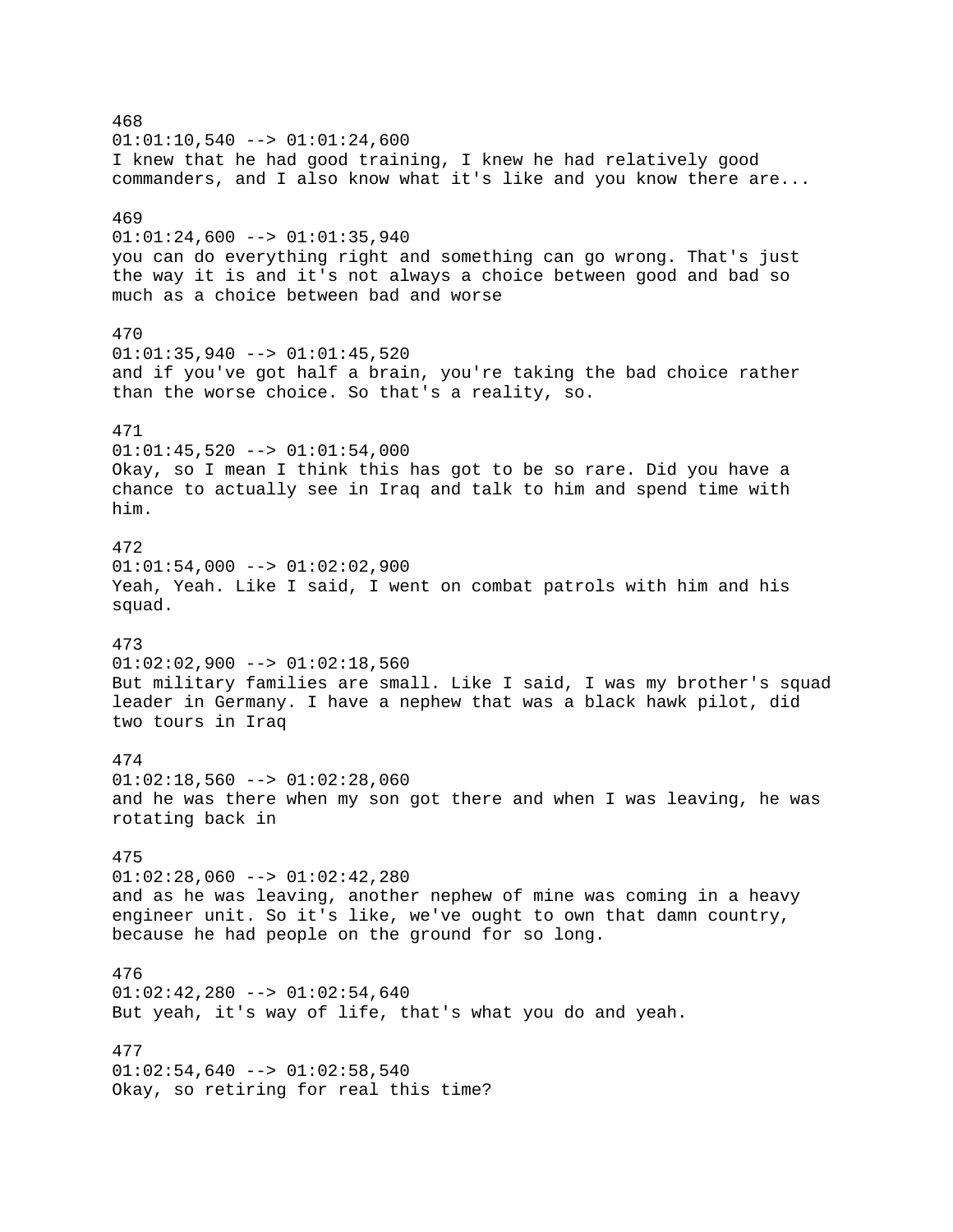478  $01:02:58,540$  -->  $01:02:59,520$ Yeah. 479  $01:02:59,520$  -->  $01:03:07,320$ Um how did that feel? 480  $01:03:07,320$  -->  $01:03:14,180$ An unbelievable loss for me. [laughing] 481  $01:03:14,180$  -->  $01:03:28,380$ I actually had to go into the veteran's programs for treatment for traumatic brain injury and PTSD [laughing] 482  $01:03:28,380$  -->  $01:03:40,200$ and a couple other things that just accumulated over the years in the military. Not a good time. I actually got divorced, 483  $01:03:40,200$  -->  $01:03:49,240$ but me and my wife got back together, we're remarried now. So you know, but as you can see it was a hard time. 484  $01:03:49,240$  -->  $01:03:58,180$ Prior to that you know, all the deployments that I did whether El Sal or Panama or Desert Storm or wherever, 485 01:03:58,180 --> 01:04:09,340 when you came back you were around other people just like you. You go down to the club, you slam some beers, tell war stories and everything. Couple of months later you're back close to normal. 486  $01:04:09,340$  -->  $01:04:19,020$ This was a total separation from the military into civilian life. There were no, very few support functions out there, very few. 487  $01:04:19,020$  -->  $01:04:24,640$ And that for me was very difficult, very very difficult. 488 01:04:24,640 --> 01:04:34,140 And you know, I'll tell you right now, the hyper awareness, I miss that so much.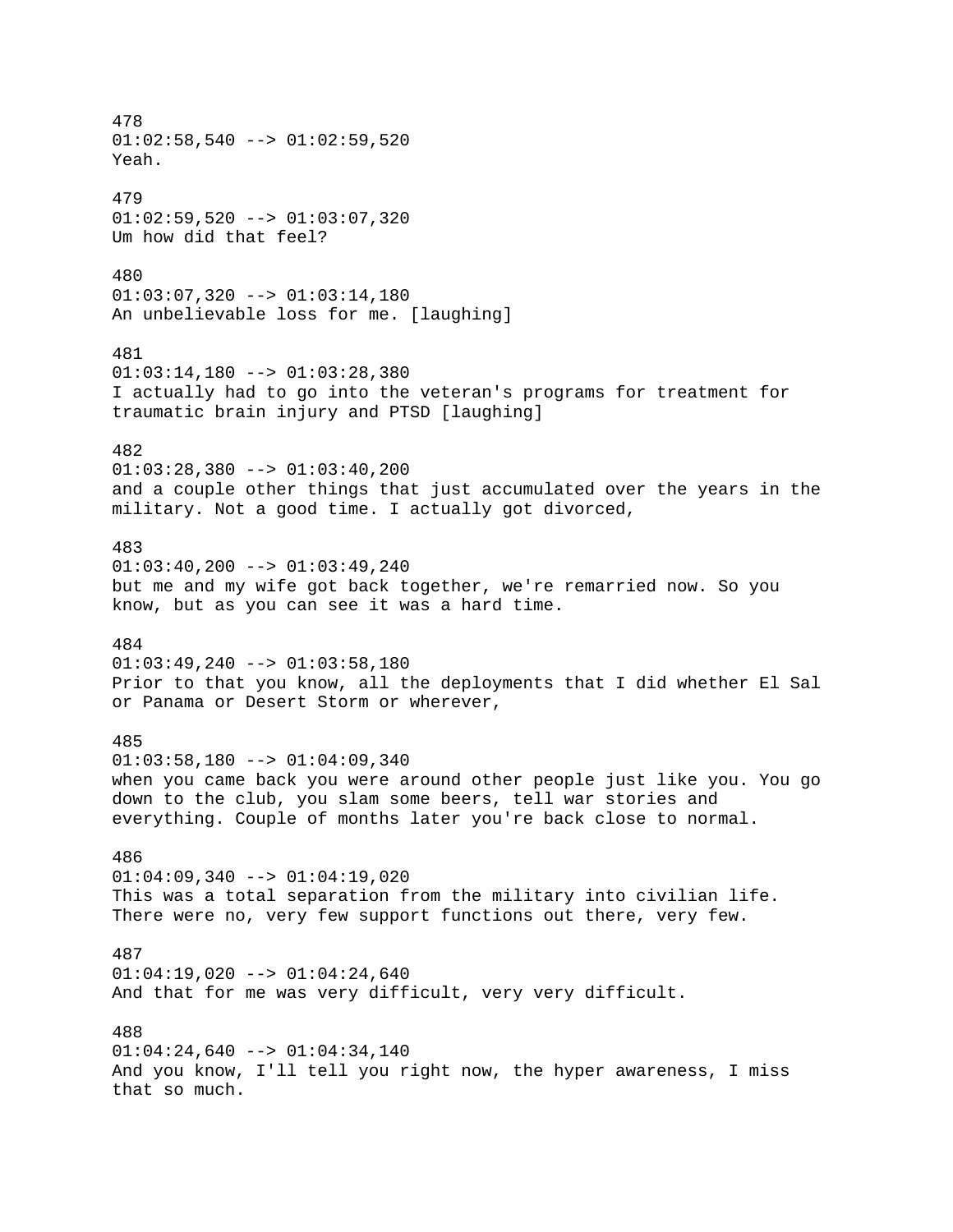489  $01:04:34,140$  -->  $01:04:44,560$ I mean you can literally taste the air. You're aware of everything and it's almost like a drug. 490  $01:04:44,560$  -->  $01:04:47,840$ So you went through some programs at the VA? 491 01:04:47,840 --> 01:04:51,380 Yes, yes. 492  $01:04:51,380$  -->  $01:04:57,080$ So how long did it take you to start looking for a job when you got out? 493  $01:04:57,080$  -->  $01:05:13,500$ Well, when I got out, for six months I didn't do anything, nothing. The I said "well you know maybe I ought to start back to school" so I started back to school just piddling around 494  $01:05:13,520$  -->  $01:05:23,400$ trying to decide what I want to do and I got pushed into the VA programs. I spent about 9 months in rehabilitation 495  $01:05:23,400$  -->  $01:05:34,400$ and they said we're going to recommend you for the chapter 31 program and so they payed for my graduate degree and I did two years in a graduate program. 496  $01:05:34,400$  -->  $01:05:47,240$ Did well [laughing] and when I graduated I put my resume out there on the street and in about five or six months later I got picked up for this position. 497  $01:05:47,240$  -->  $01:05:50,520$ So your graduate program, where did you go? 498  $01:05:50,520$  -->  $01:05:53,000$ Northern Kentucky University. 499  $01:05:53,000$  -->  $01:05:54,920$ And that is in?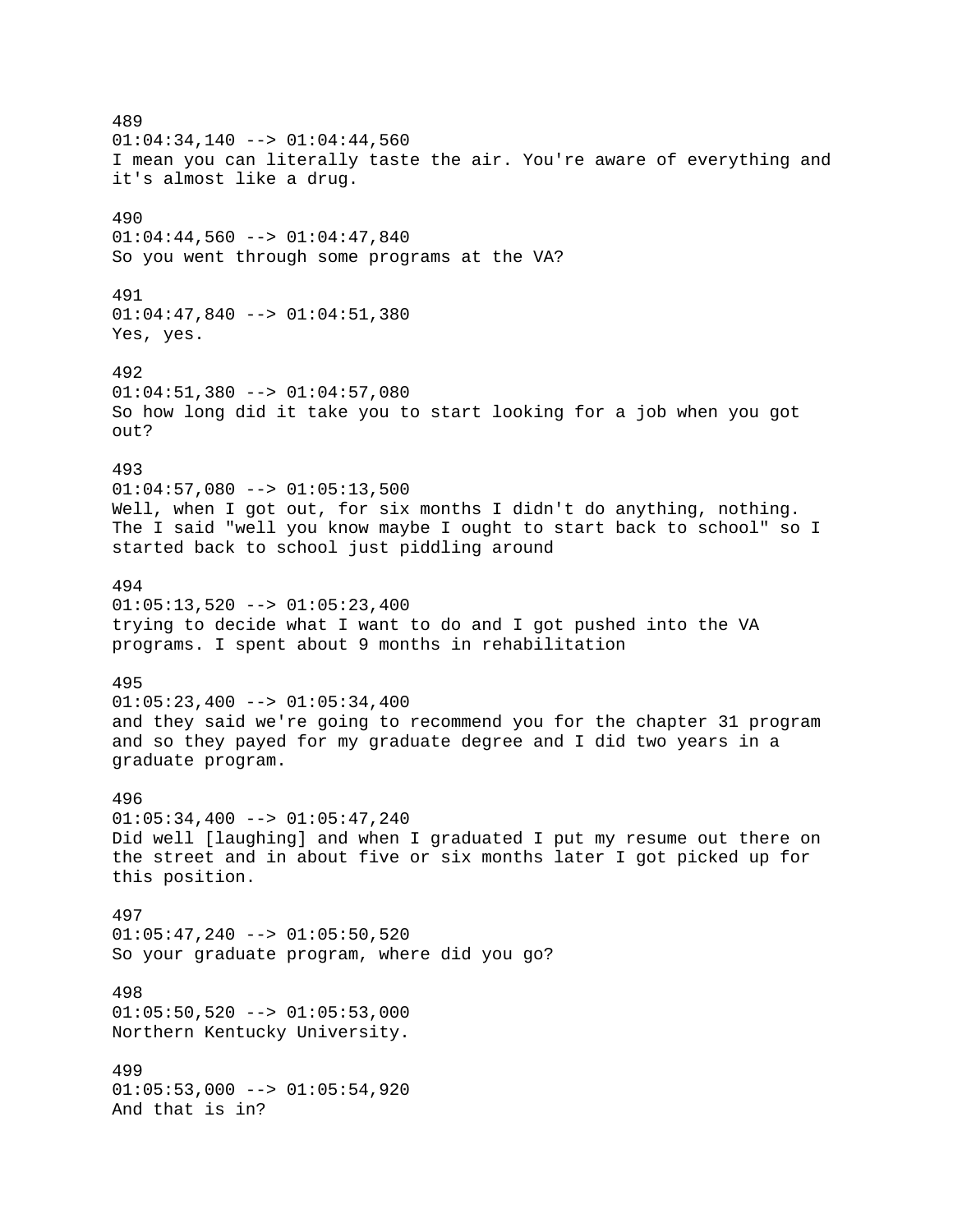500  $01:05:54,920$  -->  $01:05:59,380$ Public Administration. Masters of Public Administration. 501  $01:05:59,380$  -->  $01:06:10,260$ So what was environment like for you coming out of the military going back to a college campus, clearly not a traditional student? 502  $01:06:10,260$  -->  $01:06:21,100$ Well some classes I'll admit I didn't know. I had never done anything like human resources. That was one of the... 503  $01:06:21,100$  -->  $01:06:27,880$ My emphasis was on homeland security and emergency management, but covered a whole bunch of things. 504  $01:06:27,880$  -->  $01:06:36,720$ I'd never been exposed, well yes I have. I'd been exposed to data analysis and research methods, I just didn't realize it. 505  $01:06:36,720$  -->  $01:06:53,520$ And so that was a formal verification, but my initial class on homeland security, I almost taught the class. I mean... 506  $01:06:53,520$  -->  $01:07:08,000$ The instructor was not that familiar with the information and I had a lot of experience in stuff like that, so yeah. There was a lot in the class which was my contribution. 507  $01:07:08,000$  -->  $01:07:12,320$ So what was that relationship with the professor like? 508  $01:07:12,320$  -->  $01:07:24,960$ She was actually happy to have somebody in class who knew that much about it. So that was not bad. Some of my other professors... 509  $01:07:24,960$  -->  $01:07:39,320$ a couple of them were very, very supportive. The one from budgeting, he was a veteran and he really understood and appreciated veterans 510  $01:07:39,320$  -->  $01:07:51,800$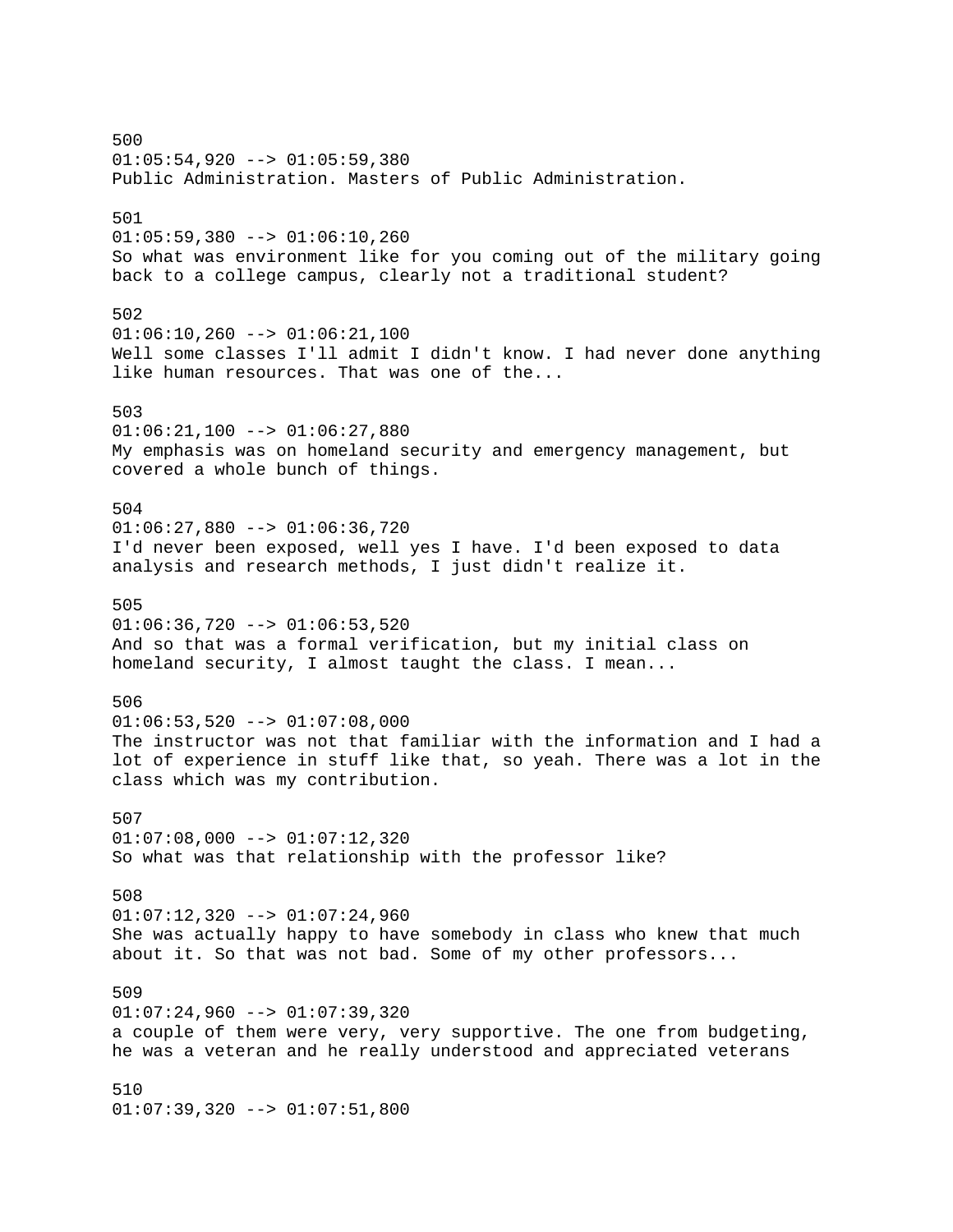and we were his favorite students. Another one was not a veteran, but still had a good appreciation of veterans and I tell you what, I learned 511  $01:07:51,800$  -->  $01:08:07,120$ so much about data analysis from that guy, it was unbelievable. I had another professor in administrative law [laughing] didn't like us at all. Not at all. 512  $01:08:07,120$  -->  $01:08:12,520$ So what do you think the problem was? Was it anti-military or? 513  $01:08:12,520$  -->  $01:08:18,080$ Worldview, worldview. 514  $01:08:18,080$  -->  $01:08:25,620$ Did you have any professors that maybe didn't appreciate having a student with their own experiences and their own opinions? 515  $01:08:25,620$  -->  $01:08:33,240$ A couple of them yes, including the head of the program. [laughing] Oh well. 516 01:08:33,240 --> 01:08:40,420 So did you look into any veterans organizations, VFWs? 517  $01:08:40,420$  -->  $01:08:53,040$ Oh yeah, I belong to all of them. I am a member of the VFW, the American Legion, AMVETS -there's a couple others like Special Forces Association, CRB Association, 518  $01:08:53,040$  -->  $01:09:07,780$ on and on and on. Do I regularly attend those things? Not so much. I do have close friends that are veterans. 519  $01:09:07,780$  -->  $01:09:18,860$ I have a motorcycle and I have a friend who was in the Air Force just for three years a very long time ago, he's old enough to be my father. 520  $01:09:18,860$  -->  $01:09:29,520$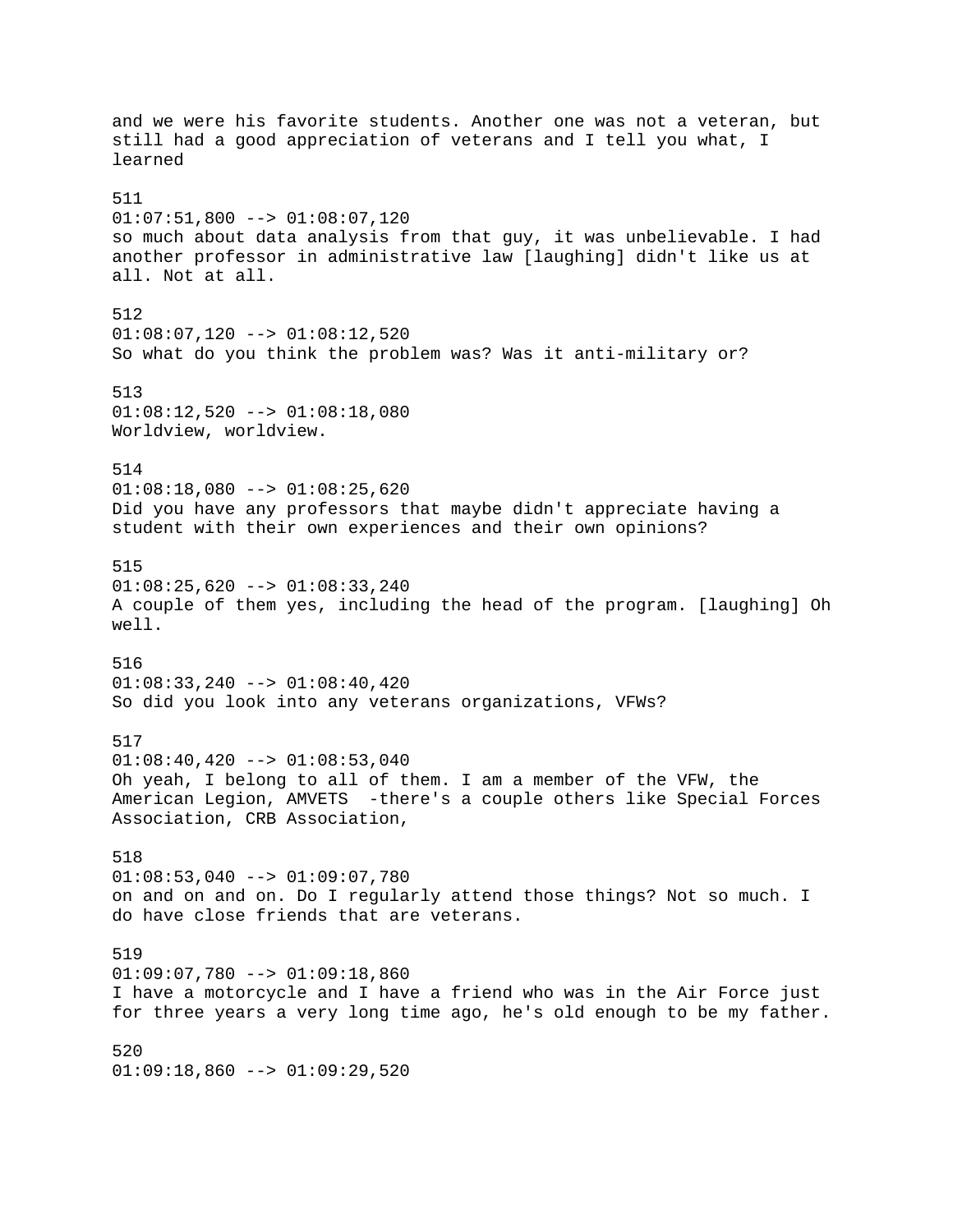But he and I are riding buddies. We just go out and ride occasionally and you know, he has a interest in history like I do and we sit around, drink beer, talk, and have a good time. 521  $01:09:29,520$  -->  $01:09:43,180$ Thank goodness I have somebody like that. And then there are probably four or five people in thins region of the country that I have served with in the past that I'm really good friends with and I can always 522  $01:09:43,180$  -->  $01:09:50,360$ give them a call, go visit with them, they can come visit me or whatever. Don't do it very often, but it is nice to see. 523  $01:09:50,360$  -->  $01:10:00,040$ So you've gotten support from other veterans? Have you made connections like that with civilians? 524  $01:10:00,040$  -->  $01:10:07,060$ No. [laughing] Sad isn't it? 525  $01:10:07,060$  -->  $01:10:16,240$ What do you think the reason is for that? Is there no connection or? 526  $01:10:16,240$  -->  $01:10:28,880$ Veterans with combat experience probably scare people a little bit. 527 01:10:28,880 --> 01:10:34,720 We're going to say things that are going to make them uncomfortable. 528 01:10:34,720 --> 01:10:44,380 I've got two sons. One of them I was Iraq, he was an infantry man, he's got a CIB, I've got a CI. we can talk, we can sit down and blah, blah, blah. 529  $01:10:44,380$  -->  $01:10:50,940$ Don't always see eye to eye, but you know, if he wants to say something he can say it, if I want to say something, I can say it. 530  $01:10:50,940$  -->  $01:11:05,360$ My younger son is not a veteran. Love him to death, I do, but there's a lot of things we can't quite connect on. I don't know.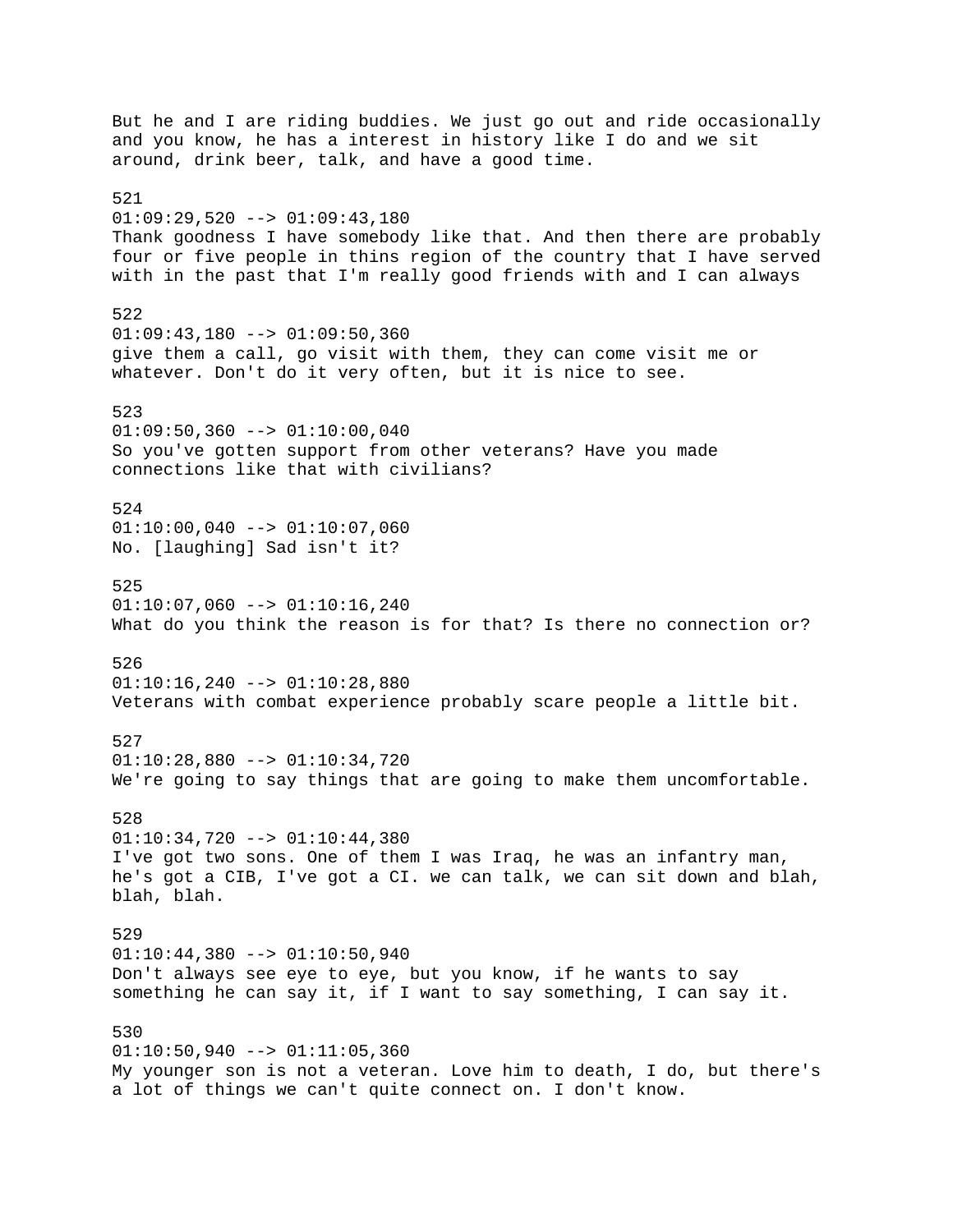531  $01:11:05,360$  -->  $01:11:13,400$ Alright, well let's try to summarize all this. 532  $01:11:13,400$  -->  $01:11:17,560$ Tell you what, very briefly talk about your job now. What do you do? 533 01:11:17,560 --> 01:11:26,620 I am a disables veteran's outreach program specialist for the state of Ohio. We're in the office of - 534  $01:11:26,620$  -->  $01:11:35,200$ oh god I can't think of this - OWD: Office of Workforce Development. And we 535  $01:11:35,200$  -->  $01:11:44,880$ provide case management case management and intensive services to veterans with special barriers to employment to assist them in finding employment. That's the long and short of it. 536 01:11:44,880 --> 01:11:51,480 Is it a mandatory qualification for the job to be a veteran yourself? 537 01:11:51,480 --> 01:11:58,340 Yes, you have to be a disabled veteran for this position. 538 01:11:58,340 --> 01:12:03,720 Your clients, do they appreciate that? 539 01:12:03,720 --> 01:12:18,320 Yes, it's easier for them to talk to somebody like me than say, just a normal state worker or county worker or anything like that. 540  $01:12:18,320$  -->  $01:12:29,660$ And once they're comfortable with me they will say the damnedest things you know, okay. 541  $01:12:29,660$  -->  $01:12:36,160$ Okay, so how did your military experience effect your life? 542  $01:12:36,160$  -->  $01:12:45,740$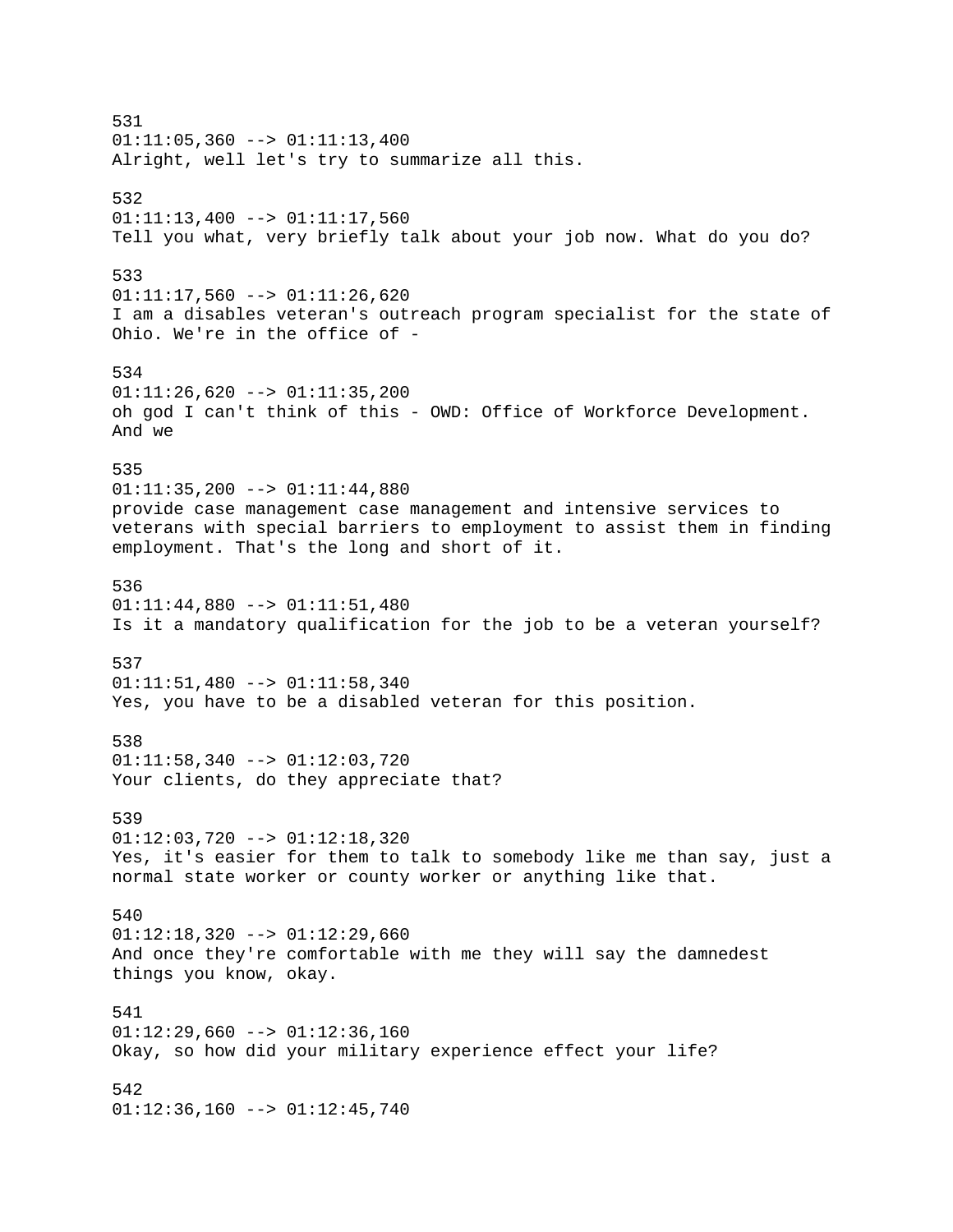It was my life. I think of myself as a solider. When I think of myself, that's what I think of first. 543  $01:12:45,740$  -->  $01:12:59,320$ I am no longer an active soldier. I understand that. I'm getting along. I've got some bumps and bruises, but yeah that's the way I think of myself. 544  $01:12:59,320$  -->  $01:13:06,400$ Any life lessons, something you've learned in the military that's stuck with you? 545  $01:13:06,400$  -->  $01:13:14,740$ Hundreds and hundreds of things. My grandfather used to give me good advise like 546  $01:13:14,740$  -->  $01:13:22,060$ "if you're going to get married, make sure she's catholic and not speak English" that's a good point. 547  $01:13:22,060$  -->  $01:13:32,680$ Yeah military, never ever quit, ever. No matter how bad it is, you don't quit and I mean small person. 548  $01:13:32,680$  -->  $01:13:41,340$ I was in a physical environment, the infantry. Lot's of guys bigger, stronger all that stuff. 549 01:13:41,340 --> 01:13:57,200 I did well. because I didn't quit. Don't quit ever. The other thing is that realization that yeah, sometimes it's a choice between bad and worse 550  $01:13:57,200$  -->  $01:14:05,520$ and you've got o man up and do that. Probably one of the more important things is 551  $01:14:05,520$  -->  $01:14:15,820$ every officer that I've ever penned, commissioned including one of my nephews, I give them the spiel, you know. 552  $01:14:15,820$  -->  $01:14:27,660$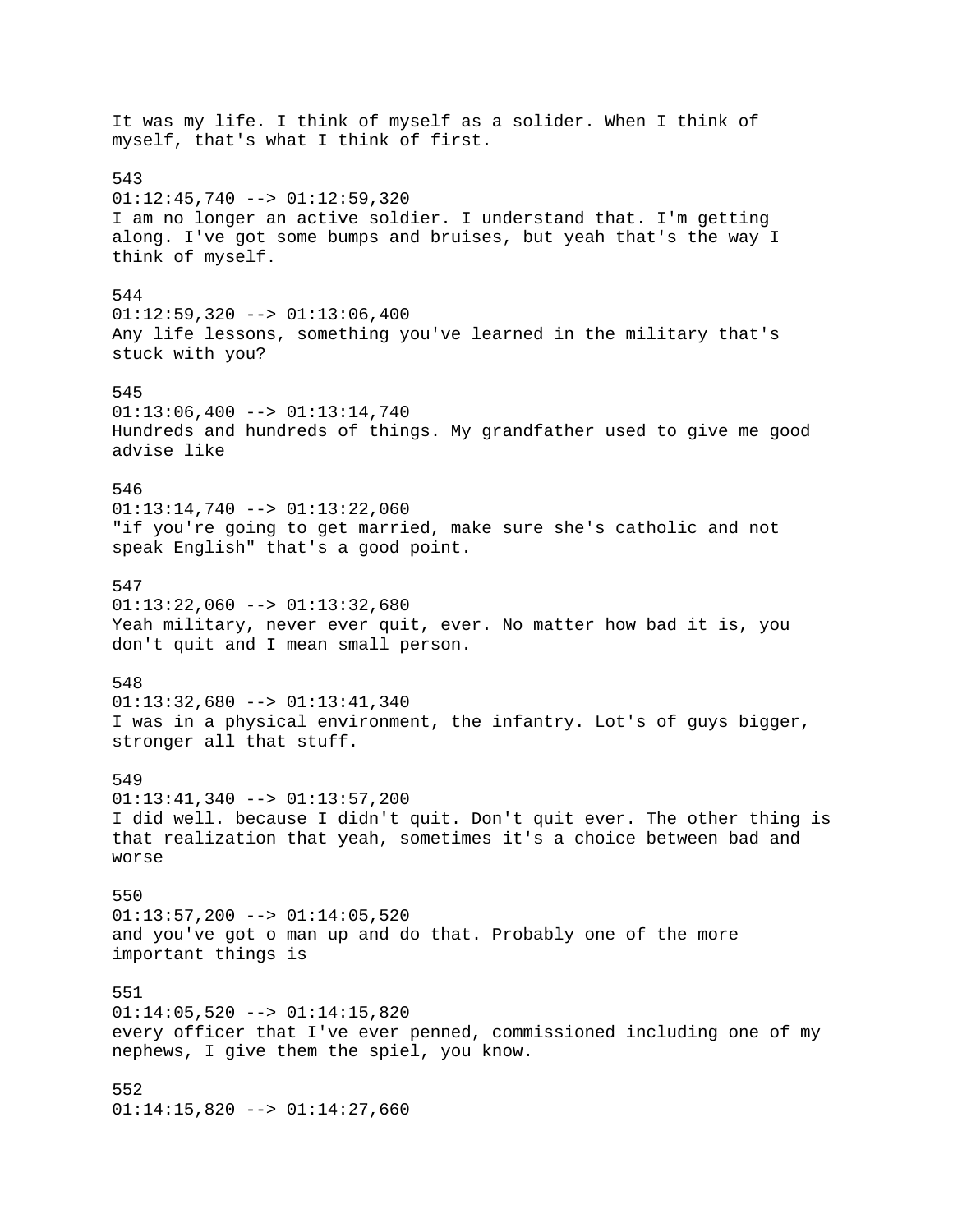"You're a leader now, you're responsible for people, but those people are somebody's sons and daughters. They are our treasure and that's what you take care of 553  $01:14:27,660$  -->  $01:14:37,960$ If your can do that you'll be a successful leader". 554  $01:14:37,960$  -->  $01:14:45,480$ So what are your feelings about the military in general? 555  $01:14:45,480$  -->  $01:15:04,760$ I'm concerned. We at one time were like the 900 pound gorilla. I mean period. There was American forces that could go anywhere, do anything. 556  $01:15:04,760$  -->  $01:15:21,700$ I've see three cycles of downsizing: the Vietnam War, the Clinton administration, the peace dividend form the the falling of the Soviet Union, and now we're seeing the draw down from "okay Iraq's over with, Afghanistan's drawing down". 557  $01:15:21,700$  -->  $01:15:35,300$ Every time that they have done that it's like "okay, we're going to save all this money". Well they didn't save all that money, they took it, they moved into other things in the government to pay for something. 558  $01:15:35,300$  -->  $01:15:46,540$ We got a less efficient, smaller military, but that money is still coming out of your pocket. 559  $01:15:46,540$  -->  $01:15:58,440$ Like I said, after the Cold War we went 19 divisions to 10 divisions. It's cutting our strength in half and right now they're doing it again 560  $01:15:58,440$  -->  $01:16:07,540$ and that money is not going to come back to the people at all, it's going to go into other programs int the government overall. 561  $01:16:07,540$  -->  $01:16:20,520$ I remember the Carter years, training with almost nothing. You know, it was practically wooden sticks going bang bang. I wasn't that bad, but it was bad.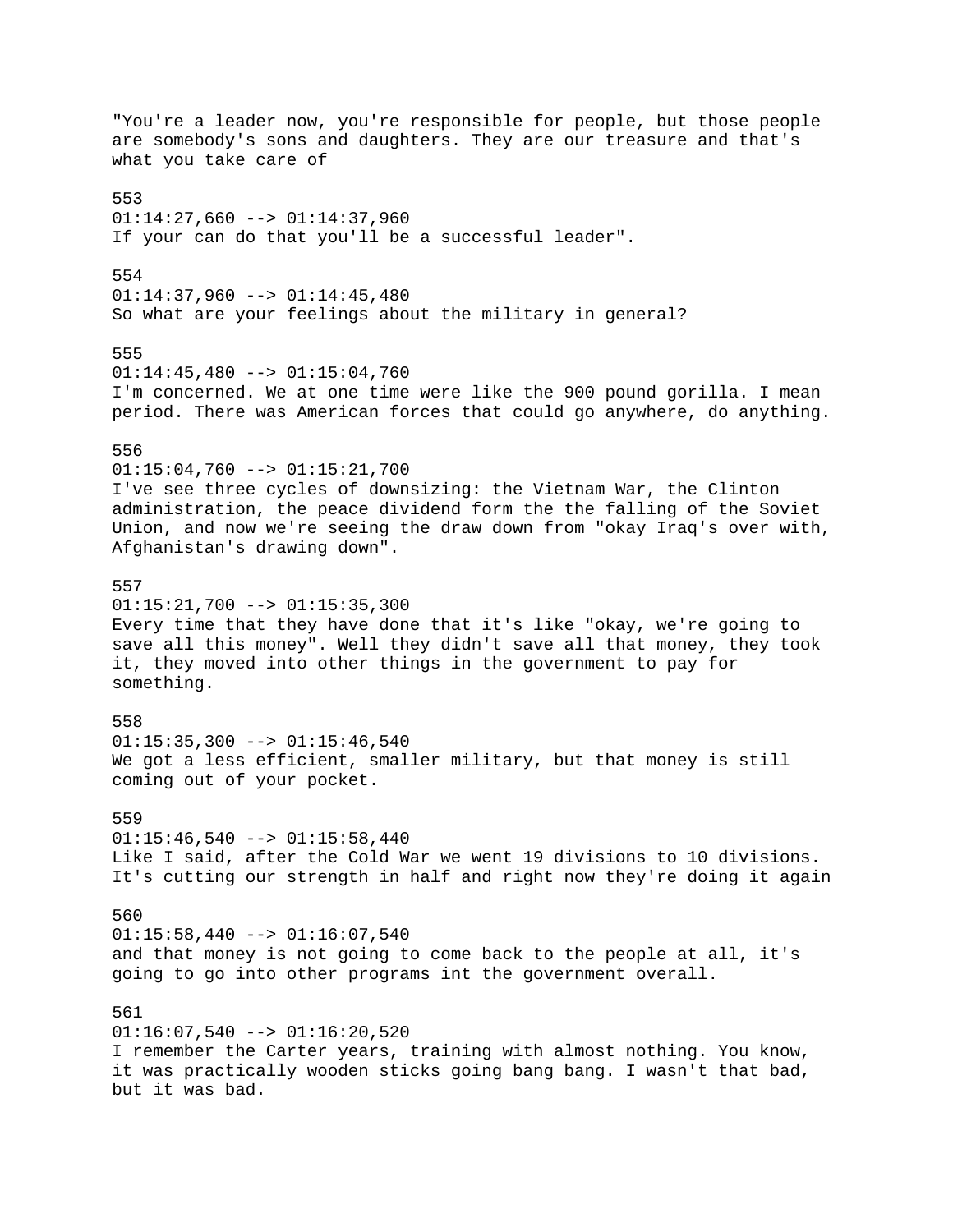562  $01:16:20,520$  -->  $01:16:36,360$ I saw a wonderful, effective, very motivated military during the Reagan administration and after that. I mean, they were awesome. 563  $01:16:36,360$  -->  $01:16:47,400$ People were trained, they were motivated, they were... good leadership there, good leadership. And I see a lot of that being flittered away now. 564  $01:16:47,400$  -->  $01:16:58,540$ I'm sure it would come back with the proper amount of pressure, but I don't know how that's going to be. I do know that we have the best trained, 565  $01:16:58,540$  -->  $01:17:14,140$ best motivated military in the world bar none. But you can stretch them and stretch them and stretch them and that's it. 566  $01:17:14,140$  -->  $01:17:17,860$ Okay, well we've got a few minutes left. Is there anything we missed? 567  $01:17:17,860$  -->  $01:17:26,180$ [laughing] Yes lots and lots of stuff, but no, we won't go there. 568  $01:17:26,180$  -->  $01:17:39,280$ Okay, so you've got a minute. Future generations are going to watch this. What message do you want to leave for kids thirty, forty years from now who see this? 569 01:17:39,280 --> 01:17:52,980 You know you struggle in life trying to do something original and everything and I've been around for a few years and 570  $01:17:52,980$  -->  $01:18:05,500$ I was trying to think of -- is there anything truly original that I've ever said or done? And I've got maybe one line: 571  $01:18:05,500$  -->  $01:18:17,680$ you do what's right, because that's what makes us men, you do the needful thing so our sons will have the courage to be men.

572